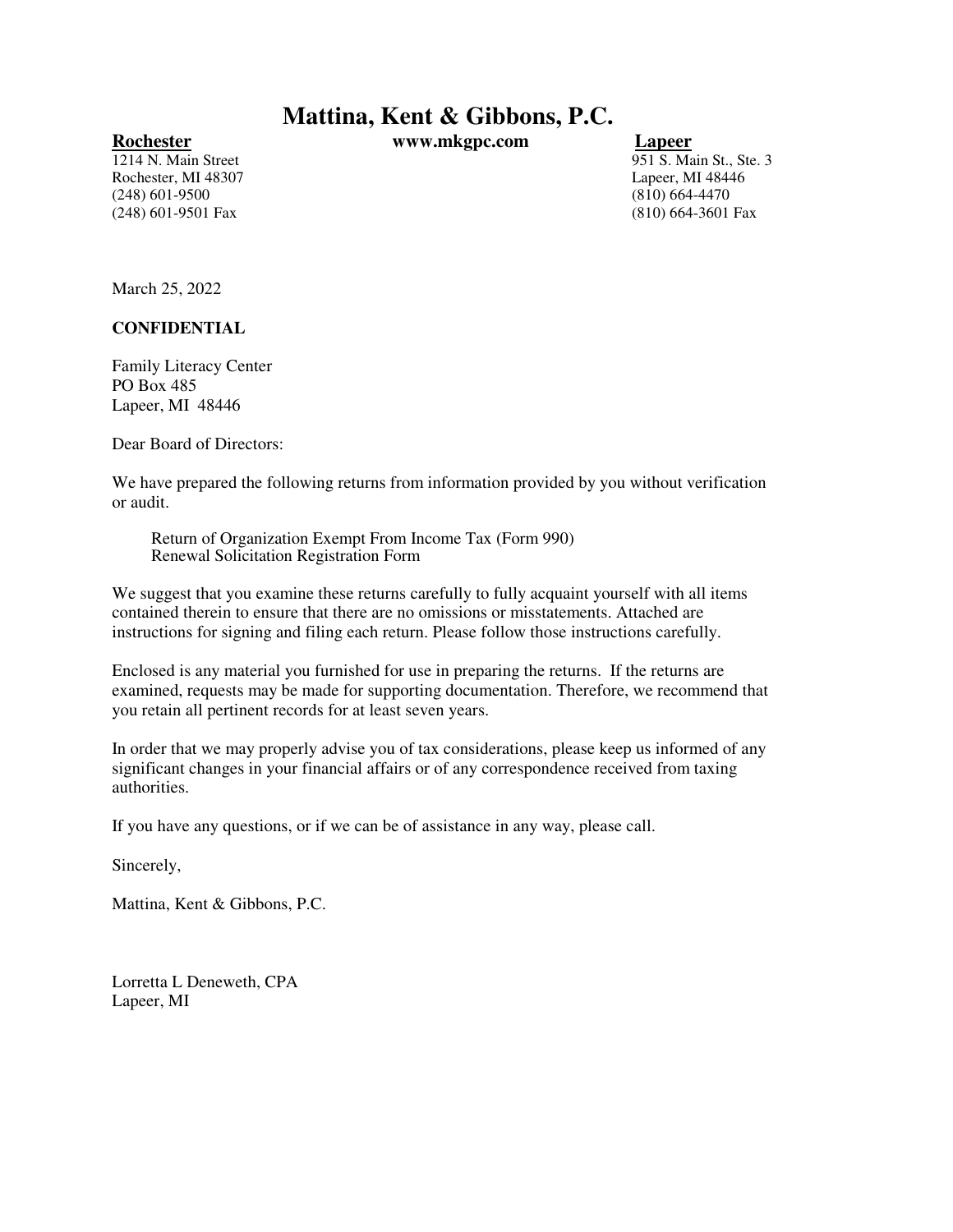|                               | Form 990                           |                                                                                                                                                                                                                                     |                  | <b>Two Year Comparison Report</b> |         | 2020 & 2021                           |  |  |
|-------------------------------|------------------------------------|-------------------------------------------------------------------------------------------------------------------------------------------------------------------------------------------------------------------------------------|------------------|-----------------------------------|---------|---------------------------------------|--|--|
|                               |                                    | For calendar year 2021, or tax year beginning                                                                                                                                                                                       |                  |                                   | ending  |                                       |  |  |
| Name                          |                                    |                                                                                                                                                                                                                                     |                  |                                   |         | <b>Taxpayer Identification Number</b> |  |  |
|                               |                                    | FAMILY LITERACY CENTER                                                                                                                                                                                                              |                  |                                   |         | **-***2247                            |  |  |
|                               |                                    |                                                                                                                                                                                                                                     |                  | 2020                              | 2021    | <b>Differences</b>                    |  |  |
|                               | 1. Contributions, gifts, grants    |                                                                                                                                                                                                                                     | 1.               | 106,312                           | 99,228  | $-7,084$                              |  |  |
|                               |                                    | 2. Membership dues and assessments                                                                                                                                                                                                  | 2.               |                                   |         |                                       |  |  |
|                               |                                    | 3. Government contributions and grants                                                                                                                                                                                              | 3.               | 106,505                           | 24,473  | $-82,032$                             |  |  |
| Φ<br>$\overline{\phantom{a}}$ |                                    |                                                                                                                                                                                                                                     | 4.               | 120,246                           | 174,595 | 54,349                                |  |  |
| $\mathbf{C}$                  |                                    |                                                                                                                                                                                                                                     | 5.               | 5,458                             | 4,873   | $-585$                                |  |  |
| >                             |                                    | 6. Proceeds from tax exempt bonds                                                                                                                                                                                                   | 6.               |                                   |         |                                       |  |  |
| œ                             |                                    | 7. Net gain or (loss) from sale of assets other than inventory                                                                                                                                                                      | 7.               | 81                                | 28,635  | 28,554                                |  |  |
|                               |                                    | 8. Net income or (loss) from fundraising events                                                                                                                                                                                     | 8.               | 24,146                            | 7,719   | $-16,427$                             |  |  |
|                               |                                    |                                                                                                                                                                                                                                     | $\overline{9}$ . | 5,848                             | 27,167  | 21,319                                |  |  |
|                               |                                    | 10. Net gain or (loss) on sales of inventory [1, 1, 1, 1, 1, 1, 1, 1, 1, 1, 1, 1                                                                                                                                                    | 10.              |                                   |         |                                       |  |  |
|                               | 11. Other revenue                  |                                                                                                                                                                                                                                     | 11.              | $\overline{3}$ , 740              | 5,803   | 2,063                                 |  |  |
|                               |                                    | 12. Total revenue. Add lines 1 through 11                                                                                                                                                                                           | 12.              | 372,336                           | 372,493 | 157                                   |  |  |
|                               |                                    | 13. Grants and similar amounts paid                                                                                                                                                                                                 | 13.              |                                   |         |                                       |  |  |
|                               |                                    |                                                                                                                                                                                                                                     | 14.              |                                   |         |                                       |  |  |
|                               |                                    | 15. Compensation of officers, directors, trustees, etc.                                                                                                                                                                             | 15.              | 67,816                            | 68,926  | .,110                                 |  |  |
| <b>S</b><br>c                 |                                    | 16. Salaries, other compensation, and employee benefits                                                                                                                                                                             | 16.              | 191,101                           | 203,121 | 12,020                                |  |  |
| Φ                             |                                    |                                                                                                                                                                                                                                     | 17.              |                                   |         |                                       |  |  |
| Ω                             | <b>18.</b> Other professional fees |                                                                                                                                                                                                                                     | 18.              | 5,274                             | 10,569  | 5,295                                 |  |  |
| ш                             |                                    | 19. Occupancy, rent, utilities, and maintenance <i>[[[[[[[[[[[[[[[[[[[[[[]]]]]</i>                                                                                                                                                  | 19.              | 7,979                             | 16,920  | 8,941                                 |  |  |
|                               |                                    |                                                                                                                                                                                                                                     | 20.              | 3,566                             | 4,064   | 498                                   |  |  |
|                               |                                    |                                                                                                                                                                                                                                     | 21.              | 24,206                            | 30,044  | 5,838                                 |  |  |
|                               |                                    | 22. Total expenses. Add lines 13 through 21                                                                                                                                                                                         | 22.              | 299,942                           | 333,644 | 33,702                                |  |  |
|                               |                                    | 23. Excess or (Deficit). Subtract line 22 from line 12                                                                                                                                                                              | 23.              | 72,394                            | 38,849  | $-33,545$                             |  |  |
|                               |                                    |                                                                                                                                                                                                                                     | 24.              | 372,336                           | 372,493 | 157                                   |  |  |
|                               | 25. Total unrelated revenue        |                                                                                                                                                                                                                                     | 25.              |                                   |         |                                       |  |  |
|                               |                                    | 26. Total excludable revenue                                                                                                                                                                                                        | 26.              | 135,373                           | 241,073 | 105,700                               |  |  |
|                               |                                    |                                                                                                                                                                                                                                     | 27.              | 469, 426                          | 501,867 | 32,441                                |  |  |
| Other Information             |                                    | 28. Total liabilities <b>Manual Accord Parameter and Parameters</b> and the second part of the second second second second second second second second second second second second second second second second second second second | 28.              | 8,090                             | 1,682   | $-6,408$                              |  |  |
|                               | 29. Retained earnings              |                                                                                                                                                                                                                                     | 29.              | 461,336                           | 500,185 | 38,849                                |  |  |
|                               |                                    | 30. Number of voting members of governing body                                                                                                                                                                                      | 30.              | 15                                | 15      |                                       |  |  |
|                               |                                    | 31. Number of independent voting members of governing body                                                                                                                                                                          | 31.              | 15                                | 15      |                                       |  |  |
|                               | 32. Number of employees            |                                                                                                                                                                                                                                     | 32.              | 10                                | 12      |                                       |  |  |
|                               | 33. Number of volunteers           |                                                                                                                                                                                                                                     | 33.              | 110                               | 110     |                                       |  |  |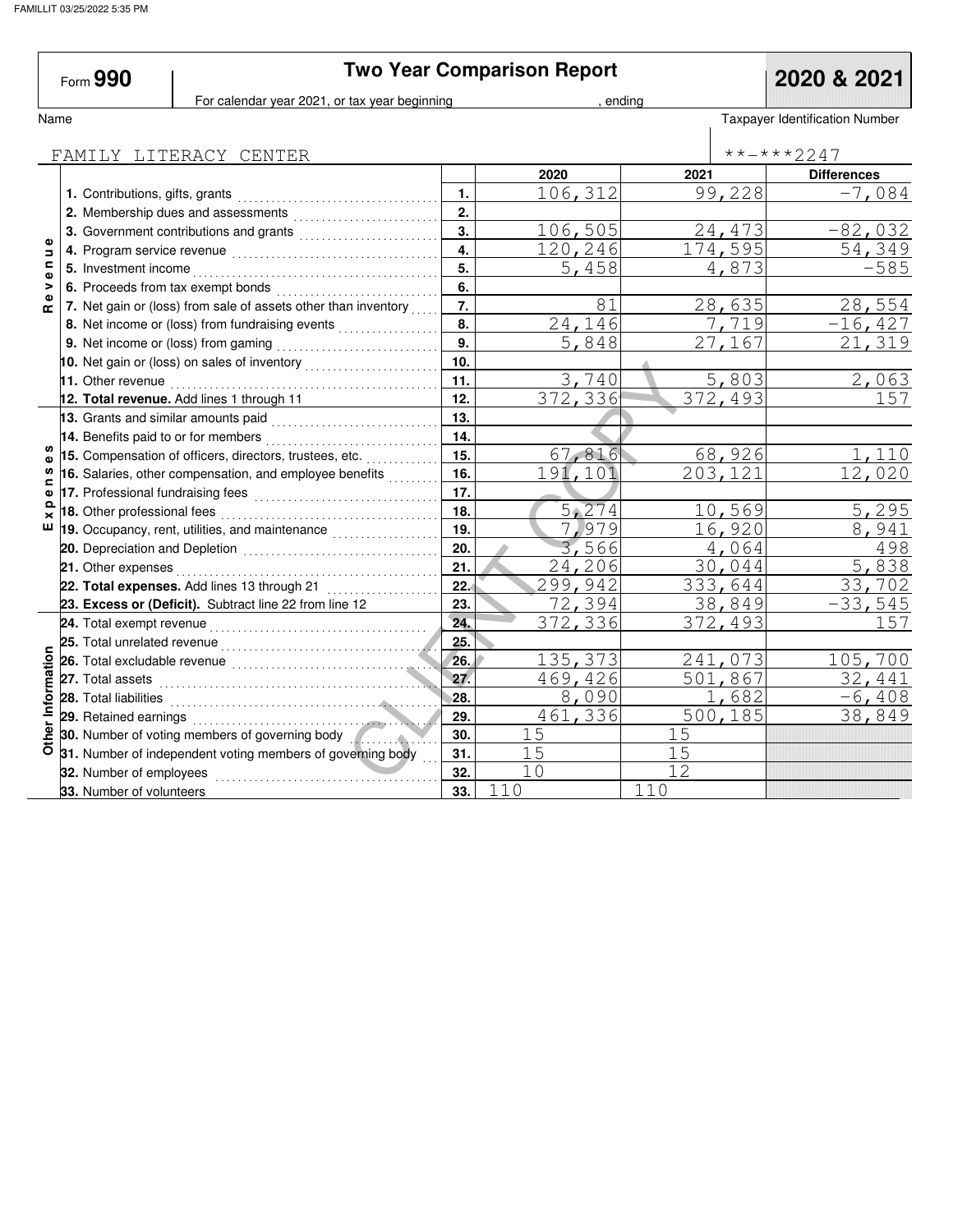| Form 8879-TE                                                   | <b>IRS e-file Signature Authorization</b><br>for a Tax Exempt Entity                                                                                                                                                                                                                                                                                                                                                                                                                                                                                                                                                                                                                                                                                                                                                                                                                                                                                                                                                                                                       | OMB No. 1545-0047 |
|----------------------------------------------------------------|----------------------------------------------------------------------------------------------------------------------------------------------------------------------------------------------------------------------------------------------------------------------------------------------------------------------------------------------------------------------------------------------------------------------------------------------------------------------------------------------------------------------------------------------------------------------------------------------------------------------------------------------------------------------------------------------------------------------------------------------------------------------------------------------------------------------------------------------------------------------------------------------------------------------------------------------------------------------------------------------------------------------------------------------------------------------------|-------------------|
| Department of the Treasury<br>Internal Revenue Service         | Do not send to the IRS. Keep for your records.<br>Go to www.irs.gov/Form8879TE for the latest information.                                                                                                                                                                                                                                                                                                                                                                                                                                                                                                                                                                                                                                                                                                                                                                                                                                                                                                                                                                 | 2021              |
| Name of filer                                                  | <b>EIN or SSN</b>                                                                                                                                                                                                                                                                                                                                                                                                                                                                                                                                                                                                                                                                                                                                                                                                                                                                                                                                                                                                                                                          |                   |
|                                                                | **-***2247<br>FAMILY LITERACY CENTER                                                                                                                                                                                                                                                                                                                                                                                                                                                                                                                                                                                                                                                                                                                                                                                                                                                                                                                                                                                                                                       |                   |
|                                                                | Name and title of officer or person subject to tax MARY WIESE                                                                                                                                                                                                                                                                                                                                                                                                                                                                                                                                                                                                                                                                                                                                                                                                                                                                                                                                                                                                              |                   |
| Part I                                                         | EXECUTIVE DIRECTOR<br>Type of Return and Return Information                                                                                                                                                                                                                                                                                                                                                                                                                                                                                                                                                                                                                                                                                                                                                                                                                                                                                                                                                                                                                |                   |
|                                                                | Check the box for the return for which you are using this Form 8879-TE and enter the applicable amount, if any, from the return. Form 8038-                                                                                                                                                                                                                                                                                                                                                                                                                                                                                                                                                                                                                                                                                                                                                                                                                                                                                                                                |                   |
|                                                                | CP and Form 5330 filers may enter dollars and cents. For all other forms, enter whole dollars only. If you check the box on line 1a, 2a, 3a, 4a,                                                                                                                                                                                                                                                                                                                                                                                                                                                                                                                                                                                                                                                                                                                                                                                                                                                                                                                           |                   |
|                                                                | 5a, 6a, 7a, 8a, 9a, or 10a below, and the amount on that line for the return being filed with this form was blank, then leave line 1b, 2b, 3b, 4b,                                                                                                                                                                                                                                                                                                                                                                                                                                                                                                                                                                                                                                                                                                                                                                                                                                                                                                                         |                   |
|                                                                | 5b, 6b, 7b, 8b, 9b, or 10b, whichever is applicable, blank (do not enter -0-). But, if you entered -0- on the return, then enter -0- on the                                                                                                                                                                                                                                                                                                                                                                                                                                                                                                                                                                                                                                                                                                                                                                                                                                                                                                                                |                   |
|                                                                | applicable line below. Do not complete more than one line in Part I.                                                                                                                                                                                                                                                                                                                                                                                                                                                                                                                                                                                                                                                                                                                                                                                                                                                                                                                                                                                                       |                   |
| 1a Form 990 check here                                         | X <br>$\blacktriangleright$<br><b>b</b> Total revenue, if any (Form 990, Part VIII, column (A), line 12) 1b $\frac{372}{493}$                                                                                                                                                                                                                                                                                                                                                                                                                                                                                                                                                                                                                                                                                                                                                                                                                                                                                                                                              |                   |
| 2a Form 990-EZ check here                                      | ▶                                                                                                                                                                                                                                                                                                                                                                                                                                                                                                                                                                                                                                                                                                                                                                                                                                                                                                                                                                                                                                                                          | 2b                |
| 3a Form 1120-POL check here                                    | ▶                                                                                                                                                                                                                                                                                                                                                                                                                                                                                                                                                                                                                                                                                                                                                                                                                                                                                                                                                                                                                                                                          |                   |
| 4a Form 990-PF check here                                      | b Tax based on investment income (Form 990-PF, Part VI, line 5)  4b ________________________<br>▶<br>▶                                                                                                                                                                                                                                                                                                                                                                                                                                                                                                                                                                                                                                                                                                                                                                                                                                                                                                                                                                     |                   |
| 5a Form 8868 check here<br>6a Form 990-T check here $\ldots$   | ▶                                                                                                                                                                                                                                                                                                                                                                                                                                                                                                                                                                                                                                                                                                                                                                                                                                                                                                                                                                                                                                                                          |                   |
| 7a Form 4720 check here $\ldots$                               | $\blacktriangleright$                                                                                                                                                                                                                                                                                                                                                                                                                                                                                                                                                                                                                                                                                                                                                                                                                                                                                                                                                                                                                                                      |                   |
| 8a Form 5227 check here                                        | ▶                                                                                                                                                                                                                                                                                                                                                                                                                                                                                                                                                                                                                                                                                                                                                                                                                                                                                                                                                                                                                                                                          |                   |
| 9a Form 5330 check here                                        | <b>b</b> Tax due (Form 5330, Part II, line 19)                                                                                                                                                                                                                                                                                                                                                                                                                                                                                                                                                                                                                                                                                                                                                                                                                                                                                                                                                                                                                             |                   |
| 10a Form 8038-CP check here                                    | b Amount of credit payment requested (Form 8038-CP, Part III, line 22) 10b<br>▶ ।                                                                                                                                                                                                                                                                                                                                                                                                                                                                                                                                                                                                                                                                                                                                                                                                                                                                                                                                                                                          |                   |
| Parti                                                          | Declaration and Signature Authorization of Officer or Person Subject to Tax                                                                                                                                                                                                                                                                                                                                                                                                                                                                                                                                                                                                                                                                                                                                                                                                                                                                                                                                                                                                |                   |
| Under penalties of perjury, I declare that $ X $<br>of entity) | I am an officer of the above entity or I am a person subject to tax with respect to (name<br>, (EIN)<br>and that I have examined a copy of the<br>2021 electronic return and accompanying schedules and statements, and, to the best of my knowledge and belief, they are true, correct, and                                                                                                                                                                                                                                                                                                                                                                                                                                                                                                                                                                                                                                                                                                                                                                               |                   |
|                                                                | complete. I further declare that the amount in Part I above is the amount shown on the copy of the electronic return. I consent to allow my                                                                                                                                                                                                                                                                                                                                                                                                                                                                                                                                                                                                                                                                                                                                                                                                                                                                                                                                |                   |
| electronic funds withdrawal.<br>PIN: check one box only        | acknowledgement of receipt or reason for rejection of the transmission, (b) the reason for any delay in processing the return or refund, and (c)<br>the date of any refund. If applicable, I authorize the U.S. Treasury and its designated Financial Agent to initiate an electronic funds withdrawal<br>(direct debit) entry to the financial institution account indicated in the tax preparation software for payment of the federal taxes owed on this<br>return, and the financial institution to debit the entry to this account. To revoke a payment, I must contact the U.S. Treasury Financial Agent at<br>1-888-353-4537 no later than 2 business days prior to the payment (settlement) date. I also authorize the financial institutions involved in the<br>processing of the electronic payment of taxes to receive confidential information necessary to answer inquiries and resolve issues related to<br>the payment. I have selected a personal identification number (PIN) as my signature for the electronic return and, if applicable, the consent to |                   |
| ΙXΙ<br>I authorize _                                           | 48446<br>KENT & GIBBONS, PC<br>MATTINA,<br>to enter my PIN                                                                                                                                                                                                                                                                                                                                                                                                                                                                                                                                                                                                                                                                                                                                                                                                                                                                                                                                                                                                                 | as my signature   |
|                                                                | Enter five numbers, but<br>ERO firm name<br>do not enter all zeros                                                                                                                                                                                                                                                                                                                                                                                                                                                                                                                                                                                                                                                                                                                                                                                                                                                                                                                                                                                                         |                   |
| return's disclosure consent screen.                            | on the tax year 2021 electronically filed return. If I have indicated within this return that a copy of the return is being filed with a state<br>agency(ies) regulating charities as part of the IRS Fed/State program, I also authorize the aforementioned ERO to enter my PIN on the                                                                                                                                                                                                                                                                                                                                                                                                                                                                                                                                                                                                                                                                                                                                                                                    |                   |
|                                                                | As an officer or person subject to tax with respect to the entity, I will enter my PIN as my signature on the tax year 2021 electronically<br>filed return. If I have indicated within this return that a copy of the return is being filed with a state agency(ies) regulating charities as part<br>of the IRS Fed/State program, I will enter my PIN on the return's disclosure consent screen.                                                                                                                                                                                                                                                                                                                                                                                                                                                                                                                                                                                                                                                                          |                   |
| Signature of officer or person subject to tax                  | 03/25/22<br>Date $\rightarrow$                                                                                                                                                                                                                                                                                                                                                                                                                                                                                                                                                                                                                                                                                                                                                                                                                                                                                                                                                                                                                                             |                   |
| eanul                                                          | <b>Certification and Authentication</b>                                                                                                                                                                                                                                                                                                                                                                                                                                                                                                                                                                                                                                                                                                                                                                                                                                                                                                                                                                                                                                    |                   |
|                                                                | <b>ERO's EFIN/PIN.</b> Enter your six-digit electronic filing identification<br>number (EFIN) followed by your five-digit self-selected PIN.<br>***********<br>Do not enter all zeros                                                                                                                                                                                                                                                                                                                                                                                                                                                                                                                                                                                                                                                                                                                                                                                                                                                                                      |                   |
| Providers for Business Returns.                                | I certify that the above numeric entry is my PIN, which is my signature on the 2021 electronically filed return indicated above. I confirm that I<br>am submitting this return in accordance with the requirements of Pub. 4163, Modernized e-File (MeF) Information for Authorized IRS e-file                                                                                                                                                                                                                                                                                                                                                                                                                                                                                                                                                                                                                                                                                                                                                                             |                   |
| ERO's signature                                                | 03/25/22<br>Date                                                                                                                                                                                                                                                                                                                                                                                                                                                                                                                                                                                                                                                                                                                                                                                                                                                                                                                                                                                                                                                           |                   |
|                                                                | <b>ERO Must Retain This Form - See Instructions</b>                                                                                                                                                                                                                                                                                                                                                                                                                                                                                                                                                                                                                                                                                                                                                                                                                                                                                                                                                                                                                        |                   |
|                                                                | Do Not Submit This Form to the IRS Unless Requested To Do So                                                                                                                                                                                                                                                                                                                                                                                                                                                                                                                                                                                                                                                                                                                                                                                                                                                                                                                                                                                                               |                   |
|                                                                | For Privacy Act and Penerwork Poduction Act Notice, see book of form                                                                                                                                                                                                                                                                                                                                                                                                                                                                                                                                                                                                                                                                                                                                                                                                                                                                                                                                                                                                       | 8870_TE (0001     |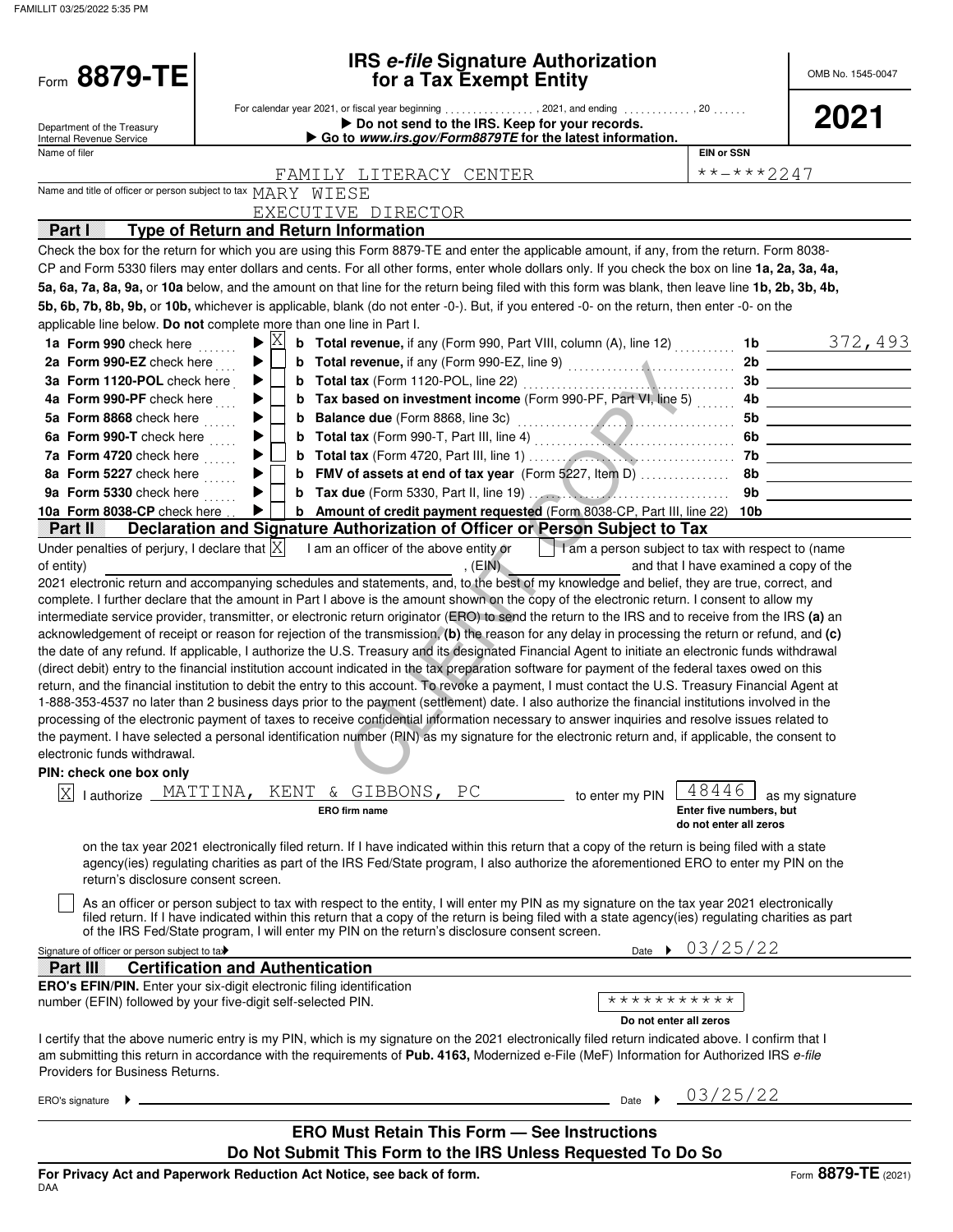Form 990

**• Do not enter social security numbers on this form as it may be made public. Open to Public 990 2010 2010 2011 2018 2021 Depend on Exempt From Income Tax 2021 2021 2021** 

|                                        | Department of the Treasury<br>Internal Revenue Service |                            |                                                                                                                                                                            |                                   | $\sim$ and a security humbers on this form as it may be made public.<br>Go to <i>www.irs.gov/Form990</i> for instructions and the latest information. |     |                                               |                          | open to rubbe<br><b>Inspection</b>       |
|----------------------------------------|--------------------------------------------------------|----------------------------|----------------------------------------------------------------------------------------------------------------------------------------------------------------------------|-----------------------------------|-------------------------------------------------------------------------------------------------------------------------------------------------------|-----|-----------------------------------------------|--------------------------|------------------------------------------|
|                                        |                                                        |                            | For the 2021 calendar year, or tax year beginning                                                                                                                          |                                   | , and ending                                                                                                                                          |     |                                               |                          |                                          |
| в                                      | Check if applicable:                                   |                            | C Name of organization                                                                                                                                                     |                                   |                                                                                                                                                       |     |                                               |                          | D Employer identification number         |
|                                        | Address change                                         |                            | FAMILY LITERACY CENTER                                                                                                                                                     |                                   |                                                                                                                                                       |     |                                               |                          |                                          |
|                                        |                                                        |                            | Doing business as                                                                                                                                                          |                                   |                                                                                                                                                       |     |                                               |                          | **-***2247                               |
|                                        | Name change                                            |                            | Number and street (or P.O. box if mail is not delivered to street address)                                                                                                 |                                   |                                                                                                                                                       |     | Room/suite                                    | E Telephone number       |                                          |
|                                        | Initial return                                         |                            | PO BOX 485                                                                                                                                                                 |                                   |                                                                                                                                                       |     |                                               |                          | 810-664-2737                             |
|                                        | Final return/<br>terminated                            |                            | City or town, state or province, country, and ZIP or foreign postal code                                                                                                   |                                   |                                                                                                                                                       |     |                                               |                          |                                          |
|                                        |                                                        | LAPEER                     |                                                                                                                                                                            | MI 48446                          |                                                                                                                                                       |     |                                               | G Gross receipts\$       | 377,304                                  |
|                                        | Amended return                                         |                            | F Name and address of principal officer:                                                                                                                                   |                                   |                                                                                                                                                       |     |                                               |                          |                                          |
|                                        | Application pending                                    |                            | MARY WIESE                                                                                                                                                                 |                                   |                                                                                                                                                       |     | H(a) Is this a group return for subordinates? |                          | $\vert\mathrm{X}\vert$<br>Yes<br>No      |
|                                        |                                                        |                            | PO BOX 485                                                                                                                                                                 |                                   |                                                                                                                                                       |     | H(b) Are all subordinates included?           |                          | No<br>Yes                                |
|                                        |                                                        |                            | LAPEER                                                                                                                                                                     | МI                                | 48446                                                                                                                                                 |     |                                               |                          | If "No," attach a list. See instructions |
|                                        | Tax-exempt status:                                     | Χ                          | 501(c)(3)<br>501(c)                                                                                                                                                        | $\blacktriangleleft$ (insert no.) | 4947(a)(1) or                                                                                                                                         | 527 |                                               |                          |                                          |
|                                        |                                                        |                            | WWW.READLAPEER.ORG                                                                                                                                                         |                                   |                                                                                                                                                       |     |                                               |                          |                                          |
|                                        | Website: $\blacktriangleright$                         |                            |                                                                                                                                                                            |                                   |                                                                                                                                                       |     | $H(c)$ Group exemption number                 |                          |                                          |
|                                        | Form of organization:                                  | X                          | Corporation<br>Trust<br>Association                                                                                                                                        | Other $\blacktriangleright$       |                                                                                                                                                       |     | <b>L</b> Year of formation: $1986$            |                          | <b>M</b> State of legal domicile: $MI$   |
|                                        | Part I                                                 | <b>Summary</b>             |                                                                                                                                                                            |                                   |                                                                                                                                                       |     |                                               |                          |                                          |
|                                        |                                                        |                            | 1 Briefly describe the organization's mission or most significant activities:                                                                                              |                                   |                                                                                                                                                       |     |                                               |                          |                                          |
| Governance                             |                                                        |                            | TUTORING OF ADULTS IN READING, WRITING, SPELLING, AND                                                                                                                      |                                   |                                                                                                                                                       |     |                                               |                          |                                          |
|                                        |                                                        |                            | SPEAKING ENGLISH AND PROVIDING SKILL BUILDING WORKSHOPS FOR                                                                                                                |                                   |                                                                                                                                                       |     |                                               |                          |                                          |
|                                        |                                                        | FAMILIES.                  |                                                                                                                                                                            |                                   |                                                                                                                                                       |     |                                               |                          |                                          |
|                                        |                                                        |                            | 2 Check this box $\blacktriangleright$ if the organization discontinued its operations or disposed of more than 25% of its net assets.                                     |                                   |                                                                                                                                                       |     |                                               |                          |                                          |
|                                        |                                                        |                            | 3 Number of voting members of the governing body (Part VI, line 1a)                                                                                                        |                                   |                                                                                                                                                       |     |                                               | 3                        | 15                                       |
|                                        |                                                        |                            | 4 Number of independent voting members of the governing body (Part VI, line 1b)                                                                                            |                                   |                                                                                                                                                       |     |                                               | 4                        | 15                                       |
| <b>Activities &amp;</b>                |                                                        |                            | 5 Total number of individuals employed in calendar year 2021 (Part V, line 2a)                                                                                             |                                   |                                                                                                                                                       |     |                                               | 5                        | 12                                       |
|                                        |                                                        |                            | 6 Total number of volunteers (estimate if necessary)                                                                                                                       |                                   |                                                                                                                                                       |     |                                               | 6                        | 110                                      |
|                                        |                                                        |                            | 7a Total unrelated business revenue from Part VIII, column (C), line 12                                                                                                    |                                   |                                                                                                                                                       |     |                                               | 7a                       | $\cup$                                   |
|                                        |                                                        |                            |                                                                                                                                                                            |                                   |                                                                                                                                                       |     |                                               | 7b                       | 0                                        |
|                                        |                                                        |                            |                                                                                                                                                                            |                                   |                                                                                                                                                       |     | <b>Prior Year</b>                             |                          | <b>Current Year</b>                      |
|                                        |                                                        |                            |                                                                                                                                                                            |                                   |                                                                                                                                                       |     |                                               | 212,817                  | 123,701                                  |
| Revenue                                |                                                        |                            | 9 Program service revenue (Part VIII, line 2g)                                                                                                                             |                                   |                                                                                                                                                       |     |                                               | 120,246                  | 174,595                                  |
|                                        |                                                        |                            |                                                                                                                                                                            |                                   |                                                                                                                                                       |     |                                               | 5,539                    | 33,508                                   |
|                                        |                                                        |                            | 10 Investment income (Part VIII, column (A), lines 3, 4, and 7d)                                                                                                           |                                   |                                                                                                                                                       |     |                                               | 33,734                   |                                          |
|                                        |                                                        |                            | 11 Other revenue (Part VIII, column (A), lines 5, 6d, 8c, 9c, 10c, and 11e)                                                                                                |                                   | .                                                                                                                                                     |     |                                               |                          | 40,689                                   |
|                                        |                                                        |                            | 12 Total revenue - add lines 8 through 11 (must equal Part VIII, column (A), line 12)                                                                                      |                                   |                                                                                                                                                       |     |                                               | 372,336                  | 372,493                                  |
|                                        |                                                        |                            | 13 Grants and similar amounts paid (Part IX, column (A), lines 1-3)                                                                                                        |                                   |                                                                                                                                                       |     |                                               |                          | $\cup$                                   |
|                                        |                                                        |                            | 14 Benefits paid to or for members (Part IX, column (A), line 4)                                                                                                           |                                   |                                                                                                                                                       |     |                                               |                          |                                          |
| ases                                   |                                                        |                            | 15 Salaries, other compensation, employee benefits (Part IX, column (A), lines 5-10)                                                                                       |                                   |                                                                                                                                                       |     |                                               | 258,917                  | 272,047                                  |
|                                        |                                                        |                            | 16a Professional fundraising fees (Part IX, column (A), line 11e)                                                                                                          |                                   |                                                                                                                                                       |     |                                               |                          |                                          |
| Expe                                   |                                                        |                            | <b>b</b> Total fundraising expenses (Part IX, column (D), line 25) ▶                                                                                                       |                                   | 11,758                                                                                                                                                |     |                                               |                          |                                          |
|                                        |                                                        |                            | 17 Other expenses (Part IX, column (A), lines 11a-11d, 11f-24e)                                                                                                            |                                   |                                                                                                                                                       |     | 41                                            | ,025                     | , 597<br>61                              |
|                                        |                                                        |                            | 18 Total expenses. Add lines 13-17 (must equal Part IX, column (A), line 25) [1] [1] 1] 18 Total expenses. Add lines 17 (must equal Part IX, column (A), line 25)          |                                   |                                                                                                                                                       |     |                                               | 299,942                  | 333,644                                  |
|                                        |                                                        |                            | 19 Revenue less expenses. Subtract line 18 from line 12                                                                                                                    |                                   |                                                                                                                                                       |     |                                               | 72,394                   | 38,849                                   |
| <b>Net Assets or<br/>Fund Balances</b> |                                                        |                            |                                                                                                                                                                            |                                   |                                                                                                                                                       |     | <b>Beginning of Current Year</b>              |                          | End of Year                              |
|                                        | 20 Total assets (Part X, line 16)                      |                            |                                                                                                                                                                            |                                   |                                                                                                                                                       |     |                                               | 469,426                  | 501,867                                  |
|                                        | 21 Total liabilities (Part X, line 26)                 |                            |                                                                                                                                                                            |                                   |                                                                                                                                                       |     |                                               | 8,090                    | 682                                      |
|                                        |                                                        |                            | 22 Net assets or fund balances. Subtract line 21 from line 20                                                                                                              |                                   |                                                                                                                                                       |     |                                               | 461,336                  | 500,185                                  |
|                                        | Part II                                                |                            | <b>Signature Block</b>                                                                                                                                                     |                                   |                                                                                                                                                       |     |                                               |                          |                                          |
|                                        |                                                        |                            | Under penalties of perjury, I declare that I have examined this return, including accompanying schedules and statements, and to the best of my knowledge and belief, it is |                                   |                                                                                                                                                       |     |                                               |                          |                                          |
|                                        |                                                        |                            | true, correct, and complete. Declaration of preparer (other than officer) is based on all information of which preparer has any knowledge.                                 |                                   |                                                                                                                                                       |     |                                               |                          |                                          |
|                                        |                                                        |                            |                                                                                                                                                                            |                                   |                                                                                                                                                       |     |                                               |                          |                                          |
| <b>Sign</b>                            |                                                        | Signature of officer       |                                                                                                                                                                            |                                   |                                                                                                                                                       |     |                                               | Date                     |                                          |
|                                        | Here                                                   |                            | MARY WIESE                                                                                                                                                                 |                                   |                                                                                                                                                       |     | EXECUTIVE DIRECTOR                            |                          |                                          |
|                                        |                                                        |                            | Type or print name and title                                                                                                                                               |                                   |                                                                                                                                                       |     |                                               |                          |                                          |
|                                        |                                                        | Print/Type preparer's name |                                                                                                                                                                            | Preparer's signature              |                                                                                                                                                       |     | Date                                          |                          | <b>PTIN</b><br>if                        |
| Paid                                   |                                                        |                            |                                                                                                                                                                            |                                   |                                                                                                                                                       |     |                                               | Check                    |                                          |
|                                        | Preparer                                               |                            | LORRETTA L DENEWETH, CPA                                                                                                                                                   |                                   |                                                                                                                                                       |     |                                               | $03/25/22$ self-employed | *********                                |
|                                        | Firm's name                                            |                            | KENT<br>MATTINA,                                                                                                                                                           | & GIBBONS,                        | PC                                                                                                                                                    |     |                                               | Firm's EIN ▶             | **-***8585                               |
|                                        | <b>Use Only</b>                                        |                            | 951<br>S MAIN                                                                                                                                                              | ST STE 3                          |                                                                                                                                                       |     |                                               |                          |                                          |
|                                        | Firm's address                                         |                            | LAPEER, MI                                                                                                                                                                 | 48446-4128                        |                                                                                                                                                       |     |                                               | Phone no.                | $810 - 664 - 4470$                       |
|                                        |                                                        |                            | May the IRS discuss this return with the preparer shown above? See instructions                                                                                            |                                   |                                                                                                                                                       |     |                                               |                          | <b>Yes</b><br>No                         |

| Sign            |                                                                                       | Signature of officer         |                                                                                 |  |                      |     |  |      |              | Date                     |  |              |    |
|-----------------|---------------------------------------------------------------------------------------|------------------------------|---------------------------------------------------------------------------------|--|----------------------|-----|--|------|--------------|--------------------------|--|--------------|----|
| <b>Here</b>     | MARY WIESE                                                                            |                              |                                                                                 |  |                      |     |  |      |              | EXECUTIVE DIRECTOR       |  |              |    |
|                 |                                                                                       | Type or print name and title |                                                                                 |  |                      |     |  |      |              |                          |  |              |    |
|                 |                                                                                       | Print/Type preparer's name   |                                                                                 |  | Preparer's signature |     |  | Date |              | Check                    |  | PTIN         |    |
| Paid            |                                                                                       |                              | LORRETTA L DENEWETH, CPA                                                        |  |                      |     |  |      |              | $03/25/22$ self-employed |  | *********    |    |
| <b>Preparer</b> | Firm's name                                                                           |                              | MATTINA, KENT                                                                   |  | GIBBONS,<br>$\delta$ | PC. |  |      | Firm's $EIN$ |                          |  | $******8585$ |    |
| Use Only        |                                                                                       |                              | MATN<br>S<br>951                                                                |  | ST STE 3             |     |  |      |              |                          |  |              |    |
|                 |                                                                                       | Firm's address               | LAPEER, MI 48446-4128                                                           |  |                      |     |  |      | Phone no.    |                          |  | 810-664-4470 |    |
|                 |                                                                                       |                              | May the IRS discuss this return with the preparer shown above? See instructions |  |                      |     |  |      |              |                          |  | <b>Yes</b>   | No |
| <b>DAA</b>      | Form 990 (2021)<br>For Paperwork Reduction Act Notice, see the separate instructions. |                              |                                                                                 |  |                      |     |  |      |              |                          |  |              |    |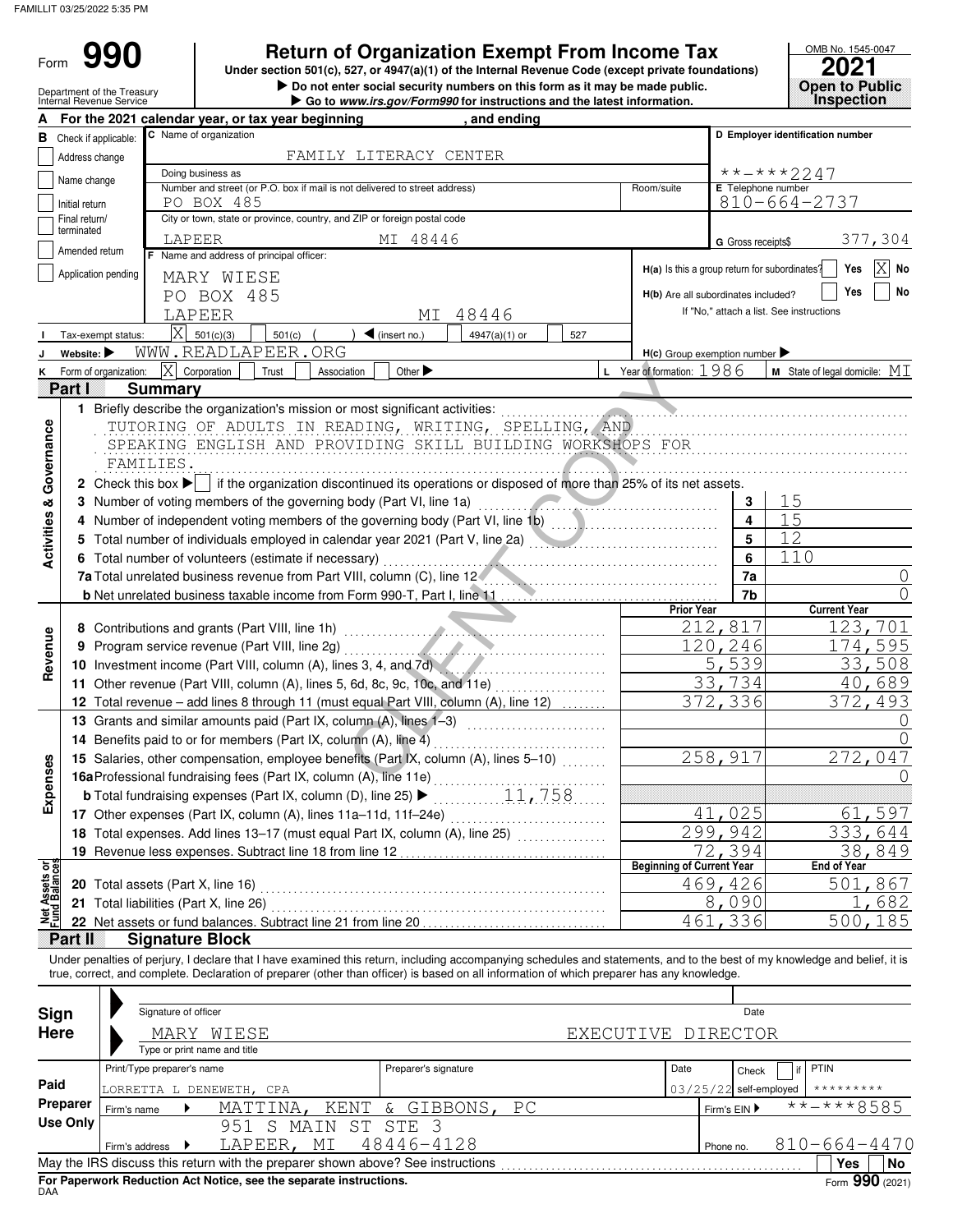|              | Form 990 (2021) FAMILY LITERACY CENTER<br>**-***2247                                                                                                                                                                                                                                                                                        | Page 2                |
|--------------|---------------------------------------------------------------------------------------------------------------------------------------------------------------------------------------------------------------------------------------------------------------------------------------------------------------------------------------------|-----------------------|
|              | <b>Statement of Program Service Accomplishments</b><br>Part III                                                                                                                                                                                                                                                                             |                       |
| 1.           | Briefly describe the organization's mission:                                                                                                                                                                                                                                                                                                |                       |
|              | TUTORING OF ADULTS IN READING, WRITING, SPELLING, AND<br>SPEAKING ENGLISH AND PROVIDING SKILL BUILDING WORKSHOPS FOR<br>FAMILIES.                                                                                                                                                                                                           |                       |
| $\mathbf{2}$ | Did the organization undertake any significant program services during the year which were not listed on the                                                                                                                                                                                                                                |                       |
|              | prior Form 990 or 990-EZ?                                                                                                                                                                                                                                                                                                                   | Yes $\overline{X}$ No |
|              | If "Yes," describe these new services on Schedule O.                                                                                                                                                                                                                                                                                        |                       |
| 3            | Did the organization cease conducting, or make significant changes in how it conducts, any program                                                                                                                                                                                                                                          |                       |
|              | services?                                                                                                                                                                                                                                                                                                                                   | Yes $\overline{X}$ No |
|              | If "Yes," describe these changes on Schedule O.                                                                                                                                                                                                                                                                                             |                       |
| 4            | Describe the organization's program service accomplishments for each of its three largest program services, as measured by<br>expenses. Section 501(c)(3) and 501(c)(4) organizations are required to report the amount of grants and allocations to others,<br>the total expenses, and revenue, if any, for each program service reported. |                       |
|              | (Revenue \$ $174, 595$ )<br>4a (Code:<br>) (Expenses \$                                                                                                                                                                                                                                                                                     |                       |
|              | TUTORING OF ADULTS IN READING, WRITING,                                                                                                                                                                                                                                                                                                     |                       |
|              | SPELLING AND SPEAKING ENGLISH AND SKILL BUILDING                                                                                                                                                                                                                                                                                            |                       |
|              | WORKSHOPS FOR FAMILIES.                                                                                                                                                                                                                                                                                                                     |                       |
|              |                                                                                                                                                                                                                                                                                                                                             |                       |
|              |                                                                                                                                                                                                                                                                                                                                             |                       |
|              |                                                                                                                                                                                                                                                                                                                                             |                       |
|              |                                                                                                                                                                                                                                                                                                                                             |                       |
|              |                                                                                                                                                                                                                                                                                                                                             |                       |
|              |                                                                                                                                                                                                                                                                                                                                             |                       |
|              |                                                                                                                                                                                                                                                                                                                                             |                       |
|              |                                                                                                                                                                                                                                                                                                                                             |                       |
|              |                                                                                                                                                                                                                                                                                                                                             |                       |
|              | 4b (Code: William Schenenger Schenenger (Expenses \$ \\sqrtdger \\sqrtdger \\sqrtdger \\sqrtdger \\sqrtdger \\sqrtdger \\sqrtdger \\sqrtdger \\sqrtdger \\sqrtdger \\sqrtdger \\sqrtdger \\sqrtdger \\sqrtdger \\sqrtdger \\sqr                                                                                                             |                       |
|              | N/A                                                                                                                                                                                                                                                                                                                                         |                       |
|              |                                                                                                                                                                                                                                                                                                                                             |                       |
|              |                                                                                                                                                                                                                                                                                                                                             |                       |
|              |                                                                                                                                                                                                                                                                                                                                             |                       |
|              |                                                                                                                                                                                                                                                                                                                                             |                       |
|              |                                                                                                                                                                                                                                                                                                                                             |                       |
|              |                                                                                                                                                                                                                                                                                                                                             |                       |
|              |                                                                                                                                                                                                                                                                                                                                             |                       |
|              |                                                                                                                                                                                                                                                                                                                                             |                       |
|              |                                                                                                                                                                                                                                                                                                                                             |                       |
|              |                                                                                                                                                                                                                                                                                                                                             |                       |
|              |                                                                                                                                                                                                                                                                                                                                             |                       |
|              | 4c (Code:<br>$\ldots$ ) (Expenses \$                                                                                                                                                                                                                                                                                                        |                       |
|              | N/A                                                                                                                                                                                                                                                                                                                                         |                       |
|              |                                                                                                                                                                                                                                                                                                                                             |                       |
|              |                                                                                                                                                                                                                                                                                                                                             |                       |
|              |                                                                                                                                                                                                                                                                                                                                             |                       |
|              |                                                                                                                                                                                                                                                                                                                                             |                       |
|              |                                                                                                                                                                                                                                                                                                                                             |                       |
|              |                                                                                                                                                                                                                                                                                                                                             |                       |
|              |                                                                                                                                                                                                                                                                                                                                             |                       |
|              |                                                                                                                                                                                                                                                                                                                                             |                       |
|              |                                                                                                                                                                                                                                                                                                                                             |                       |
|              |                                                                                                                                                                                                                                                                                                                                             |                       |
|              |                                                                                                                                                                                                                                                                                                                                             |                       |
|              | 4d Other program services (Describe on Schedule O.)                                                                                                                                                                                                                                                                                         |                       |
|              | (Expenses \$<br>including grants of \$<br>(Revenue \$                                                                                                                                                                                                                                                                                       |                       |
|              | .144<br>4e Total program service expenses I<br>297                                                                                                                                                                                                                                                                                          |                       |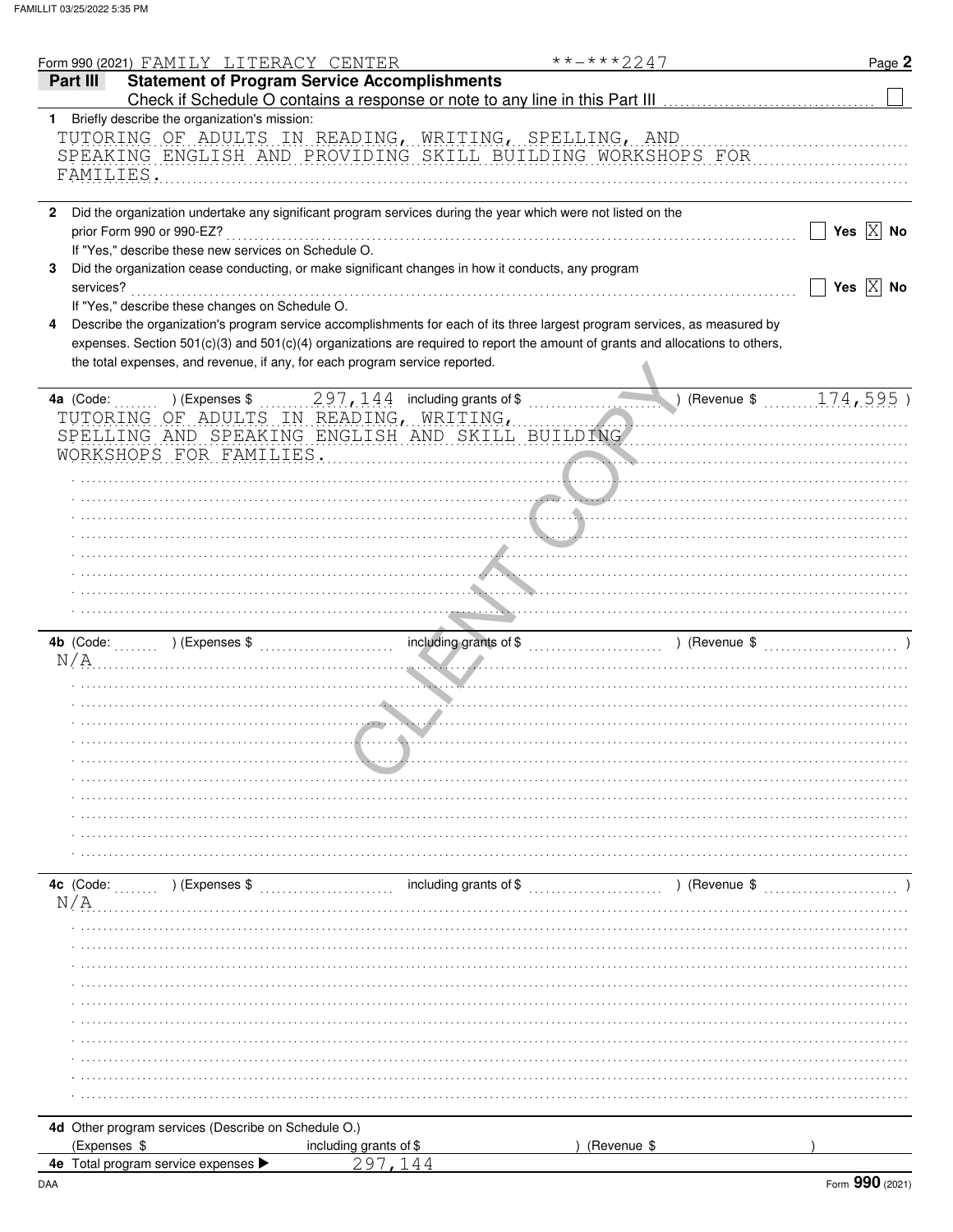|     | Part IV<br><b>Checklist of Required Schedules</b>                                                                       |                 |            |        |
|-----|-------------------------------------------------------------------------------------------------------------------------|-----------------|------------|--------|
|     |                                                                                                                         |                 | <b>Yes</b> | No     |
| 1   | Is the organization described in section $501(c)(3)$ or $4947(a)(1)$ (other than a private foundation)? If "Yes,"       |                 |            |        |
|     | complete Schedule A                                                                                                     | 1               | Χ          |        |
| 2   | Is the organization required to complete Schedule B, Schedule of Contributors (see instructions)?                       | $\mathbf{2}$    | X          |        |
| 3   | Did the organization engage in direct or indirect political campaign activities on behalf of or in opposition to        |                 |            |        |
|     | candidates for public office? If "Yes," complete Schedule C, Part I                                                     | 3               |            | Χ      |
| 4   | Section 501(c)(3) organizations. Did the organization engage in lobbying activities, or have a section 501(h)           |                 |            |        |
|     | election in effect during the tax year? If "Yes," complete Schedule C, Part II                                          | 4               |            | Χ      |
| 5   | Is the organization a section 501(c)(4), 501(c)(5), or 501(c)(6) organization that receives membership dues,            |                 |            |        |
|     | assessments, or similar amounts as defined in Rev. Proc. 98-19? If "Yes," complete Schedule C, Part III                 | 5               |            | Χ      |
| 6   | Did the organization maintain any donor advised funds or any similar funds or accounts for which donors                 |                 |            |        |
|     |                                                                                                                         |                 |            |        |
|     | have the right to provide advice on the distribution or investment of amounts in such funds or accounts? If             |                 |            |        |
|     | "Yes," complete Schedule D, Part I                                                                                      | 6               |            | Χ      |
| 7   | Did the organization receive or hold a conservation easement, including easements to preserve open space,               |                 |            |        |
|     | the environment, historic land areas, or historic structures? If "Yes," complete Schedule D, Part II                    | 7               |            | Χ      |
| 8   | Did the organization maintain collections of works of art, historical treasures, or other similar assets? If "Yes,"     |                 |            |        |
|     | complete Schedule D, Part III                                                                                           | 8               |            | Χ      |
| 9   | Did the organization report an amount in Part X, line 21, for escrow or custodial account liability, serve as a         |                 |            |        |
|     | custodian for amounts not listed in Part X; or provide credit counseling, debt management, credit repair, or            |                 |            |        |
|     | debt negotiation services? If "Yes," complete Schedule D, Part IV                                                       | 9               |            | Χ      |
| 10  | Did the organization, directly or through a related organization, hold assets in donor-restricted endowments            |                 |            |        |
|     | or in quasi endowments? If "Yes," complete Schedule D, Part V                                                           | 10              | Χ          |        |
| 11  | If the organization's answer to any of the following questions is "Yes," then complete Schedule D, Parts VI,            |                 |            |        |
|     | VII, VIII, IX, or X, as applicable.                                                                                     |                 |            |        |
| a   | Did the organization report an amount for land, buildings, and equipment in Part X, line 10? If "Yes,"                  |                 |            |        |
|     | complete Schedule D, Part VI                                                                                            | 11a             | Χ          |        |
| b   | Did the organization report an amount for investments—other securities in Part X, line 12, that is 5% or more           |                 |            |        |
|     | of its total assets reported in Part X, line 16? If "Yes," complete Schedule D, Part VII                                | 11 <sub>b</sub> |            | Χ      |
| c   | Did the organization report an amount for investments—program related in Part X, line 13, that is 5% or more            |                 |            |        |
|     | of its total assets reported in Part X, line 16? If "Yes," complete Schedule D, Part VIII                               | 11c             |            | Χ      |
| d   | Did the organization report an amount for other assets in Part X, line 15, that is 5% or more of its total assets       |                 |            |        |
|     | reported in Part X, line 16? If "Yes," complete Schedule D, Part IX                                                     |                 |            |        |
|     |                                                                                                                         | 11d             |            | Χ<br>X |
| е   | Did the organization report an amount for other liabilities in Part X, line 25? If "Yes," complete Schedule D, Part X   | 11e             |            |        |
| f   | Did the organization's separate or consolidated financial statements for the tax year include a footnote that addresses |                 |            |        |
|     | the organization's liability for uncertain tax positions under FIN 48 (ASC 740)? If "Yes," complete Schedule D, Part X  | 11f             |            | Χ      |
| 12a | Did the organization obtain separate, independent audited financial statements for the tax year? If "Yes," complete     |                 |            |        |
|     | Schedule D, Parts XI and XII                                                                                            | 12a             |            | Χ      |
| b   | Was the organization included in consolidated, independent audited financial statements for the tax year? If            |                 |            |        |
|     | "Yes," and if the organization answered "No" to line 12a, then completing Schedule D, Parts XI and XII is optional      | 12 <sub>b</sub> |            | Χ      |
| 13  |                                                                                                                         | 13              |            | X      |
| 14a | Did the organization maintain an office, employees, or agents outside of the United States?                             | 14a             |            | Χ      |
| b   | Did the organization have aggregate revenues or expenses of more than \$10,000 from grantmaking,                        |                 |            |        |
|     | fundraising, business, investment, and program service activities outside the United States, or aggregate               |                 |            |        |
|     | foreign investments valued at \$100,000 or more? If "Yes," complete Schedule F, Parts I and IV [[[[[[[[[[[[[[[          | 14b             |            | Χ      |
| 15  | Did the organization report on Part IX, column (A), line 3, more than \$5,000 of grants or other assistance to or       |                 |            |        |
|     | for any foreign organization? If "Yes," complete Schedule F, Parts II and IV                                            | 15              |            | Χ      |
| 16  | Did the organization report on Part IX, column (A), line 3, more than \$5,000 of aggregate grants or other              |                 |            |        |
|     | assistance to or for foreign individuals? If "Yes," complete Schedule F, Parts III and IV                               | 16              |            | Χ      |
| 17  | Did the organization report a total of more than \$15,000 of expenses for professional fundraising services on          |                 |            |        |
|     |                                                                                                                         | 17              |            | Χ      |
| 18  | Did the organization report more than \$15,000 total of fundraising event gross income and contributions on             |                 |            |        |
|     | Part VIII, lines 1c and 8a? If "Yes," complete Schedule G, Part II                                                      | 18              |            | Χ      |
|     |                                                                                                                         |                 |            |        |
| 19  | Did the organization report more than \$15,000 of gross income from gaming activities on Part VIII, line 9a?            |                 |            |        |
|     |                                                                                                                         | 19              | Χ          |        |
| 20a | Did the organization operate one or more hospital facilities? If "Yes," complete Schedule H                             | 20a             |            | Χ      |
| b   |                                                                                                                         | 20 <sub>b</sub> |            |        |
| 21  | Did the organization report more than \$5,000 of grants or other assistance to any domestic organization or             |                 |            |        |
|     |                                                                                                                         | 21              |            | Χ      |

DAA Form **990** (2021)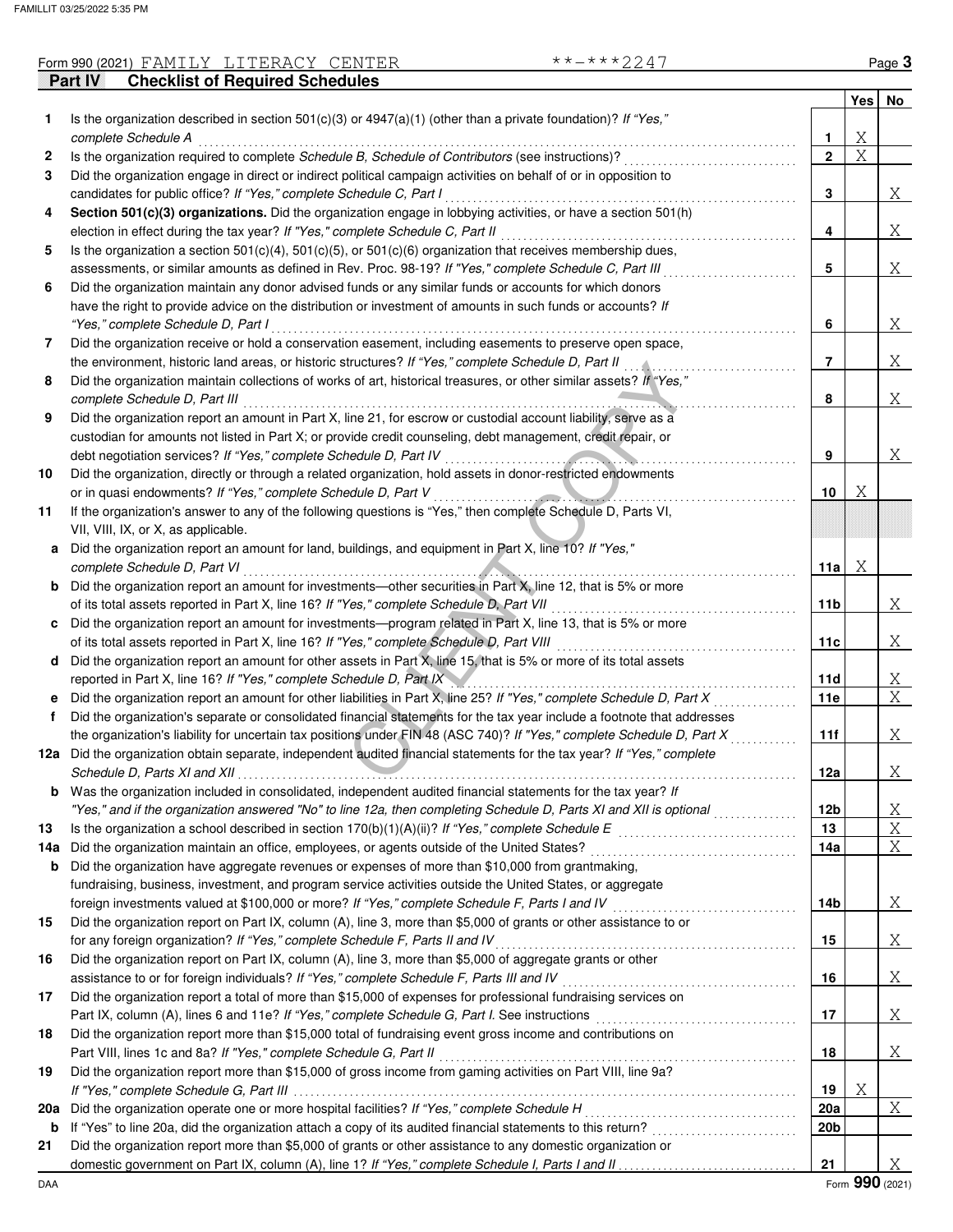|     | **-***2247<br>Form 990 (2021) FAMILY LITERACY CENTER                                                                                                                          |                |                |     |            | Page 4          |
|-----|-------------------------------------------------------------------------------------------------------------------------------------------------------------------------------|----------------|----------------|-----|------------|-----------------|
|     | <b>Checklist of Required Schedules (continued)</b><br>Part IV                                                                                                                 |                |                |     |            |                 |
|     |                                                                                                                                                                               |                |                |     | <b>Yes</b> | No              |
| 22  | Did the organization report more than \$5,000 of grants or other assistance to or for domestic individuals on                                                                 |                |                |     |            |                 |
|     | Part IX, column (A), line 2? If "Yes," complete Schedule I, Parts I and III                                                                                                   |                |                | 22  |            | Χ               |
| 23  | Did the organization answer "Yes" to Part VII, Section A, line 3, 4, or 5 about compensation of the                                                                           |                |                |     |            |                 |
|     | organization's current and former officers, directors, trustees, key employees, and highest compensated                                                                       |                |                |     |            |                 |
|     | employees? If "Yes," complete Schedule J                                                                                                                                      |                |                | 23  |            | Χ               |
|     | 24a Did the organization have a tax-exempt bond issue with an outstanding principal amount of more than                                                                       |                |                |     |            |                 |
|     | \$100,000 as of the last day of the year, that was issued after December 31, 2002? If "Yes," answer lines 24b<br>through 24d and complete Schedule K. If "No," go to line 25a |                |                | 24a |            |                 |
|     | Did the organization invest any proceeds of tax-exempt bonds beyond a temporary period exception?                                                                             |                |                | 24b |            | X               |
| b   | Did the organization maintain an escrow account other than a refunding escrow at any time during the year                                                                     |                |                |     |            |                 |
|     | to defease any tax-exempt bonds?                                                                                                                                              |                |                | 24с |            |                 |
| d   | Did the organization act as an "on behalf of" issuer for bonds outstanding at any time during the year?                                                                       |                |                | 24d |            |                 |
|     | 25a Section 501(c)(3), 501(c)(4), and 501(c)(29) organizations. Did the organization engage in an excess benefit                                                              |                |                |     |            |                 |
|     | transaction with a disqualified person during the year? If "Yes," complete Schedule L, Part I                                                                                 |                |                | 25a |            | Χ               |
| b   | Is the organization aware that it engaged in an excess benefit transaction with a disqualified person in a prior                                                              |                |                |     |            |                 |
|     | year, and that the transaction has not been reported on any of the organization's prior Forms 990 or 990-EZ?                                                                  |                |                |     |            |                 |
|     | If "Yes," complete Schedule L, Part I                                                                                                                                         |                |                | 25b |            | Χ               |
| 26  | Did the organization report any amount on Part X, line 5 or 22, for receivables from or payables to any current                                                               |                |                |     |            |                 |
|     | or former officer, director, trustee, key employee, creator or founder, substantial contributor, or 35%                                                                       |                |                |     |            |                 |
|     | controlled entity or family member of any of these persons? If "Yes," complete Schedule L, Part II                                                                            |                |                | 26  |            | Χ               |
| 27  | Did the organization provide a grant or other assistance to any current or former officer, director, trustee, key                                                             |                |                |     |            |                 |
|     | employee, creator or founder, substantial contributor or employee thereof, a grant selection committee                                                                        |                |                |     |            |                 |
|     | member, or to a 35% controlled entity (including an employee thereof) or family member of any of these                                                                        |                |                |     |            |                 |
|     | persons? If "Yes," complete Schedule L, Part III                                                                                                                              |                |                | 27  |            | Χ               |
| 28  | Was the organization a party to a business transaction with one of the following parties (see the Schedule L,                                                                 |                |                |     |            |                 |
|     | Part IV, instructions for applicable filing thresholds, conditions, and exceptions):                                                                                          |                |                |     |            |                 |
| а   | A current or former officer, director, trustee, key employee, creator or founder, or substantial contributor? If                                                              |                |                |     |            |                 |
|     | "Yes," complete Schedule L, Part IV                                                                                                                                           |                |                | 28a |            | Χ               |
| b   | A family member of any individual described in line 28a? If "Yes," complete Schedule L, Part IV                                                                               |                |                | 28b |            | $\overline{X}$  |
| c   | A 35% controlled entity of one or more individuals and/or organizations described in line 28a or 28b? If                                                                      |                |                |     |            |                 |
|     | "Yes," complete Schedule L, Part IV                                                                                                                                           |                |                | 28c |            | Χ               |
| 29  | Did the organization receive more than \$25,000 in non-cash contributions? If "Yes," complete Schedule M                                                                      |                |                | 29  |            | X               |
| 30  | Did the organization receive contributions of art, historical treasures, or other similar assets, or qualified                                                                |                |                |     |            |                 |
|     | conservation contributions? If "Yes," complete Schedule M                                                                                                                     |                |                | 30  |            | Χ               |
| 31  | Did the organization liquidate, terminate, or dissolve and cease operations? If "Yes," complete Schedule N, Part I                                                            |                |                | 31  |            | X               |
| 32  | Did the organization sell, exchange, dispose of, or transfer more than 25% of its net assets? If "Yes,"                                                                       |                |                |     |            |                 |
|     | complete Schedule N, Part II                                                                                                                                                  |                |                | 32  |            | Χ               |
| 33  | Did the organization own 100% of an entity disregarded as separate from the organization under Regulations                                                                    |                |                |     |            |                 |
|     | sections 301.7701-2 and 301.7701-3? If "Yes," complete Schedule R, Part I                                                                                                     |                |                | 33  |            | Χ               |
| 34  | Was the organization related to any tax-exempt or taxable entity? If "Yes," complete Schedule R, Part II, III,                                                                |                |                |     |            |                 |
|     | or IV, and Part V, line 1                                                                                                                                                     |                |                | 34  |            | X               |
| 35а | Did the organization have a controlled entity within the meaning of section 512(b)(13)?                                                                                       |                |                | 35a |            | X               |
| b   | If "Yes" to line 35a, did the organization receive any payment from or engage in any transaction with a                                                                       |                |                |     |            |                 |
|     | controlled entity within the meaning of section 512(b)(13)? If "Yes," complete Schedule R, Part V, line 2                                                                     |                |                | 35b |            |                 |
| 36  | Section 501(c)(3) organizations. Did the organization make any transfers to an exempt non-charitable                                                                          |                |                |     |            |                 |
|     | related organization? If "Yes," complete Schedule R, Part V, line 2                                                                                                           |                |                | 36  |            | Χ               |
| 37  | Did the organization conduct more than 5% of its activities through an entity that is not a related organization                                                              |                |                |     |            |                 |
|     | and that is treated as a partnership for federal income tax purposes? If "Yes," complete Schedule R, Part VI                                                                  |                |                | 37  |            | Χ               |
| 38  | Did the organization complete Schedule O and provide explanations on Schedule O for Part VI, lines 11b and                                                                    |                |                |     |            |                 |
|     | 19? Note: All Form 990 filers are required to complete Schedule O.                                                                                                            |                |                | 38  | Χ          |                 |
|     | <b>Statements Regarding Other IRS Filings and Tax Compliance</b><br>Part V                                                                                                    |                |                |     |            |                 |
|     | Check if Schedule O contains a response or note to any line in this Part V                                                                                                    |                |                |     |            |                 |
|     |                                                                                                                                                                               |                |                |     | Yes        | No              |
| 1a  | Enter the number reported in box 3 of Form 1096. Enter -0- if not applicable                                                                                                  | 1a             |                |     |            |                 |
| b   | Enter the number of Forms W-2G included on line 1a. Enter -0- if not applicable                                                                                               | 1 <sub>b</sub> | $\overline{0}$ |     |            |                 |
| c   | Did the organization comply with backup withholding rules for reportable payments to vendors and                                                                              |                |                |     |            |                 |
|     |                                                                                                                                                                               |                |                | 1c  |            |                 |
| DAA |                                                                                                                                                                               |                |                |     |            | Form 990 (2021) |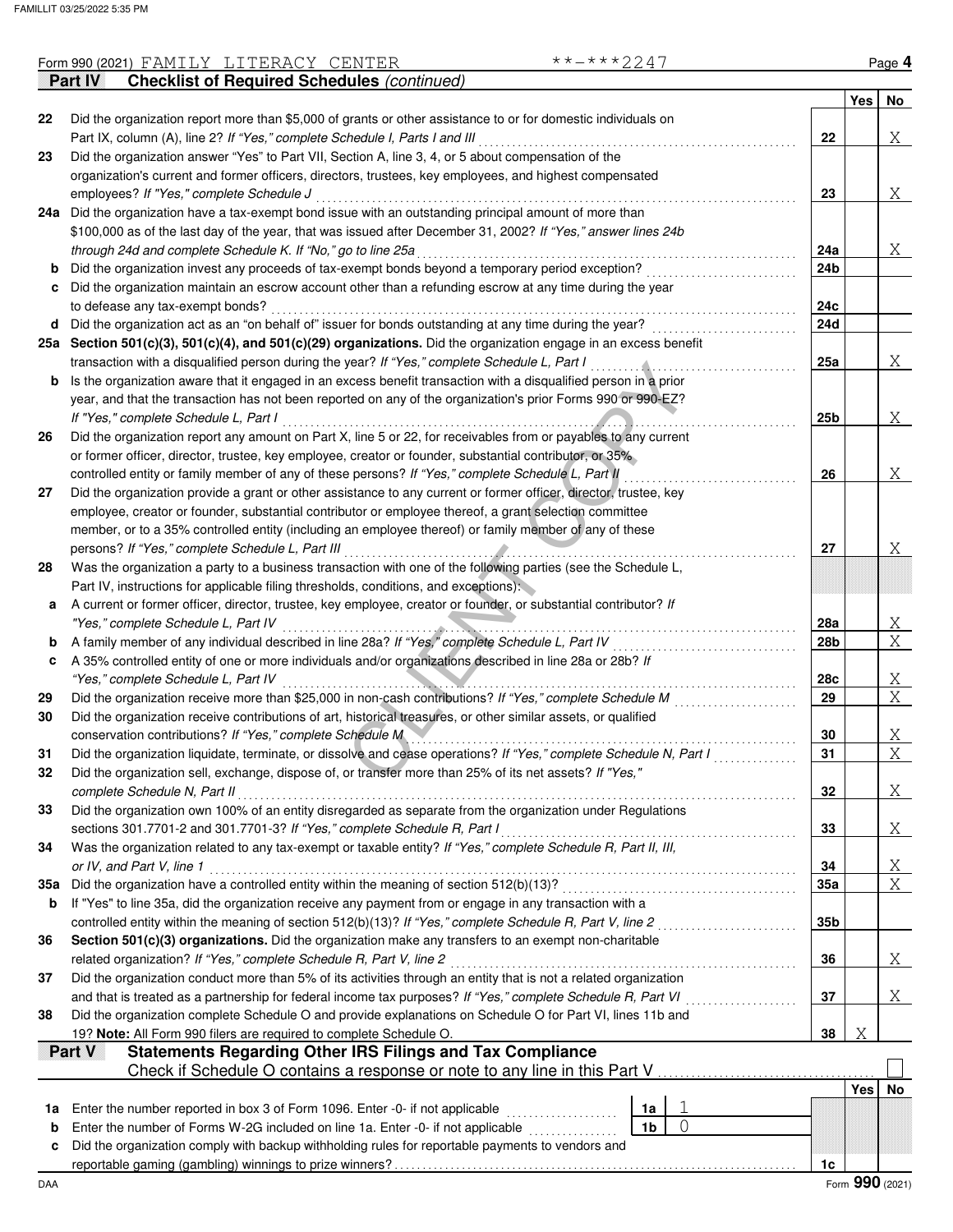|                                                                | **-***2247<br>Form 990 (2021) FAMILY LITERACY CENTER                                                                                              |                 |                |   | Page 5         |  |  |  |  |  |  |
|----------------------------------------------------------------|---------------------------------------------------------------------------------------------------------------------------------------------------|-----------------|----------------|---|----------------|--|--|--|--|--|--|
|                                                                | Statements Regarding Other IRS Filings and Tax Compliance (continued)<br>Part V                                                                   |                 |                |   | Yes No         |  |  |  |  |  |  |
|                                                                | 2a Enter the number of employees reported on Form W-3, Transmittal of Wage and Tax                                                                |                 |                |   |                |  |  |  |  |  |  |
|                                                                | Statements, filed for the calendar year ending with or within the year covered by this return                                                     | 12<br>2a        |                |   |                |  |  |  |  |  |  |
| b                                                              | If at least one is reported on line 2a, did the organization file all required federal employment tax returns?                                    |                 | 2 <sub>b</sub> | Χ |                |  |  |  |  |  |  |
|                                                                | <b>Note:</b> If the sum of lines 1a and 2a is greater than 250, you may be required to e-file. See instructions.                                  |                 |                |   |                |  |  |  |  |  |  |
| За                                                             | Did the organization have unrelated business gross income of \$1,000 or more during the year?                                                     |                 | За             |   | Χ              |  |  |  |  |  |  |
| b                                                              | If "Yes," has it filed a Form 990-T for this year? If "No" to line 3b, provide an explanation on Schedule O                                       |                 | 3b             |   |                |  |  |  |  |  |  |
| 4a                                                             | At any time during the calendar year, did the organization have an interest in, or a signature or other authority over,                           |                 |                |   |                |  |  |  |  |  |  |
|                                                                | a financial account in a foreign country (such as a bank account, securities account, or other financial account)?                                |                 | 4a             |   | Χ              |  |  |  |  |  |  |
| b                                                              | If "Yes," enter the name of the foreign country ▶                                                                                                 |                 |                |   |                |  |  |  |  |  |  |
|                                                                | See instructions for filing requirements for FinCEN Form 114, Report of Foreign Bank and Financial Accounts (FBAR).                               |                 |                |   |                |  |  |  |  |  |  |
| 5а                                                             | Was the organization a party to a prohibited tax shelter transaction at any time during the tax year?                                             |                 | 5a             |   | X              |  |  |  |  |  |  |
| b                                                              | Did any taxable party notify the organization that it was or is a party to a prohibited tax shelter transaction?                                  |                 | 5b             |   | $\overline{X}$ |  |  |  |  |  |  |
| c                                                              | If "Yes" to line 5a or 5b, did the organization file Form 8886-T?                                                                                 |                 | 5c             |   |                |  |  |  |  |  |  |
|                                                                | Does the organization have annual gross receipts that are normally greater than \$100,000, and did the<br>6a                                      |                 |                |   |                |  |  |  |  |  |  |
|                                                                | organization solicit any contributions that were not tax deductible as charitable contributions?                                                  |                 | 6a             |   | Χ              |  |  |  |  |  |  |
|                                                                | If "Yes," did the organization include with every solicitation an express statement that such contributions or                                    |                 |                |   |                |  |  |  |  |  |  |
| b                                                              | gifts were not tax deductible?                                                                                                                    |                 |                |   |                |  |  |  |  |  |  |
|                                                                | Organizations that may receive deductible contributions under section 170(c).                                                                     |                 | 6b             |   |                |  |  |  |  |  |  |
| 7                                                              |                                                                                                                                                   |                 |                |   |                |  |  |  |  |  |  |
| а                                                              | Did the organization receive a payment in excess of \$75 made partly as a contribution and partly for goods                                       |                 |                |   |                |  |  |  |  |  |  |
|                                                                | and services provided to the payor?                                                                                                               |                 | 7a             |   | Χ              |  |  |  |  |  |  |
| b                                                              | If "Yes," did the organization notify the donor of the value of the goods or services provided?                                                   |                 | 7b             |   |                |  |  |  |  |  |  |
| c                                                              | Did the organization sell, exchange, or otherwise dispose of tangible personal property for which it was                                          |                 |                |   |                |  |  |  |  |  |  |
|                                                                | required to file Form 8282?                                                                                                                       |                 | 7c             |   | Χ              |  |  |  |  |  |  |
| d                                                              | If "Yes," indicate the number of Forms 8282 filed during the year                                                                                 | 7d              |                |   |                |  |  |  |  |  |  |
| е                                                              | Did the organization receive any funds, directly or indirectly, to pay premiums on a personal benefit contract?                                   |                 | 7e             |   | X              |  |  |  |  |  |  |
| t                                                              | Did the organization, during the year, pay premiums, directly or indirectly, on a personal benefit contract?                                      |                 | 7f             |   | $\overline{X}$ |  |  |  |  |  |  |
| g                                                              | If the organization received a contribution of qualified intellectual property, did the organization file Form 8899 as required?                  |                 | 7g             |   | X              |  |  |  |  |  |  |
| h                                                              | If the organization received a contribution of cars, boats, airplanes, or other vehicles, did the organization file a Form 1098-C?                |                 | 7h             |   | Χ              |  |  |  |  |  |  |
| 8                                                              | Sponsoring organizations maintaining donor advised funds. Did a donor advised fund maintained by the                                              |                 |                |   |                |  |  |  |  |  |  |
|                                                                | sponsoring organization have excess business holdings at any time during the year?                                                                |                 | 8              |   |                |  |  |  |  |  |  |
| Sponsoring organizations maintaining donor advised funds.<br>9 |                                                                                                                                                   |                 |                |   |                |  |  |  |  |  |  |
| а                                                              | Did the sponsoring organization make any taxable distributions under section 4966?                                                                |                 | 9a             |   |                |  |  |  |  |  |  |
| b                                                              | Did the sponsoring organization make a distribution to a donor, donor advisor, or related person?                                                 |                 | 9b             |   |                |  |  |  |  |  |  |
| 10                                                             | Section 501(c)(7) organizations. Enter:                                                                                                           |                 |                |   |                |  |  |  |  |  |  |
| а                                                              | Initiation fees and capital contributions included on Part VIII, line 12 [11] [11] Internal contribution fees                                     | 10a             |                |   |                |  |  |  |  |  |  |
| D                                                              | Gross receipts, included on Form 990, Part VIII, line 12, for public use of club facilities                                                       | 10 <sub>b</sub> |                |   |                |  |  |  |  |  |  |
| 11                                                             | Section 501(c)(12) organizations. Enter:                                                                                                          |                 |                |   |                |  |  |  |  |  |  |
| а                                                              | Gross income from members or shareholders                                                                                                         | 11a             |                |   |                |  |  |  |  |  |  |
| b                                                              | Gross income from other sources. (Do not net amounts due or paid to other sources                                                                 |                 |                |   |                |  |  |  |  |  |  |
|                                                                | against amounts due or received from them.)                                                                                                       | 11 <sub>b</sub> |                |   |                |  |  |  |  |  |  |
| 12a                                                            | Section 4947(a)(1) non-exempt charitable trusts. Is the organization filing Form 990 in lieu of Form 1041?                                        |                 | 12a            |   |                |  |  |  |  |  |  |
| b                                                              | If "Yes," enter the amount of tax-exempt interest received or accrued during the year                                                             | 12 <sub>b</sub> |                |   |                |  |  |  |  |  |  |
| 13                                                             | Section 501(c)(29) qualified nonprofit health insurance issuers.                                                                                  |                 |                |   |                |  |  |  |  |  |  |
| a                                                              | Is the organization licensed to issue qualified health plans in more than one state?                                                              |                 | 13a            |   |                |  |  |  |  |  |  |
|                                                                | Note: See the instructions for additional information the organization must report on Schedule O.                                                 |                 |                |   |                |  |  |  |  |  |  |
| b                                                              | Enter the amount of reserves the organization is required to maintain by the states in which                                                      |                 |                |   |                |  |  |  |  |  |  |
|                                                                |                                                                                                                                                   | 13 <sub>b</sub> |                |   |                |  |  |  |  |  |  |
| c                                                              | Enter the amount of reserves on hand                                                                                                              | 13 <sub>c</sub> |                |   |                |  |  |  |  |  |  |
| 14a                                                            | Did the organization receive any payments for indoor tanning services during the tax year?                                                        |                 | 14a            |   | Χ              |  |  |  |  |  |  |
| b                                                              | If "Yes," has it filed a Form 720 to report these payments? If "No," provide an explanation on Schedule O                                         |                 | 14b            |   |                |  |  |  |  |  |  |
| 15                                                             | Is the organization subject to the section 4960 tax on payment(s) of more than \$1,000,000 in remuneration or                                     |                 |                |   |                |  |  |  |  |  |  |
|                                                                | excess parachute payment(s) during the year?                                                                                                      |                 | 15             |   | Χ              |  |  |  |  |  |  |
|                                                                | If "Yes," see instructions and file Form 4720, Schedule N.                                                                                        |                 |                |   |                |  |  |  |  |  |  |
| 16                                                             | Is the organization an educational institution subject to the section 4968 excise tax on net investment income?                                   |                 | 16             |   | Χ              |  |  |  |  |  |  |
|                                                                |                                                                                                                                                   |                 |                |   |                |  |  |  |  |  |  |
| 17                                                             | If "Yes," complete Form 4720, Schedule O.<br>Section 501(c)(21) organizations. Did the trust, any disqualified person, or mine operator engage in |                 |                |   |                |  |  |  |  |  |  |
|                                                                |                                                                                                                                                   |                 | 17             |   |                |  |  |  |  |  |  |
|                                                                |                                                                                                                                                   |                 |                |   |                |  |  |  |  |  |  |
|                                                                | If "Yes," complete Form 6069.                                                                                                                     |                 |                |   |                |  |  |  |  |  |  |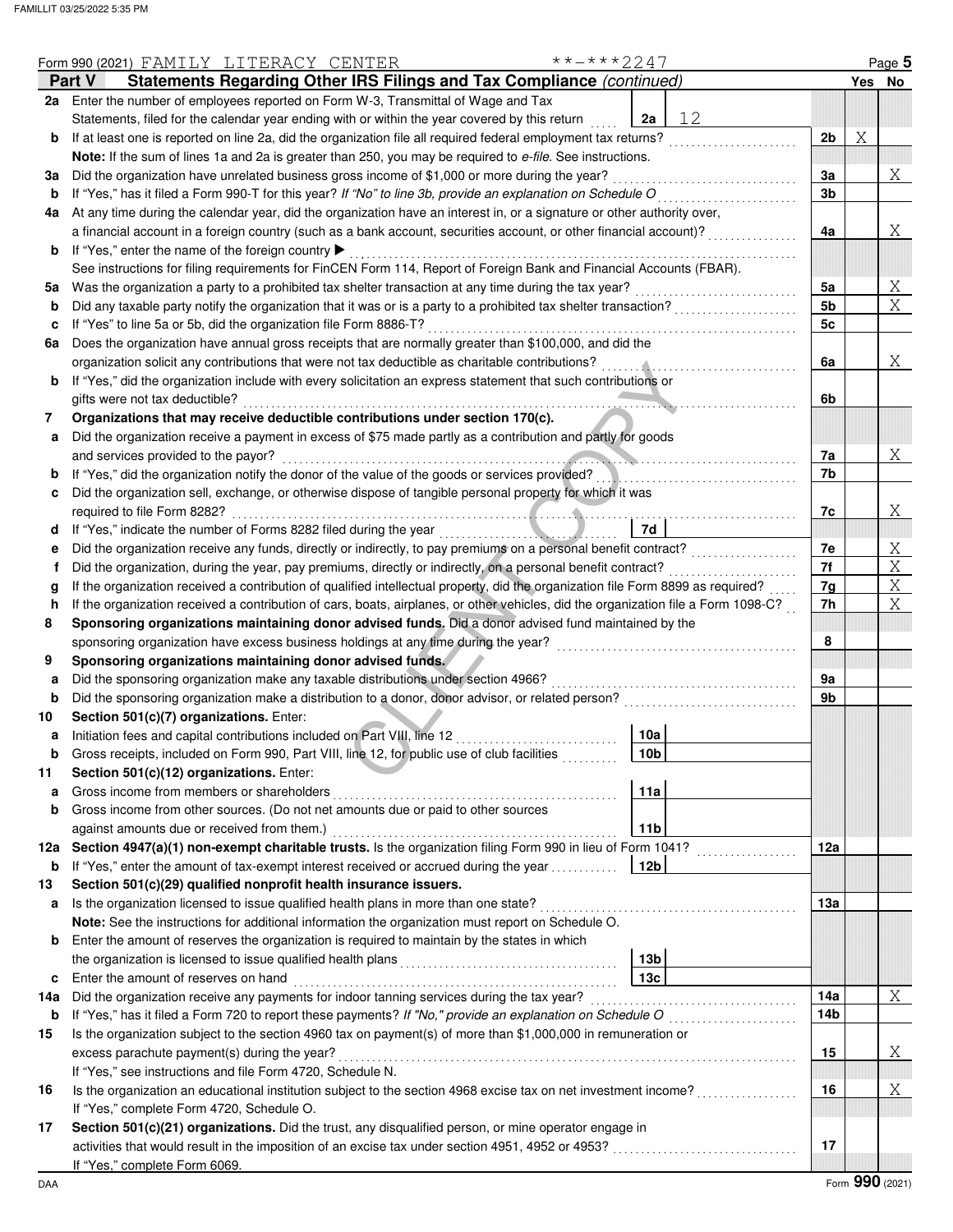|             | **-***2247<br>Form 990 (2021) FAMILY LITERACY CENTER                                                                                |    |    |                              |        | Page $6$                                |  |  |  |  |  |
|-------------|-------------------------------------------------------------------------------------------------------------------------------------|----|----|------------------------------|--------|-----------------------------------------|--|--|--|--|--|
|             | Part VI<br>Governance, Management, and Disclosure For each "Yes" response to lines 2 through 7b below, and for a "No"               |    |    |                              |        |                                         |  |  |  |  |  |
|             | response to line 8a, 8b, or 10b below, describe the circumstances, processes, or changes on Schedule O. See instructions.           |    |    |                              |        |                                         |  |  |  |  |  |
|             | Check if Schedule O contains a response or note to any line in this Part VI                                                         |    |    |                              |        |                                         |  |  |  |  |  |
|             | <b>Section A. Governing Body and Management</b>                                                                                     |    |    |                              |        |                                         |  |  |  |  |  |
|             |                                                                                                                                     |    |    |                              | Yesl   | No                                      |  |  |  |  |  |
| 1a          | Enter the number of voting members of the governing body at the end of the tax year                                                 | 1a | 15 |                              |        |                                         |  |  |  |  |  |
|             | If there are material differences in voting rights among members of the governing body, or                                          |    |    |                              |        |                                         |  |  |  |  |  |
|             | if the governing body delegated broad authority to an executive committee or similar                                                |    |    |                              |        |                                         |  |  |  |  |  |
|             | committee, explain on Schedule O.                                                                                                   |    |    |                              |        |                                         |  |  |  |  |  |
|             | Enter the number of voting members included on line 1a, above, who are independent                                                  | 1b | 15 |                              |        |                                         |  |  |  |  |  |
| 2           | Did any officer, director, trustee, or key employee have a family relationship or a business relationship with                      |    |    |                              |        |                                         |  |  |  |  |  |
|             | any other officer, director, trustee, or key employee?                                                                              |    |    | $\mathbf{2}$                 |        | Χ                                       |  |  |  |  |  |
| З           | Did the organization delegate control over management duties customarily performed by or under the direct                           |    |    |                              |        |                                         |  |  |  |  |  |
|             | supervision of officers, directors, trustees, or key employees to a management company or other person?                             |    |    | 3                            |        | $X_{\perp}$                             |  |  |  |  |  |
| 4           | Did the organization make any significant changes to its governing documents since the prior Form 990 was filed?                    |    |    |                              |        |                                         |  |  |  |  |  |
| 5           | Did the organization become aware during the year of a significant diversion of the organization's assets?                          |    |    | $\overline{\mathbf{4}}$<br>5 |        | $\overline{\text{X}}$<br>$\overline{X}$ |  |  |  |  |  |
| 6           | Did the organization have members or stockholders?                                                                                  |    |    | 6                            | Χ      |                                         |  |  |  |  |  |
| 7a          | Did the organization have members, stockholders, or other persons who had the power to elect or appoint                             |    |    |                              |        |                                         |  |  |  |  |  |
|             | one or more members of the governing body?                                                                                          |    |    | 7a                           | Χ      |                                         |  |  |  |  |  |
|             | Are any governance decisions of the organization reserved to (or subject to approval by) members,                                   |    |    |                              |        |                                         |  |  |  |  |  |
| b           | stockholders, or persons other than the governing body?                                                                             |    |    | 7b                           |        |                                         |  |  |  |  |  |
|             | Did the organization contemporaneously document the meetings held or written actions undertaken during the year by the following:   |    |    |                              |        | X.                                      |  |  |  |  |  |
| 8           |                                                                                                                                     |    |    |                              |        |                                         |  |  |  |  |  |
| а           | The governing body?                                                                                                                 |    |    | 8a                           | Χ<br>Χ |                                         |  |  |  |  |  |
| b           | Each committee with authority to act on behalf of the governing body?                                                               |    |    | 8b                           |        |                                         |  |  |  |  |  |
| 9           | Is there any officer, director, trustee, or key employee listed in Part VII, Section A, who cannot be reached at                    |    |    |                              |        |                                         |  |  |  |  |  |
|             | the organization's mailing address? If "Yes," provide the names and addresses on Schedule O                                         |    |    | 9                            |        | X                                       |  |  |  |  |  |
|             | Section B. Policies (This Section B requests information about policies not required by the Internal Revenue Code.)                 |    |    |                              |        |                                         |  |  |  |  |  |
|             |                                                                                                                                     |    |    |                              | Yes    | No                                      |  |  |  |  |  |
| 10a         | Did the organization have local chapters, branches, or affiliates?                                                                  |    |    | 10a                          |        | Χ                                       |  |  |  |  |  |
| b           | If "Yes," did the organization have written policies and procedures governing the activities of such chapters,                      |    |    | 10 <sub>b</sub>              |        |                                         |  |  |  |  |  |
|             | affiliates, and branches to ensure their operations are consistent with the organization's exempt purposes?                         |    |    |                              |        |                                         |  |  |  |  |  |
| 11a         | Has the organization provided a complete copy of this Form 990 to all members of its governing body before filing the form?         |    |    |                              |        |                                         |  |  |  |  |  |
| b           | Describe on Schedule O the process, if any, used by the organization to review this Form 990.                                       |    |    |                              |        |                                         |  |  |  |  |  |
| 12a         | Did the organization have a written conflict of interest policy? If "No," go to line 13                                             |    |    | 12a                          | Χ      |                                         |  |  |  |  |  |
| $\mathbf b$ | Were officers, directors, or trustees, and key employees required to disclose annually interests that could give rise to conflicts? |    |    | 12 <sub>b</sub>              | X      |                                         |  |  |  |  |  |
| с           | Did the organization regularly and consistently monitor and enforce compliance with the policy? If "Yes,"                           |    |    |                              |        |                                         |  |  |  |  |  |
|             | describe on Schedule O how this was done                                                                                            |    |    | 12c                          | Χ      |                                         |  |  |  |  |  |
| 13          | Did the organization have a written whistleblower policy?                                                                           |    |    | 13                           | Χ      |                                         |  |  |  |  |  |
| 14          | Did the organization have a written document retention and destruction policy?                                                      |    |    | 14                           | X      |                                         |  |  |  |  |  |
| 15          | Did the process for determining compensation of the following persons include a review and approval by                              |    |    |                              |        |                                         |  |  |  |  |  |
|             | independent persons, comparability data, and contemporaneous substantiation of the deliberation and decision?                       |    |    |                              |        |                                         |  |  |  |  |  |
| a           | The organization's CEO, Executive Director, or top management official                                                              |    |    | 15a                          | Χ      |                                         |  |  |  |  |  |
| b           | Other officers or key employees of the organization                                                                                 |    |    | 15 <sub>b</sub>              |        | Χ                                       |  |  |  |  |  |
|             | If "Yes" to line 15a or 15b, describe the process on Schedule O. See instructions.                                                  |    |    |                              |        |                                         |  |  |  |  |  |
| 16a         | Did the organization invest in, contribute assets to, or participate in a joint venture or similar arrangement                      |    |    |                              |        |                                         |  |  |  |  |  |
|             | with a taxable entity during the year?                                                                                              |    |    | 16a                          |        | Χ                                       |  |  |  |  |  |
| b           | If "Yes," did the organization follow a written policy or procedure requiring the organization to evaluate its                      |    |    |                              |        |                                         |  |  |  |  |  |
|             | participation in joint venture arrangements under applicable federal tax law, and take steps to safeguard the                       |    |    |                              |        |                                         |  |  |  |  |  |
|             |                                                                                                                                     |    |    | 16b                          |        |                                         |  |  |  |  |  |
|             | <b>Section C. Disclosure</b>                                                                                                        |    |    |                              |        |                                         |  |  |  |  |  |
| 17          | List the states with which a copy of this Form 990 is required to be filed $\blacktriangleright$ MI                                 |    |    |                              |        |                                         |  |  |  |  |  |
| 18          | Section 6104 requires an organization to make its Forms 1023 (1024 or 1024-A, if applicable), 990, and 990-T (section 501(c)        |    |    |                              |        |                                         |  |  |  |  |  |
|             | (3)s only) available for public inspection. Indicate how you made these available. Check all that apply.                            |    |    |                              |        |                                         |  |  |  |  |  |
|             | Another's website $ X $ Upon request<br>Other (explain on Schedule O)<br>Own website                                                |    |    |                              |        |                                         |  |  |  |  |  |
| 19          | Describe on Schedule O whether (and if so, how) the organization made its governing documents, conflict of interest policy, and     |    |    |                              |        |                                         |  |  |  |  |  |
|             | financial statements available to the public during the tax year.                                                                   |    |    |                              |        |                                         |  |  |  |  |  |
| 20          | State the name, address, and telephone number of the person who possesses the organization's books and records                      |    |    |                              |        |                                         |  |  |  |  |  |
|             | MARY WIESE<br>311 HIGGINS ST                                                                                                        |    |    |                              |        |                                         |  |  |  |  |  |
|             | 48446<br>LAPEER<br>MΙ                                                                                                               |    |    | $810 - 664 - 2737$           |        |                                         |  |  |  |  |  |
| DAA         |                                                                                                                                     |    |    |                              |        | Form 990 (2021)                         |  |  |  |  |  |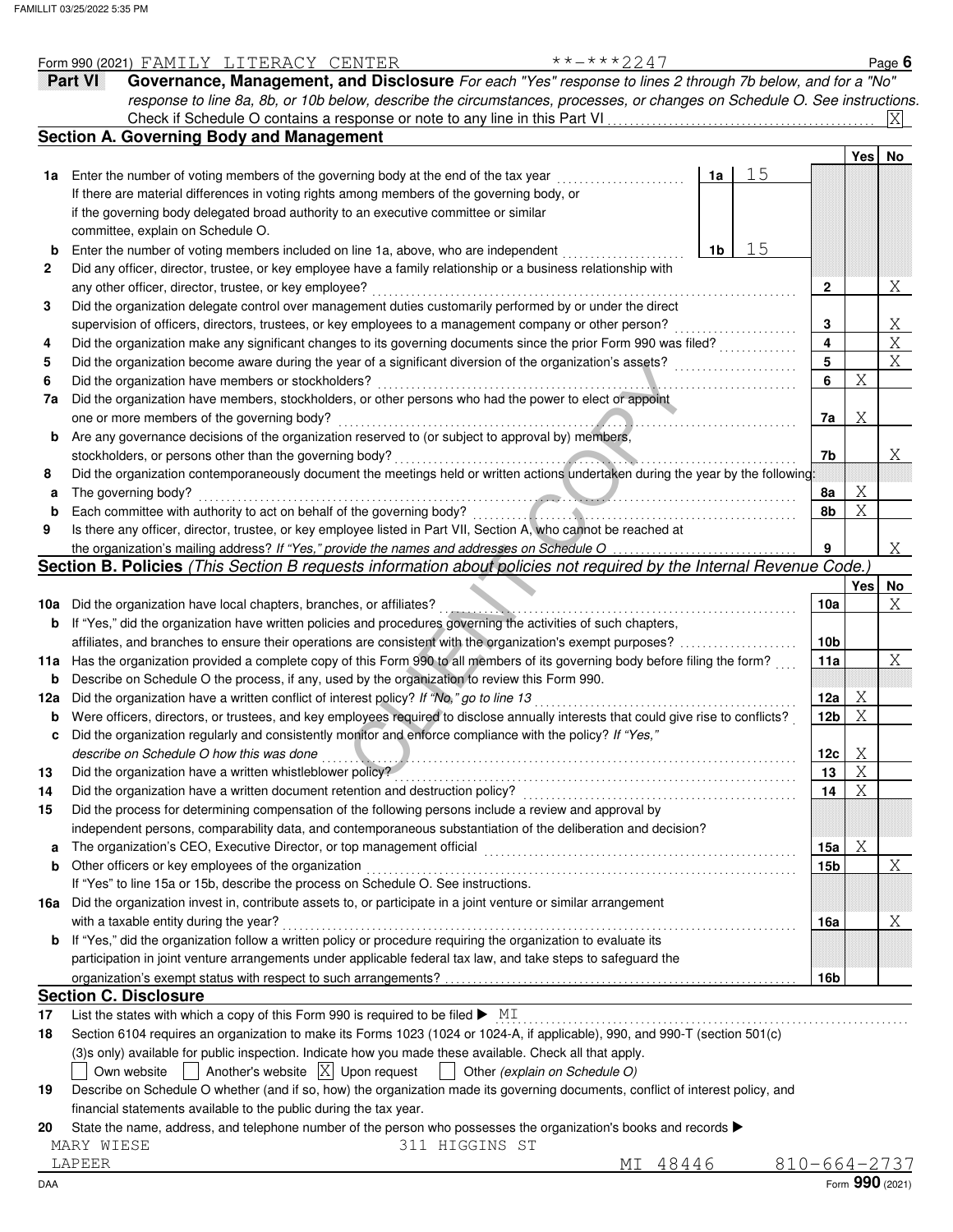| Form 990 (2021) FAMILY LITERACY CENTER                                                                                                                                                                                                                                                                                            |                |                                                |                   | $***$ $***$ 2247                                                             | Page 7                         |  |  |  |  |  |  |
|-----------------------------------------------------------------------------------------------------------------------------------------------------------------------------------------------------------------------------------------------------------------------------------------------------------------------------------|----------------|------------------------------------------------|-------------------|------------------------------------------------------------------------------|--------------------------------|--|--|--|--|--|--|
| Part VII Compensation of Officers, Directors, Trustees, Key Employees, Highest Compensated Employees, and                                                                                                                                                                                                                         |                |                                                |                   |                                                                              |                                |  |  |  |  |  |  |
| <b>Independent Contractors</b>                                                                                                                                                                                                                                                                                                    |                |                                                |                   |                                                                              |                                |  |  |  |  |  |  |
|                                                                                                                                                                                                                                                                                                                                   |                |                                                |                   | Check if Schedule O contains a response or note to any line in this Part VII |                                |  |  |  |  |  |  |
| Officers, Directors, Trustees, Key Employees, and Highest Compensated Employees<br><b>Section A.</b>                                                                                                                                                                                                                              |                |                                                |                   |                                                                              |                                |  |  |  |  |  |  |
| 1a Complete this table for all persons required to be listed. Report compensation for the calendar year ending with or within the<br>organization's tax year.                                                                                                                                                                     |                |                                                |                   |                                                                              |                                |  |  |  |  |  |  |
| List all of the organization's <b>current</b> officers, directors, trustees (whether individuals or organizations), regardless of amount of<br>compensation. Enter -0- in columns (D), $(E)$ , and $(F)$ if no compensation was paid.                                                                                             |                |                                                |                   |                                                                              |                                |  |  |  |  |  |  |
| • List all of the organization's <b>current</b> key employees, if any. See instructions for definition of "key employee."                                                                                                                                                                                                         |                |                                                |                   |                                                                              |                                |  |  |  |  |  |  |
| List the organization's five current highest compensated employees (other than an officer, director, trustee, or key employee)<br>who received reportable compensation (box 5 of Form W-2, Form 1099-MISC, and/or box 1 of Form 1099-NEC) of more than<br>\$100,000 from the organization and any related organizations.          |                |                                                |                   |                                                                              |                                |  |  |  |  |  |  |
| List all of the organization's former officers, key employees, and highest compensated employees who received more than<br>\$100,000 of reportable compensation from the organization and any related organizations.                                                                                                              |                |                                                |                   |                                                                              |                                |  |  |  |  |  |  |
| • List all of the organization's former directors or trustees that received, in the capacity as a former director or trustee of the<br>organization, more than \$10,000 of reportable compensation from the organization and any related organizations.<br>See the instructions for the order in which to list the persons above. |                |                                                |                   |                                                                              |                                |  |  |  |  |  |  |
| Check this box if neither the organization nor any related organization compensated any current officer, director, or trustee.                                                                                                                                                                                                    |                |                                                |                   |                                                                              |                                |  |  |  |  |  |  |
| (A)<br>Name and title                                                                                                                                                                                                                                                                                                             | (B)<br>Average | (C)<br>Position<br>(do not check more than one | (D)<br>Renortable | (E)<br>Renortable                                                            | (F)<br><b>Estimated amount</b> |  |  |  |  |  |  |

Example the control of the control of the control of the control of the control of the control of the control of the control of the control of the control of the control of the control of the control of the control of the from the related organizations compensation Reportable าe and title from related compensation Reportable organizations (W-2/ 1099-MISC/ of other Estimated amount organization and from the from related compensation organization (W-2/ 1099-MISC/ or director Individual trustee Institutional trustee Officer Key employee lighest compensated<br>mployee Former organizations below per week hours for Average hours related (list any dotted line) **(1)** MARY WIESE **(2)** LORRETTA DENEWETH **(3)** KATIE KRANE **(4)** TIM OESCH **(5)** JAMES SMITH **(6) (7) (8) (9) (10) (11)** officer and a director/trustee) box, unless person is both an (do not check more than one . . . . . . . . . . . . . . . . . . . . . . . . . . . . . . . . . . . . . . . . . . . . . . . . . . . 2.00 . . . . . . . . . . . . . . . . . . . . . . . . . . . . . . . . . . . . . . . . . . . . . . . . . . . 2.00 . . . . . . . . . . . . . . . . . . . . . . . . . . . . . . . . . . . . . . . . . . . . . . . . . . . 2.00 . . . . . . . . . . . . . . . . . . . . . . . . . . . . . . . . . . . . . . . . . . . . . . . . . . . 2.00 . . . . . . . . . . . . . . . . . . . . . . . . . . . . . . . . . . . . . . . . . . . . . . . . . . . EXECUTIVE DIRECTOR . . . . . . . . . . . . . . . . . . . . . . . . . . . . . . . . . . . . . . . . . . . . . . . . . . . . . . . . . . . . . . . . . . . . . . . . . . . . . . . . . . . . . . . . . . . . . . . . . . . . . . . . . . . . . . . . . . . . . . . . . . . . . . . . . . . . . . . . . . . . . . . . . . . . . . . . . . . . . . . . . . . . . . . . . . . . . . . . . . . . . . . . . . . . . . . . . . . . . . . . . . . . . . . . . . . . . . . . . . . . . . . . . . . . . . . . . . . . . . . . . . . . . . . . . . . . . . . . . . . . . . . . . . . . . . . . . . . . . . . . . . . . . . . . . . . . . . . . . . . . . . . . . . 1099-NEC) 1099-NEC)  $\frac{40.00}{0.00}$  $X$  | | | |  $(68,925)$  0 0 0 PRESIDENT 0.00 X 0 0 0 0 VICE PRESIDENT 0.00 X 0 0 0 TREASURER 0.00 X 0 0 0 SECRETARY 0.00 X 0 0 0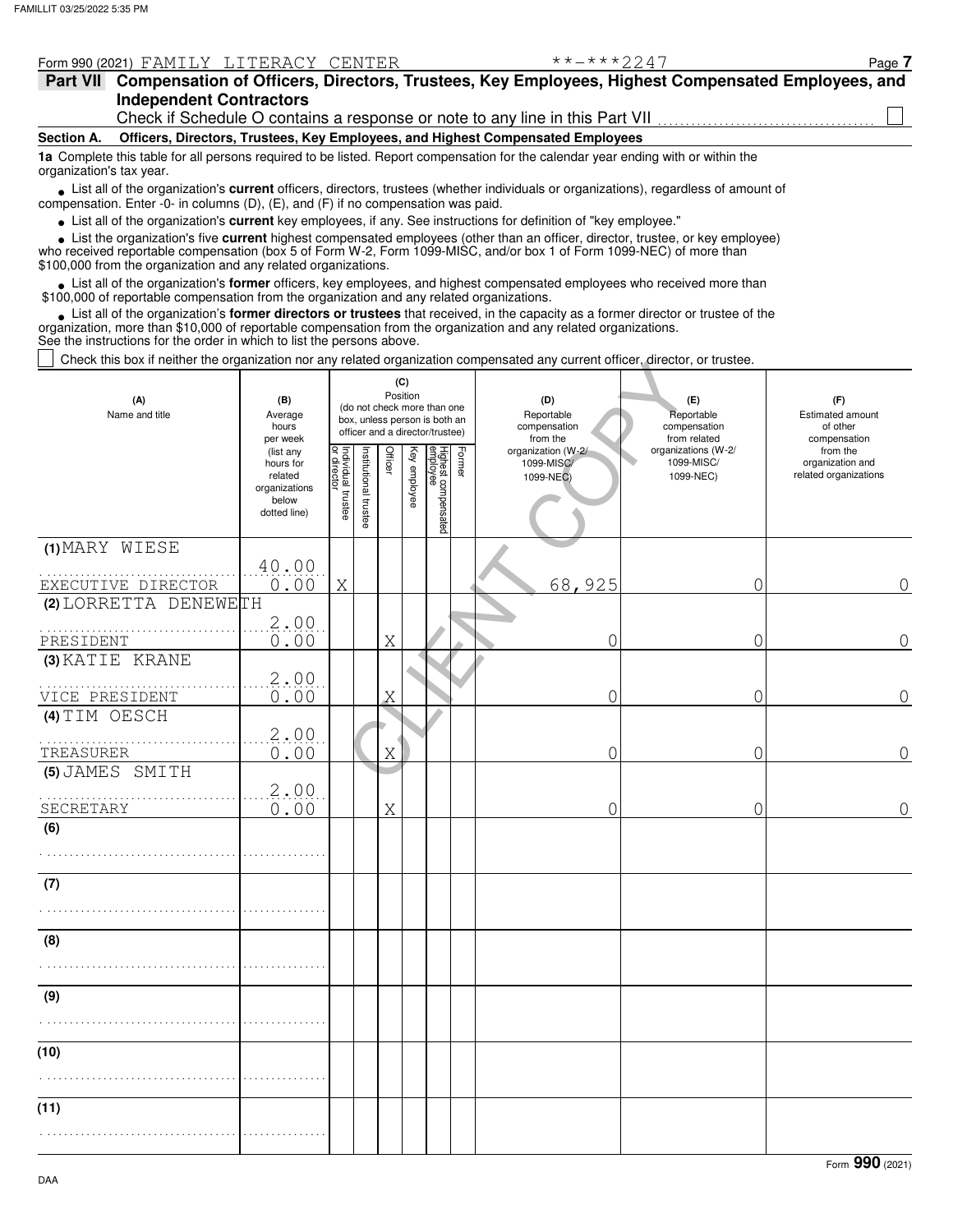|              | Form 990 (2021) FAMILY LITERACY CENTER                                                                                                                                                                                             |                                                                             |                                   |                       |         |                 |                                                                                                 |        | **-***2247                                    |                                                                                                                                  | Page 8                                                     |
|--------------|------------------------------------------------------------------------------------------------------------------------------------------------------------------------------------------------------------------------------------|-----------------------------------------------------------------------------|-----------------------------------|-----------------------|---------|-----------------|-------------------------------------------------------------------------------------------------|--------|-----------------------------------------------|----------------------------------------------------------------------------------------------------------------------------------|------------------------------------------------------------|
|              | Part VII                                                                                                                                                                                                                           |                                                                             |                                   |                       |         |                 |                                                                                                 |        |                                               | Section A. Officers, Directors, Trustees, Key Employees, and Highest Compensated Employees (continued)                           |                                                            |
|              | (A)<br>Name and title                                                                                                                                                                                                              | (B)<br>Average<br>hours<br>per week                                         |                                   |                       |         | (C)<br>Position | (do not check more than one<br>box, unless person is both an<br>officer and a director/trustee) |        | (D)<br>Reportable<br>compensation<br>from the | (E)<br>Reportable<br>compensation<br>from related                                                                                | (F)<br><b>Estimated amount</b><br>of other<br>compensation |
|              |                                                                                                                                                                                                                                    | (list any<br>hours for<br>related<br>organizations<br>below<br>dotted line) | Individual trustee<br>or director | Institutional trustee | Officer | Key employee    | Highest compensated<br>employee                                                                 | Former | organization (W-2/<br>1099-MISC/<br>1099-NEC) | organizations (W-2/<br>1099-MISC/<br>1099-NEC)                                                                                   | from the<br>organization and<br>related organizations      |
|              |                                                                                                                                                                                                                                    |                                                                             |                                   |                       |         |                 |                                                                                                 |        |                                               |                                                                                                                                  |                                                            |
|              |                                                                                                                                                                                                                                    |                                                                             |                                   |                       |         |                 |                                                                                                 |        |                                               |                                                                                                                                  |                                                            |
|              |                                                                                                                                                                                                                                    |                                                                             |                                   |                       |         |                 |                                                                                                 |        |                                               |                                                                                                                                  |                                                            |
|              |                                                                                                                                                                                                                                    |                                                                             |                                   |                       |         |                 |                                                                                                 |        |                                               |                                                                                                                                  |                                                            |
|              |                                                                                                                                                                                                                                    |                                                                             |                                   |                       |         |                 |                                                                                                 |        |                                               |                                                                                                                                  |                                                            |
|              |                                                                                                                                                                                                                                    |                                                                             |                                   |                       |         |                 |                                                                                                 |        |                                               |                                                                                                                                  |                                                            |
|              |                                                                                                                                                                                                                                    |                                                                             |                                   |                       |         |                 |                                                                                                 |        |                                               |                                                                                                                                  |                                                            |
|              |                                                                                                                                                                                                                                    |                                                                             |                                   |                       |         |                 |                                                                                                 |        |                                               |                                                                                                                                  |                                                            |
| 1b           | Subtotal                                                                                                                                                                                                                           |                                                                             |                                   |                       |         |                 |                                                                                                 |        | 68,925                                        |                                                                                                                                  |                                                            |
| c<br>d       | Total from continuation sheets to Part VII, Section A                                                                                                                                                                              |                                                                             |                                   |                       |         |                 |                                                                                                 |        | 68,925                                        |                                                                                                                                  |                                                            |
| $\mathbf{2}$ | Total number of individuals (including but not limited to those listed above) who received more than \$100,000 of                                                                                                                  |                                                                             |                                   |                       |         |                 |                                                                                                 |        |                                               |                                                                                                                                  |                                                            |
|              | reportable compensation from the organization $\triangleright$ 0.                                                                                                                                                                  |                                                                             |                                   |                       |         |                 |                                                                                                 |        |                                               |                                                                                                                                  | Yes<br>No                                                  |
| 3            | Did the organization list any former officer, director, trustee, key employee, or highest compensated                                                                                                                              |                                                                             |                                   |                       |         |                 |                                                                                                 |        |                                               |                                                                                                                                  | Χ                                                          |
| 4            | For any individual listed on line 1a, is the sum of reportable compensation and other compensation from the<br>organization and related organizations greater than \$150,000? If "Yes," complete Schedule J for such<br>individual |                                                                             |                                   |                       |         |                 |                                                                                                 |        |                                               |                                                                                                                                  | 3<br>Χ<br>4                                                |
| 5            |                                                                                                                                                                                                                                    |                                                                             |                                   |                       |         |                 |                                                                                                 |        |                                               | individual<br>Did any person listed on line 1a receive or accrue compensation from any unrelated organization or individual      |                                                            |
|              | <b>Section B. Independent Contractors</b>                                                                                                                                                                                          |                                                                             |                                   |                       |         |                 |                                                                                                 |        |                                               |                                                                                                                                  | Χ<br>5                                                     |
| 1            | Complete this table for your five highest compensated independent contractors that received more than \$100,000 of                                                                                                                 |                                                                             |                                   |                       |         |                 |                                                                                                 |        |                                               | compensation from the organization. Report compensation for the calendar year ending with or within the organization's tax year. |                                                            |
|              |                                                                                                                                                                                                                                    | (A)<br>Name and business address                                            |                                   |                       |         |                 |                                                                                                 |        |                                               | (B)<br>Description of services                                                                                                   | (C)<br>Compensation                                        |
|              |                                                                                                                                                                                                                                    |                                                                             |                                   |                       |         |                 |                                                                                                 |        |                                               |                                                                                                                                  |                                                            |
|              |                                                                                                                                                                                                                                    |                                                                             |                                   |                       |         |                 |                                                                                                 |        |                                               |                                                                                                                                  |                                                            |
|              |                                                                                                                                                                                                                                    |                                                                             |                                   |                       |         |                 |                                                                                                 |        |                                               |                                                                                                                                  |                                                            |
|              |                                                                                                                                                                                                                                    |                                                                             |                                   |                       |         |                 |                                                                                                 |        |                                               |                                                                                                                                  |                                                            |
| $\mathbf{2}$ | Total number of independent contractors (including but not limited to those listed above) who<br>received more than \$100,000 of compensation from the organization ▶                                                              |                                                                             |                                   |                       |         |                 |                                                                                                 |        |                                               | 0                                                                                                                                |                                                            |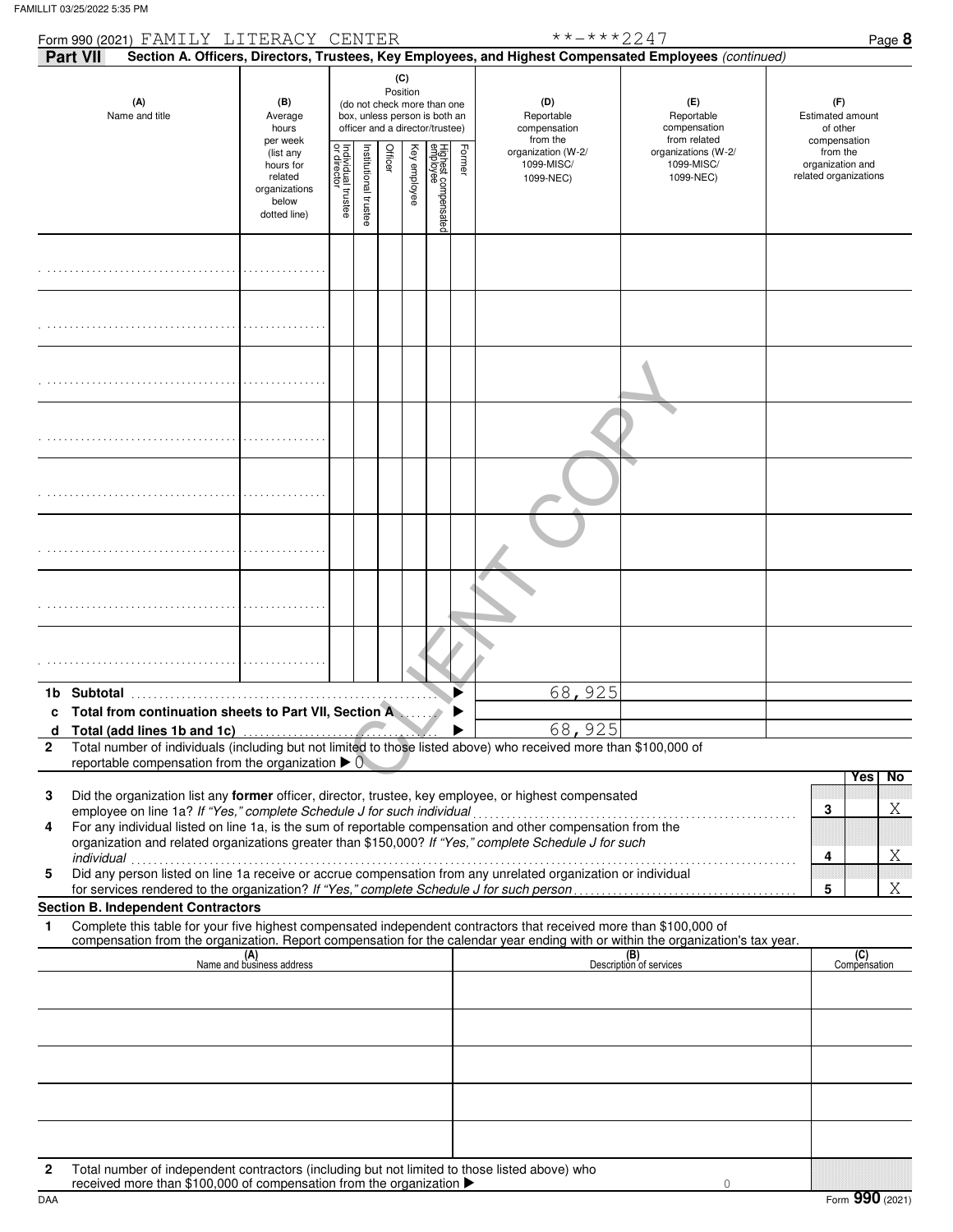#### **Part VIII Statement of Revenue** Check if Schedule O contains a response or note to any line in this Part VIII. **(A)** (B) **(C) (C) (D)**<br>
Total revenue Related or exempt Unrelated Revenue excluded Felated or exempt **the contract of the contract of the contract of the contract of the contract of the contract of the contract of the contract of the contract of the contract of the contract of the contract of the contrac** sections 512-514 Grants **Contributions, Gifts, Grants and Other Similar Amounts 1a** Federated campaigns **. . . . . . . . . .** . **1a** Gifts, Gra<br>illar Amou **1b b** Membership dues . . . . . . . . . . . . . . **1c c** Fundraising events **.............**... **1d d** Related organizations **. . . . . . . . . .** . Contributions,<br>and Other Simi **1e** 24,473 **e** Government grants (contributions) . . . . . . . . . . **f** All other contributions, gifts, grants, **1f** 99,228 and similar amounts not included above  $\dots\dots$ **g** Noncash contributions included in lines 1a-1f . . . . . . . . . . . . . . . . . . **1g**  $\frac{1}{2}$  $\blacktriangleright$ 123,701 **h Total.** Add lines 1a–1f . . . . . . . . . . . . . . . . . . . . . . . . . . . . . . . . . . . . **Business Code** . . . . . . . . . . . . . . . . . . . . . . . . . . . . . . . . . . . . . . . . . . . . . . . . . . . **2a** GST MICHIGAN JMG PROGRAM 80,461 80,461 **Program Service Program Service**  $\begin{array}{r|rrrr}\n & 00,401 & 000,401 \\
 & 50,433 & 52,933 \\
\hline\n & 39,438 & 39,438 \\
 & 1,613 & 1,613 \\
 & 150 & 150 \\
\end{array}$ <br>  $\begin{array}{r|rrrr}\n & 174,595 \\
 & 174,595 \\
 \hline\n & 4,873\n\end{array}$ <br>
proceeds<br>
(ii) Personal<br>
(ii) Other<br>
28, 635<br>
28, 635<br>
28, 635 . . . . . . . . . . . . . . . . . . . . . . . . . . . . . . . . . . . . . . . . . . . . . . . . . . . **b** MICHIGAN WORKS:MW SALARY REIM 52,933 52,933 . . . . . . . . . . . . . . . . . . . . . . . . . . . . . . . . . . . . . . . . . . . . . . . . . . . **c** OWOSSO MICHIGAN WORKS 39,438 39,438 . . . . . . . . . . . . . . . . . . . . . . . . . . . . . . . . . . . . . . . . . . . . . . . . . . . LAPEER CO YOUTH PROBATION 1,613 1,613 **d** . . . . . . . . . . . . . . . . . . . . . . . . . . . . . . . . . . . . . . . . . . . . . . . . . . . MICHIGAN WORKS - OTHER 150 150 **e f** All other program service revenue . . . . . . . . . . . . . . . . 174,595 **g Total.** Add lines 2a–2f . . . . . . . . . . . . . . . . . . . . . . . . . . . . . . . . . . . . -**3** Investment income (including dividends, interest, and 4,873 4,873 other similar amounts) . . . . . . . . . . . . . . . . . . . . . . . . . . . . . . . . . . . . Income from investment of tax-exempt bond proceeds  $\blacktriangleright$ **4 5** Royalties .....  $\blacktriangleright$ (i) Real (ii) Personal **6a 6a** Gross rents **6b b** Less: rental expenses **6c c** Rental inc. or (loss)  $\blacktriangleright$ **d** Net rental income or (loss) . . . . . . . . . . . . . . . . . . . . . . . . . . . . . . . . **7a** Gross amount from (i) Securities (ii) Other sales of assets 28,635 **7a** other than inventory **Other Revenue Other Revenue b** Less: cost or other **7b** basis and sales exps. 28,635 **7c c** Gain or (loss) 28,635 28,635 **d** -Net gain or (loss) . . . . . . . . . . . . . . . . . . . . . . . . . . . . . . . . . . . . . . . . . **8a** Gross income from fundraising events (not including \$ . . . . . . . . . . . . . . . . . . . of contributions reported on line 1c). See Part IV, line 18 **8a** 7,838 **8b** 119 **b** Less: direct expenses . . . . . . . . . . . . 7,719  $\blacktriangleright$ **c** Net income or (loss) from fundraising events . . . . . . . . . . . . . . **9a** Gross income from gaming activities. See Part IV, line 19 **9a** 31,859 **9b** 4,692 **b** Less: direct expenses  $\ldots$  $\blacktriangleright$ 27,167 27,167 Net income or (loss) from gaming activities . . . . . . . . . . . . . . . **c** 10a Gross sales of inventory, less returns and allowances **10a 10b b** Less: cost of goods sold  $\ldots$  $\blacktriangleright$ Net income or (loss) from sales of inventory . . . . . . . . . . . . . . . **c** Business Code **Revenue Miscellaneous 11a** . . . . . . . . . . . . . . . . . . . . . . . . . . . . . . . . . . . . . . . . . . . . . . . . . . . NORTH BRANCH SCHOOLS 5,400 5,400 . . . . . . . . . . . . . . . . . . . . . . . . . . . . . . . . . . . . . . . . . . . . . . . . . . . REFUND 403 403 **b c** . . . . . . . . . . . . . . . . . . . . . . . . . . . . . . . . . . . . . . . . . . . . . . . . . . . **d** All other revenue . . . . . . . . . . . . . . . . . . . . . . . . . . . . . . . . .  $\blacktriangleright$ 5,803 **e Total.** Add lines 11a–11d . . . . . . . . . . . . . . . . . . . . . . . . . . . . . . . . . **Total revenue.** See instructions  $\blacktriangleright$ 372,493 236,200 0 4,873 **12**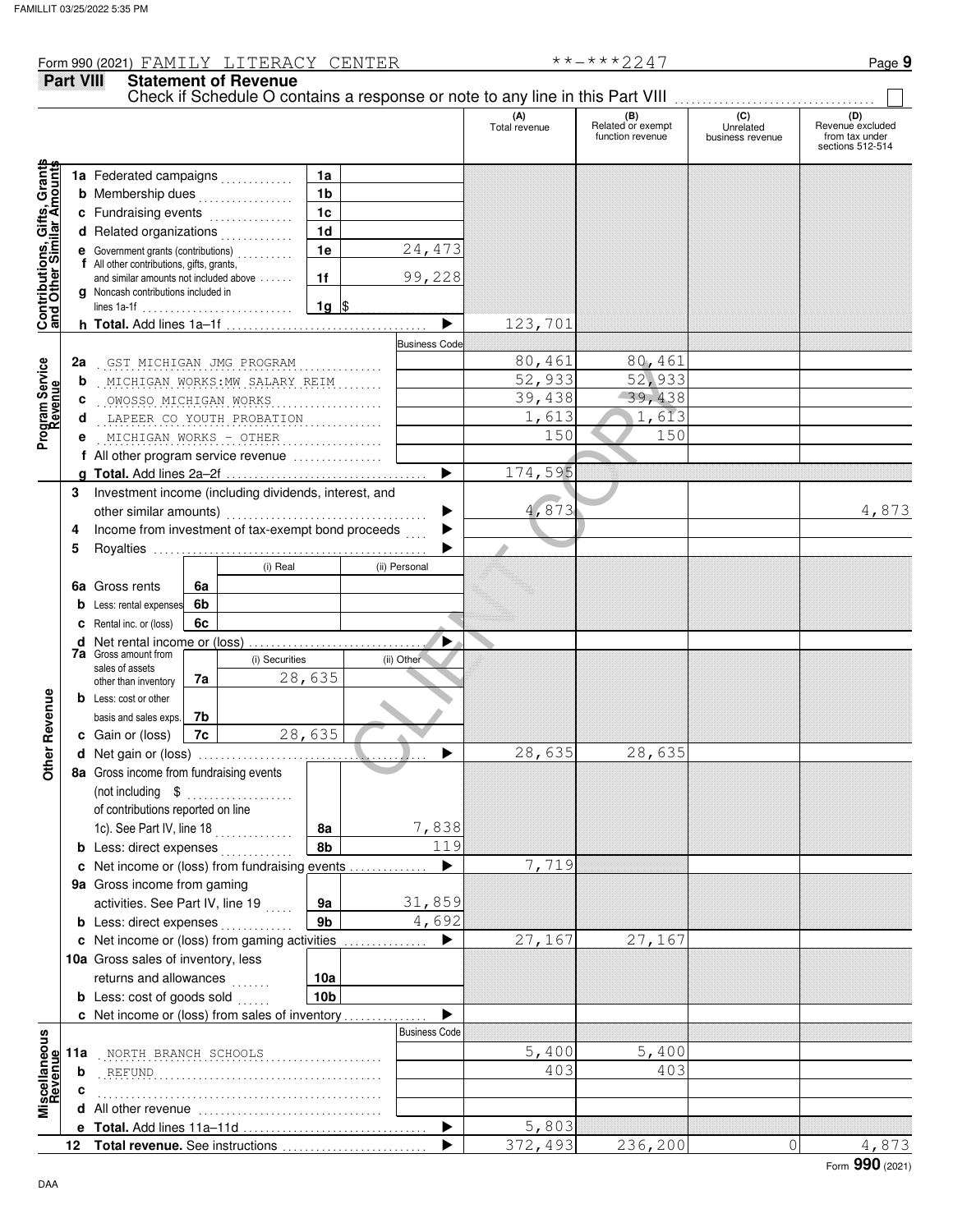#### **Part IX Statement of Functional Expenses** Form 990 (2021) Page **10** FAMILY LITERACY CENTER \*\*-\*\*\*2247 *Section 501(c)(3) and 501(c)(4) organizations must complete all columns. All other organizations must complete column (A).* **Do not include amounts reported on lines 6b, 7b, 8b, 9b, and 10b of Part VIII. 1** Grants and other assistance to domestic organizations **(A) (B) (C) (D)** Total expenses Program service Management and expenses **general expenses** (D)<br>Fundraising expenses Check if Schedule O contains a response or note to any line in this Part IX . . . . . . . . . . . . . . . . . . . . . . . . . . . . . . . . . . . . . . . . . . . . . . . . . . . . . . . . . .

- **2** and domestic governments. See Part IV, line 21 **.** . . . . . . . Grants and other assistance to domestic individuals. See Part IV, line 22
- **3** Grants and other assistance to foreign organizations, foreign governments, and foreign individuals. See Part IV, lines 15 and 16
- **4 5** Benefits paid to or for members . . . . . . . . . . Compensation of current officers, directors,
- **6** trustees, and key employees Compensation not included above to disqualified persons (as defined under section 4958(f)(1)) and persons described in section  $4958(c)(3)(B)$  .....
- **7 8** Other salaries and wages . . . . . . . . . . . . . . . . . Pension plan accruals and contributions (include section 401(k) and 403(b) employer contributions)
- **9 10** Other employee benefits . . . . . . . . . . . . . . . . . .
- **11 a** Management .............................. Payroll taxes . . . . . . . . . . . . . . . . . . . . . . . . . . . . . . Fees for services (nonemployees):
- **b c** Accounting . . . . . . . . . . . . . . . . . . . . . . . . . . . . . . . **d e** Legal . . . . . . . . . . . . . . . . . . . . . . . . . . . . . . . . . . . . . Lobbying . . . . . . . . . . . . . . . . . . . . . . . . . . . . . . . . . . Professional fundraising services. See Part IV, line 17
- **f g** Other. (If line 11g amount exceeds 10% of line 25, column **12** Advertising and promotion . . . . . . . . . . . . . . Investment management fees .............. (A) amount, list line 11g expenses on Schedule O.) . . . . . .
- **13 14 15** Office expenses . . . . . . . . . . . . . . . . . . . . . . . . . . Information technology . . . . . . . . . . . . . . . . . . . . Royalties . . . . . . . . . . . . . . . . . . . . . . . . . . . . . . . . .
- **16 17 18** Occupancy . . . . . . . . . . . . . . . . . . . . . . . . . . . . . . . Travel . . . . . . . . . . . . . . . . . . . . . . . . . . . . . . . . . . . . Payments of travel or entertainment expenses for any federal, state, or local public officials Conferences, conventions, and meetings .
- **19 20 21** Interest . . . . . . . . . . . . . . . . . . . . . . . . . . . . . . . . . . . Payments to affiliates . . . . . . . . . . . . . . . . . . . . .
- **22 23 24** Depreciation, depletion, and amortization . Insurance . . . . . . . . . . . . . . . . . . . . . . . . . . . . . . . . .
- above (List miscellaneous expenses on line 24e. If line 24e amount exceeds 10% of line 25, column (A) amount, list line 24e expenses on Schedule O.)
- **b c** . . . . . . . . . . . . . . . . . . . . . . . . . . . . . . . . . . . . . . . . . . . SUPPLIES:STUDENT 1,808 1,808 . . . . . . . . . . . . . . . . . . . . . . . . . . . . . . . . . . . . . . . . . . . SUPPLIES:ADULT LITERACY 825 825
- **e** All other expenses . . . . . . . . . . . . . . . . . . . . . . . .
- **25 Total functional expenses.** Add lines 1 through 24e . . . **26** organization reported in column (B) joint costs from a combined educational campaign and **Joint costs.** Complete this line only if the

172,624 171,948 429 247

68,926 48,248 10,339 10,339

- 12,452 11,083 712 657 18,045 18,045
- $\begin{array}{r|rrrr} \hline &172,624&171,948\\ \hline &12,452&11,083\\ \hline &18,045&18,045\\ \hline & &18,045\\ \hline & &18,045\\ \hline & &18,045\\ \hline & 18,045&18&6,503\\ \hline & 1,197&1,197\\ \hline & 8,118&6,503\\ \hline & 6,920&14,599\\ \hline & 11,557&11,376\\ \hline \end{array}$ 750 750 8,094 8,094 1,725 1,725 1,197 1,197 8, 118 6, 503 1, 554 61

4,064 3,533 531

617 505 112

2,507 2,441 34 32

333,644 297,144 24,742 11,758

- 
- 
- 16,920 14,599 1,899 422 11,557 11,376 181
- 425 425
- 
- 
- Other expenses. Itemize expenses not covered
- **a** JMG:SUPPLIES 2,563 2,563
- **d** . . . . . . . . . . . . . . . . . . . . . . . . . . . . . . . . . . . . . . . . . . . DUES AND SUBSCRIPTIONS 427 320 107
- 
- - fundraising solicitation. Check here  $\blacktriangleright$  if following SOP 98-2 (ASC 958-720)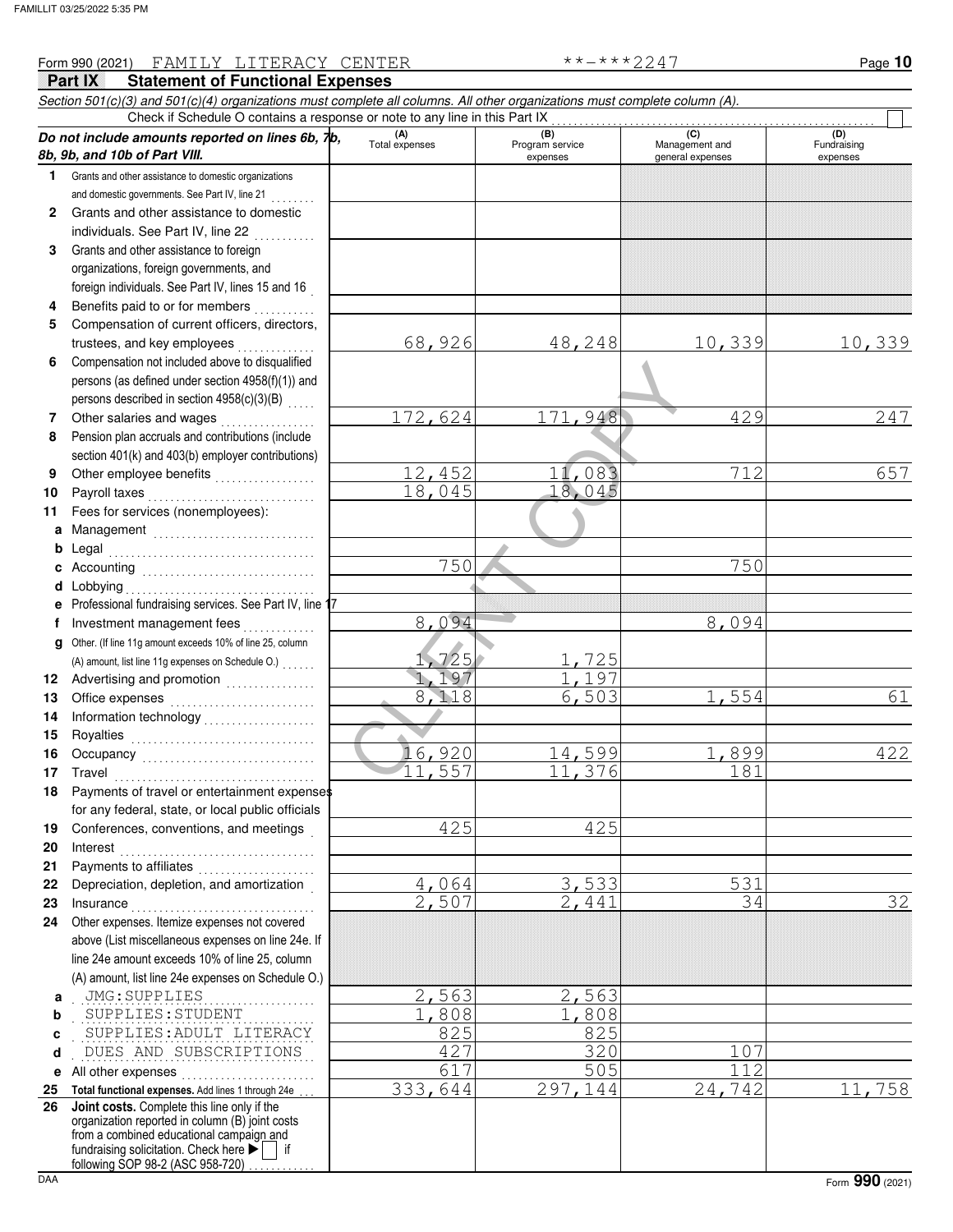### Form 990 (2021) Page **11** FAMILY LITERACY CENTER \*\*-\*\*\*2247

#### **Part X** Balance Sheet Check if Schedule O contains a response or note to any line in this Part X **(A) (B)** Beginning of year  $\parallel$  End of year  $\overline{76,973}$  1 82,146 Cash—non-interest-bearing . . . . . . . . . . . . . . . . . . . . . . . . . . . . . . . . . . . . . . . . . . . . . . . . . . . . . . . . . **1 1** Savings and temporary cash investments . . . . . . . . . . . . . . . . . . . . . . . . . . . . . . . . . . . . . . . . . . .  $115,256$  2 104,734 **2 2 3 3** Pledges and grants receivable, net . . . . . . . . . . . . . . . . . . . . . . . . . . . . . . . . . . . . . . . . . . . . . . . . . . **4 4** Accounts receivable, net . . . . . . . . . . . . . . . . . . . . . . . . . . . . . . . . . . . . . . . . . . . . . . . . . . . . . . . . . . . . **5** Loans and other receivables from any current or former officer, director, trustee, key employee, creator or founder, substantial contributor, or 35% controlled entity or family member of any of these persons ........................... **5 6** Loans and other receivables from other disqualified persons (as defined **6 Assets** under section 4958(f)(1)), and persons described in section 4958(c)(3)(B)  $\ldots\ldots\ldots$ **7 7** Notes and loans receivable, net . . . . . . . . . . . . . . . . . . . . . . . . . . . . . . . . . . . . . . . . . . . . . . . . . . . . . **8 8** Inventories for sale or use . . . . . . . . . . . . . . . . . . . . . . . . . . . . . . . . . . . . . . . . . . . . . . . . . . . . . . . . . . Prepaid expenses and deferred charges . . . . . . . . . . . . . . . . . . . . . . . . . . . . . . . . . . . . . . . . . . . . **9 9**  $\begin{array}{|l|l|}\n\hline\n\text{r} & \text{10a} & 155,940 \\
\hline\n\hline\n\text{10b} & 53,288 & 94,3 \\
\hline\n\text{line 11} & \text{line 21,8} \\
\hline\n\text{line 11} & \text{line 33)} & \text{182,8} \\
\hline\n\text{equal line 33)} & \text{469,4} \\
\hline\n\text{equal line 33)} & \text{469,4} \\
\hline\n\text{or} & \text{other order, direct,} \\
\text{differential contribute to the number of the first 10000000000000$ **10a** Land, buildings, and equipment: cost or other basis. Complete Part VI of Schedule D . . . . . . . . . . . . . **10a** 155,940 **10b** 53,288 94,316 10c 102,65 **10c b** Less: accumulated depreciation . . . . . . . . . . . . . . . . . . . . . Investments—publicly traded securities . . . . . . . . . . . . . . . . . . . . . . . . . . . . . . . . . . . . . . . . . . . . . 182,881 212,335 **11 11** Investments—other securities. See Part IV, line 11 . . . . . . . . . . . . . . . . . . . . . . . . . . . . . . . . . . **12 12 13 13** Investments—program-related. See Part IV, line 11 . . . . . . . . . . . . . . . . . . . . . . . . . . . . . . . . . **14** Intangible assets . . . . . . . . . . . . . . . . . . . . . . . . . . . . . . . . . . . . . . . . . . . . . . . . . . . . . . . . . . . . . . . . . . . . **14 15 15** Other assets. See Part IV, line 11 . . . . . . . . . . . . . . . . . . . . . . . . . . . . . . . . . . . . . . . . . . . . . . . . . . . **Total assets.** Add lines 1 through 15 (must equal line 33) . . . . . . . . . . . . . . . 469,426 501,867 **16 16** Accounts payable and accrued expenses . . . . . . . . . . . . . . . . . . . . . . . . . . . . . . . . . . . . . . . . . . .  $8,090$ **17 17** Grants payable . . . . . . . . . . . . . . . . . . . . . . . . . . . . . . . . . . . . . . . . . . . . . . . . . . . . . . . . . . . . . . . . . . . . . **18 18** Deferred revenue . . . . . . . . . . . . . . . . . . . . . . . . . . . . . . . . . . . . . . . . . . . . . . . . . . . . . . . . . . . . . . . . . . . **19 19** Tax-exempt bond liabilities . . . . . . . . . . . . . . . . . . . . . . . . . . . . . . . . . . . . . . . . . . . . . . . . . . . . . . . . . . **20 20** Escrow or custodial account liability. Complete Part IV of Schedule D **21 21 22** Loans and other payables to any current or former officer, director, **Liabilities** trustee, key employee, creator or founder, substantial contributor, or 35% controlled entity or family member of any of these persons **22 23** Secured mortgages and notes payable to unrelated third parties **23 24** Unsecured notes and loans payable to unrelated third parties **24 25** Other liabilities (including federal income tax, payables to related third parties, and other liabilities not included on lines 17-24). Complete Part X of Schedule D . . . . . . . . . . . . . . . . . . . . . . . . . . . . . . . . . . . . . . . . . . . . . . . . . . . . . . . . . . . . . . . . . . . . . . **25 26** 8,090 26 1,682 Total liabilities. Add lines 17 through 25 **26** Organizations that follow FASB ASC 958, check here  $|\overline{\mathrm{X}}|$ Net Assets or Fund Balances **Net Assets or Fund Balances and complete lines 27, 28, 32, and 33.** Net assets without donor restrictions . . . . . . . . . . . . . . . . . . . . . . . . . . . . . . . . . . . . . . . . . . . . . . . . **27** 399,733 **27** 426,907 **27** 61,603|**28**| 73,278 **28** 28 Net assets with donor restrictions **With the Container and Secure 28** Net assets with donor restrictions Organizations that do not follow FASB ASC 958, check here  $\blacktriangleright$ **and complete lines 29 through 33.** Capital stock or trust principal, or current funds . . . . . . . . . . . . . . . . . . . . . . . . . . . . . . . . . . . . . **29 29** Paid-in or capital surplus, or land, building, or equipment fund . . . . . . . . . . . . . . . . . . . . . . . **30 30** Retained earnings, endowment, accumulated income, or other funds . . . . . . . . . . . . . . . . **31 31** Total net assets or fund balances . . . . . . . . . . . . . . . . . . . . . . . . . . . . . . . . . . . . . . . . . . . . . . . . . . . 461,336 32 500,185 **32 32 33** Total liabilities and net assets/fund balances ... 469,426 33 501,867 **33** Form **990** (2021)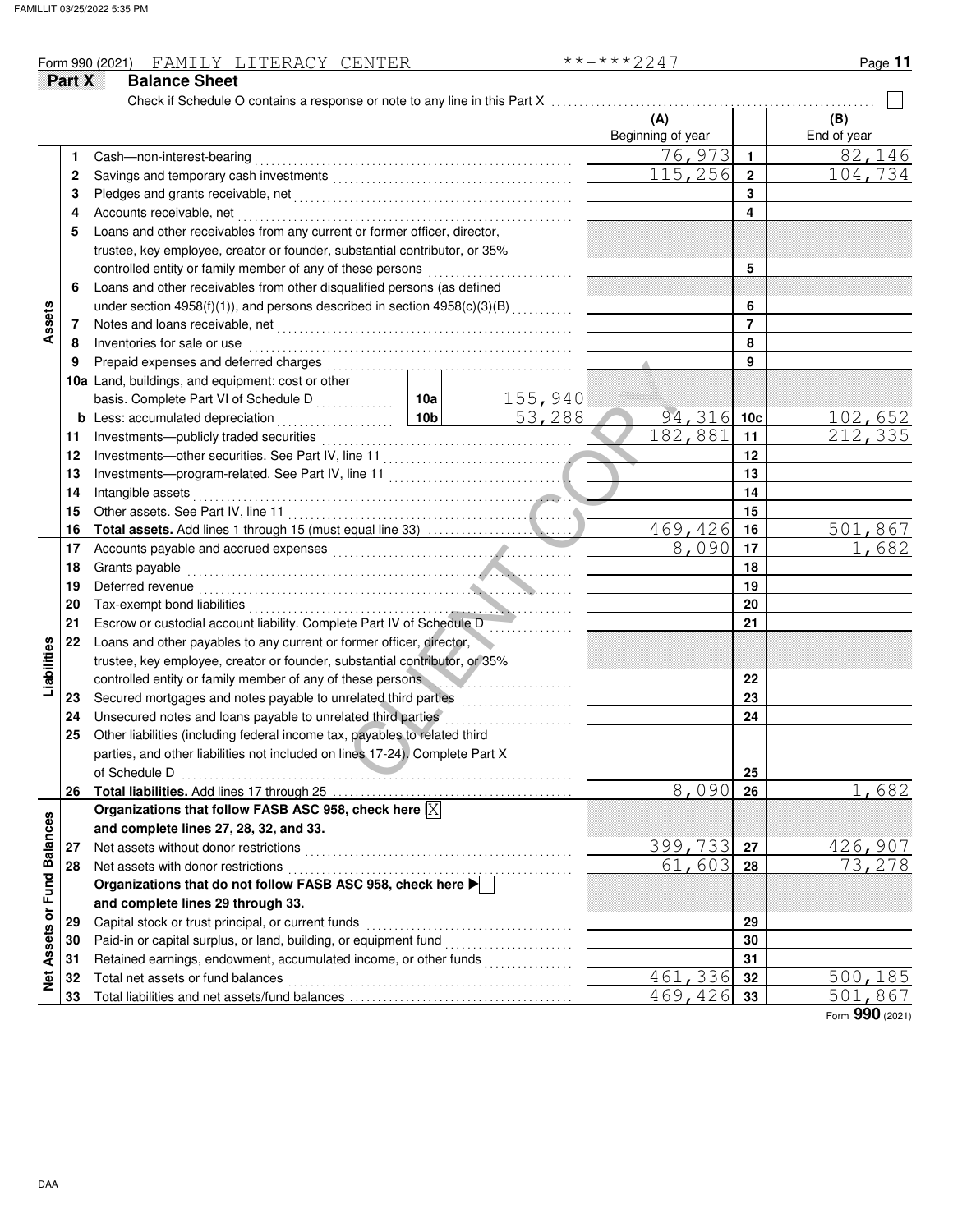|    | **-***2247<br>Form 990 (2021) FAMILY LITERACY CENTER                                                                                                                                                                           |                         |    |                 | Page 12   |
|----|--------------------------------------------------------------------------------------------------------------------------------------------------------------------------------------------------------------------------------|-------------------------|----|-----------------|-----------|
|    | <b>Reconciliation of Net Assets</b><br>Part XI                                                                                                                                                                                 |                         |    |                 |           |
|    |                                                                                                                                                                                                                                |                         |    |                 |           |
| 1  |                                                                                                                                                                                                                                |                         |    | 372,493         |           |
| 2  |                                                                                                                                                                                                                                | $\overline{2}$          |    | 333,644         |           |
| 3  |                                                                                                                                                                                                                                | $\mathbf{3}$            |    | 38,849          |           |
| 4  |                                                                                                                                                                                                                                | $\overline{\mathbf{4}}$ |    | 461,336         |           |
| 5  | Net unrealized gains (losses) on investments [11] with the context of the context of the context of the context of the context of the context of the context of the context of the context of the context of the context of th | 5                       |    |                 |           |
| 6  |                                                                                                                                                                                                                                | 6                       |    |                 |           |
| 7  | Investment expenses                                                                                                                                                                                                            | $\overline{7}$          |    |                 |           |
| 8  | Prior period adjustments entertainments and a statement of the statement of the statement of the statements of                                                                                                                 | 8                       |    |                 |           |
| 9  |                                                                                                                                                                                                                                | 9                       |    |                 |           |
| 10 | Net assets or fund balances at end of year. Combine lines 3 through 9 (must equal Part X, line                                                                                                                                 |                         |    |                 |           |
|    | 32, column (B))                                                                                                                                                                                                                | 10                      |    | 500,185         |           |
|    | <b>Financial Statements and Reporting</b><br>Part XII                                                                                                                                                                          |                         |    |                 |           |
|    |                                                                                                                                                                                                                                |                         |    |                 |           |
|    |                                                                                                                                                                                                                                |                         |    | Yes             | <b>No</b> |
| 1. | Accounting method used to prepare the Form 990: $ \overline{X} $ Cash<br>Other<br>Accrual                                                                                                                                      |                         |    |                 |           |
|    | If the organization changed its method of accounting from a prior year or checked "Other," explain on                                                                                                                          |                         |    |                 |           |
|    | Schedule O.                                                                                                                                                                                                                    |                         |    |                 |           |
|    | 2a Were the organization's financial statements compiled or reviewed by an independent accountant?                                                                                                                             |                         | 2a |                 | Χ         |
|    | If "Yes," check a box below to indicate whether the financial statements for the year were compiled or                                                                                                                         |                         |    |                 |           |
|    | reviewed on a separate basis, consolidated basis, or both:                                                                                                                                                                     |                         |    |                 |           |
|    | Separate basis<br><b>Consolidated basis</b><br>Both consolidated and separate basis                                                                                                                                            |                         |    |                 |           |
|    | <b>b</b> Were the organization's financial statements audited by an independent accountant?                                                                                                                                    |                         | 2b |                 | Χ         |
|    | If "Yes," check a box below to indicate whether the financial statements for the year were audited on a                                                                                                                        |                         |    |                 |           |
|    | separate basis, consolidated basis, or both:                                                                                                                                                                                   |                         |    |                 |           |
|    | Both consolidated and separate basis<br>Separate basis<br>Consolidated basis                                                                                                                                                   |                         |    |                 |           |
|    | c If "Yes" to line 2a or 2b, does the organization have a committee that assumes responsibility for oversight of                                                                                                               |                         |    |                 |           |
|    | the audit, review, or compilation of its financial statements and selection of an independent accountant?                                                                                                                      |                         | 2c |                 |           |
|    | If the organization changed either its oversight process or selection process during the tax year, explain on                                                                                                                  |                         |    |                 |           |
|    | Schedule O.                                                                                                                                                                                                                    |                         |    |                 |           |
|    | 3a As a result of a federal award, was the organization required to undergo an audit or audits as set forth in the                                                                                                             |                         |    |                 |           |
|    | Single Audit Act and OMB Circular A-133?<br>and the contract of the contract of                                                                                                                                                |                         | 3a |                 | Χ         |
|    | <b>b</b> If "Yes," did the organization undergo the required audit or audits? If the organization did not undergo the                                                                                                          |                         |    |                 |           |
|    |                                                                                                                                                                                                                                |                         | 3b |                 |           |
|    |                                                                                                                                                                                                                                |                         |    | Form 990 (2021) |           |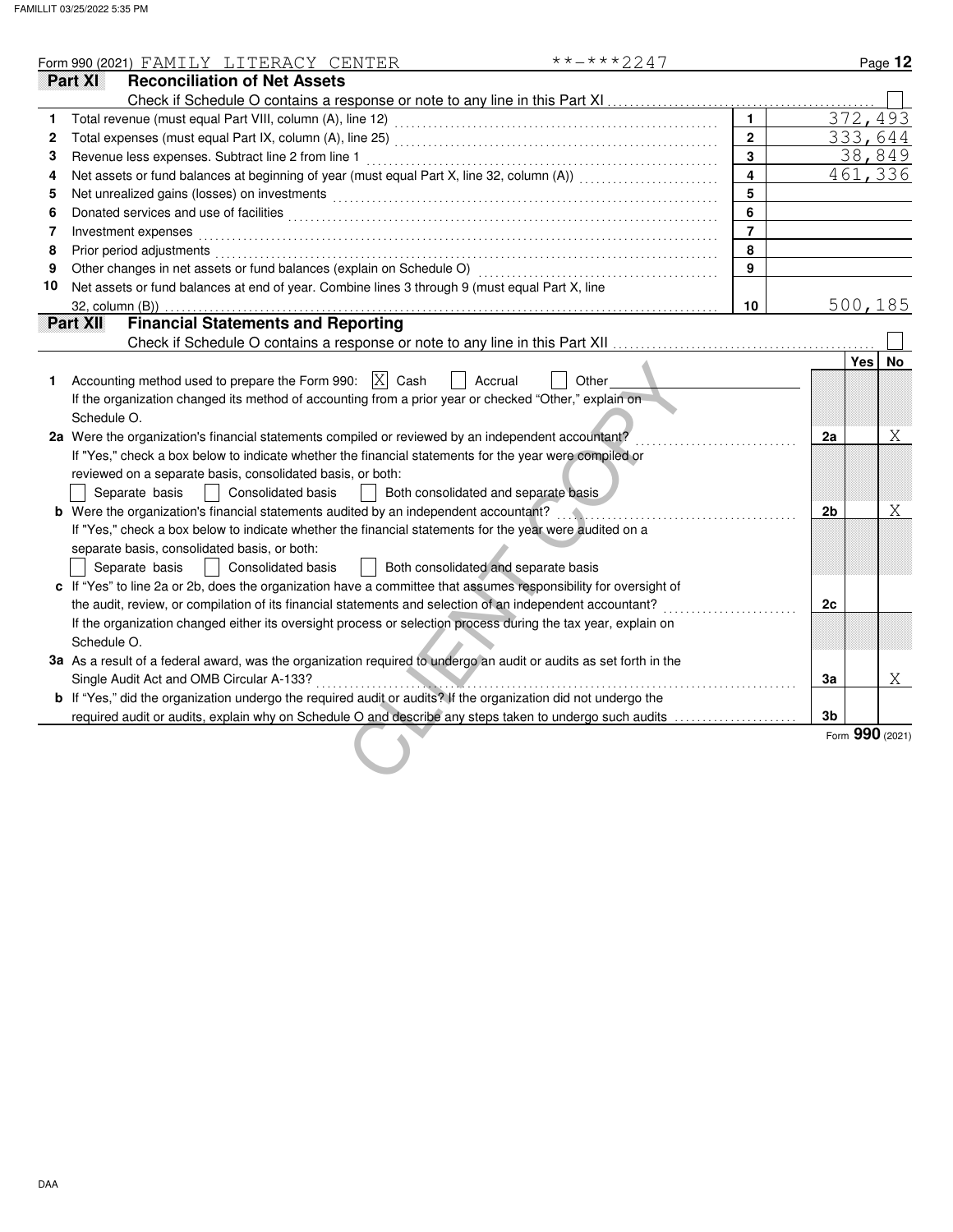| <b>SCHEDULE A</b>                                      |                                                            | <b>Public Charity Status and Public Support</b>                                                                                                                                                                                                                                                                                                                  |                                                      |    |                                        | OMB No. 1545-0047                     |
|--------------------------------------------------------|------------------------------------------------------------|------------------------------------------------------------------------------------------------------------------------------------------------------------------------------------------------------------------------------------------------------------------------------------------------------------------------------------------------------------------|------------------------------------------------------|----|----------------------------------------|---------------------------------------|
| (Form 990)                                             |                                                            | Complete if the organization is a section 501(c)(3) organization or a section 4947(a)(1) nonexempt charitable trust.                                                                                                                                                                                                                                             |                                                      |    |                                        |                                       |
|                                                        |                                                            | Attach to Form 990 or Form 990-EZ.                                                                                                                                                                                                                                                                                                                               |                                                      |    |                                        |                                       |
| Department of the Treasury<br>Internal Revenue Service |                                                            | Go to www.irs.gov/Form990 for instructions and the latest information.                                                                                                                                                                                                                                                                                           |                                                      |    |                                        | <b>Open to Public</b><br>Inspection   |
| Name of the organization                               |                                                            |                                                                                                                                                                                                                                                                                                                                                                  |                                                      |    |                                        | <b>Employer identification number</b> |
|                                                        | FAMILY LITERACY CENTER                                     |                                                                                                                                                                                                                                                                                                                                                                  |                                                      |    | **-***2247                             |                                       |
| Part I                                                 |                                                            | Reason for Public Charity Status. (All organizations must complete this part.) See instructions.                                                                                                                                                                                                                                                                 |                                                      |    |                                        |                                       |
|                                                        |                                                            | The organization is not a private foundation because it is: (For lines 1 through 12, check only one box.)                                                                                                                                                                                                                                                        |                                                      |    |                                        |                                       |
| 1                                                      |                                                            | A church, convention of churches, or association of churches described in section 170(b)(1)(A)(i).                                                                                                                                                                                                                                                               |                                                      |    |                                        |                                       |
| $\mathbf 2$                                            |                                                            | A school described in section 170(b)(1)(A)(ii). (Attach Schedule E (Form 990).)                                                                                                                                                                                                                                                                                  |                                                      |    |                                        |                                       |
| 3                                                      |                                                            | A hospital or a cooperative hospital service organization described in section $170(b)(1)(A)(iii)$ .                                                                                                                                                                                                                                                             |                                                      |    |                                        |                                       |
| 4                                                      |                                                            | A medical research organization operated in conjunction with a hospital described in section 170(b)(1)(A)(iii). Enter the hospital's name,                                                                                                                                                                                                                       |                                                      |    |                                        |                                       |
| 5                                                      |                                                            | city, and state: <b>contract and state</b> contract and state and state and state and state and state and state and state and state and state and state and state and state and state and state and state and state and state and s<br>An organization operated for the benefit of a college or university owned or operated by a governmental unit described in |                                                      |    |                                        |                                       |
|                                                        | section 170(b)(1)(A)(iv). (Complete Part II.)              |                                                                                                                                                                                                                                                                                                                                                                  |                                                      |    |                                        |                                       |
| 6                                                      |                                                            | A federal, state, or local government or governmental unit described in section 170(b)(1)(A)(v).                                                                                                                                                                                                                                                                 |                                                      |    |                                        |                                       |
| X <br>7                                                |                                                            | An organization that normally receives a substantial part of its support from a governmental unit or from the general public                                                                                                                                                                                                                                     |                                                      |    |                                        |                                       |
|                                                        | described in section 170(b)(1)(A)(vi). (Complete Part II.) |                                                                                                                                                                                                                                                                                                                                                                  |                                                      |    |                                        |                                       |
| 8                                                      |                                                            | A community trust described in section 170(b)(1)(A)(vi). (Complete Part II.)                                                                                                                                                                                                                                                                                     |                                                      |    |                                        |                                       |
| 9<br>university:                                       |                                                            | An agricultural research organization described in section 170(b)(1)(A)(ix) operated in conjunction with a land-grant college<br>or university or a non-land-grant college of agriculture (see instructions). Enter the name, city, and state of the college or                                                                                                  |                                                      |    |                                        |                                       |
| 10                                                     |                                                            | An organization that normally receives (1) more than 33 1/3% of its support from contributions, membership fees, and gross                                                                                                                                                                                                                                       |                                                      |    |                                        |                                       |
|                                                        |                                                            | receipts from activities related to its exempt functions, subject to certain exceptions; and (2) no more than 331/3% of its                                                                                                                                                                                                                                      |                                                      |    |                                        |                                       |
|                                                        |                                                            | support from gross investment income and unrelated business taxable income (less section 511 tax) from businesses<br>acquired by the organization after June 30, 1975. See section 509(a)(2). (Complete Part III.)                                                                                                                                               |                                                      |    |                                        |                                       |
| 11                                                     |                                                            | An organization organized and operated exclusively to test for public safety. See section 509(a)(4).                                                                                                                                                                                                                                                             |                                                      |    |                                        |                                       |
| 12                                                     |                                                            | An organization organized and operated exclusively for the benefit of, to perform the functions of, or to carry out the purposes of                                                                                                                                                                                                                              |                                                      |    |                                        |                                       |
|                                                        |                                                            | one or more publicly supported organizations described in section 509(a)(1) or section 509(a)(2). See section 509(a)(3). Check                                                                                                                                                                                                                                   |                                                      |    |                                        |                                       |
|                                                        |                                                            | the box on lines 12a through 12d that describes the type of supporting organization and complete lines 12e, 12f, and 12g.                                                                                                                                                                                                                                        |                                                      |    |                                        |                                       |
| a                                                      |                                                            | Type I. A supporting organization operated, supervised, or controlled by its supported organization(s), typically by giving<br>the supported organization(s) the power to regularly appoint or elect a majority of the directors or trustees of the                                                                                                              |                                                      |    |                                        |                                       |
|                                                        |                                                            | supporting organization. You must complete Part IV, Sections A and B.                                                                                                                                                                                                                                                                                            |                                                      |    |                                        |                                       |
| b                                                      |                                                            | Type II. A supporting organization supervised or controlled in connection with its supported organization(s), by having                                                                                                                                                                                                                                          |                                                      |    |                                        |                                       |
|                                                        |                                                            | control or management of the supporting organization vested in the same persons that control or manage the supported                                                                                                                                                                                                                                             |                                                      |    |                                        |                                       |
|                                                        |                                                            | organization(s). You must complete Part IV, Sections A and C.<br>Type III functionally integrated. A supporting organization operated in connection with, and functionally integrated with,                                                                                                                                                                      |                                                      |    |                                        |                                       |
| c                                                      |                                                            | its supported organization(s) (see instructions). You must complete Part IV, Sections A, D, and E.                                                                                                                                                                                                                                                               |                                                      |    |                                        |                                       |
| d                                                      |                                                            | Type III non-functionally integrated. A supporting organization operated in connection with its supported organization(s)                                                                                                                                                                                                                                        |                                                      |    |                                        |                                       |
|                                                        |                                                            | that is not functionally integrated. The organization generally must satisfy a distribution requirement and an attentiveness                                                                                                                                                                                                                                     |                                                      |    |                                        |                                       |
| е                                                      |                                                            | requirement (see instructions). You must complete Part IV, Sections A and D, and Part V.<br>Check this box if the organization received a written determination from the IRS that it is a Type I, Type II, Type III                                                                                                                                              |                                                      |    |                                        |                                       |
|                                                        |                                                            | functionally integrated, or Type III non-functionally integrated supporting organization.                                                                                                                                                                                                                                                                        |                                                      |    |                                        |                                       |
| f                                                      | Enter the number of supported organizations                |                                                                                                                                                                                                                                                                                                                                                                  |                                                      |    |                                        |                                       |
| g                                                      |                                                            | Provide the following information about the supported organization(s).                                                                                                                                                                                                                                                                                           |                                                      |    |                                        |                                       |
| (i) Name of supported<br>organization                  | (ii) EIN                                                   | (iii) Type of organization<br>(described on lines 1-10                                                                                                                                                                                                                                                                                                           | (iv) Is the organization<br>listed in your governing |    | (v) Amount of monetary<br>support (see | (vi) Amount of<br>other support (see  |
|                                                        |                                                            | above (see instructions))                                                                                                                                                                                                                                                                                                                                        | document?                                            |    | instructions)                          | instructions)                         |
|                                                        |                                                            |                                                                                                                                                                                                                                                                                                                                                                  | Yes                                                  | No |                                        |                                       |
| (A)                                                    |                                                            |                                                                                                                                                                                                                                                                                                                                                                  |                                                      |    |                                        |                                       |
|                                                        |                                                            |                                                                                                                                                                                                                                                                                                                                                                  |                                                      |    |                                        |                                       |
| (B)                                                    |                                                            |                                                                                                                                                                                                                                                                                                                                                                  |                                                      |    |                                        |                                       |
| (C)                                                    |                                                            |                                                                                                                                                                                                                                                                                                                                                                  |                                                      |    |                                        |                                       |
|                                                        |                                                            |                                                                                                                                                                                                                                                                                                                                                                  |                                                      |    |                                        |                                       |
| (D)                                                    |                                                            |                                                                                                                                                                                                                                                                                                                                                                  |                                                      |    |                                        |                                       |
|                                                        |                                                            |                                                                                                                                                                                                                                                                                                                                                                  |                                                      |    |                                        |                                       |
| (E)                                                    |                                                            |                                                                                                                                                                                                                                                                                                                                                                  |                                                      |    |                                        |                                       |
| <b>Total</b>                                           |                                                            |                                                                                                                                                                                                                                                                                                                                                                  |                                                      |    |                                        |                                       |

**For Paperwork Reduction Act Notice, see the Instructions for Form 990 or 990-EZ.**

**Schedule A (Form 990) 2021**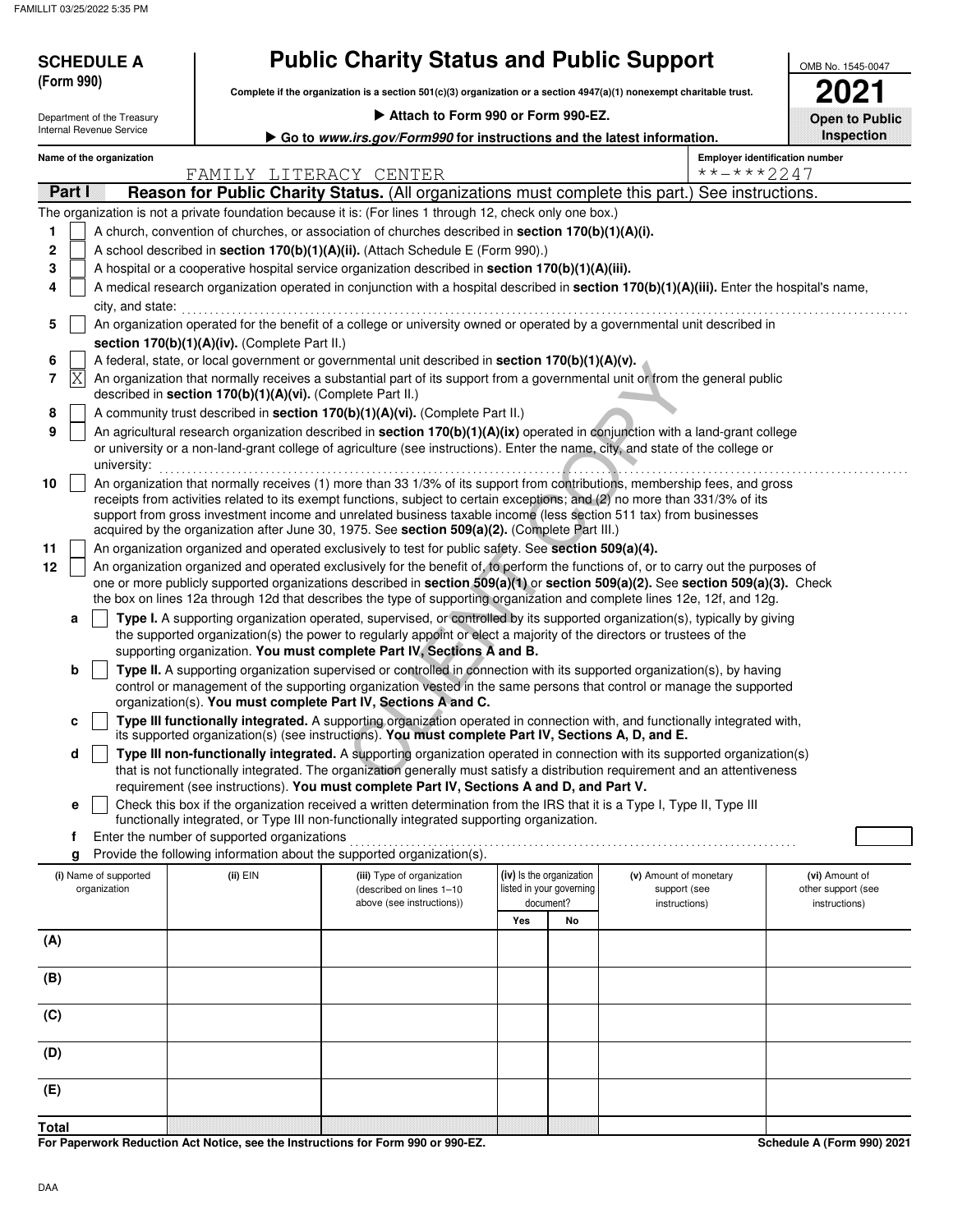|              | Schedule A (Form 990) 2021                                                                                                      | FAMILY LITERACY CENTER |          |            |            | $***$ $***$ 2247 | Page 2                               |
|--------------|---------------------------------------------------------------------------------------------------------------------------------|------------------------|----------|------------|------------|------------------|--------------------------------------|
|              | Support Schedule for Organizations Described in Sections 170(b)(1)(A)(iv) and 170(b)(1)(A)(vi)<br>Part II                       |                        |          |            |            |                  |                                      |
|              | (Complete only if you checked the box on line 5, 7, or 8 of Part I or if the organization failed to qualify under               |                        |          |            |            |                  |                                      |
|              | Part III. If the organization fails to qualify under the tests listed below, please complete Part III.)                         |                        |          |            |            |                  |                                      |
|              | <b>Section A. Public Support</b>                                                                                                |                        |          |            |            |                  |                                      |
|              | Calendar year (or fiscal year beginning in)                                                                                     | (a) 2017               | (b) 2018 | $(c)$ 2019 | $(d)$ 2020 | (e) 2021         | (f) Total                            |
| 1            | Gifts, grants, contributions, and                                                                                               |                        |          |            |            |                  |                                      |
|              | membership fees received. (Do not                                                                                               |                        |          |            |            |                  |                                      |
|              | include any "unusual grants.")                                                                                                  | 64,135                 | 219,877  | 78,810     | 212,817    | 123,701          | 699,340                              |
| $\mathbf{2}$ | Tax revenues levied for the                                                                                                     |                        |          |            |            |                  |                                      |
|              | organization's benefit and either paid                                                                                          |                        |          |            |            |                  |                                      |
|              | to or expended on its behalf                                                                                                    |                        |          |            |            |                  |                                      |
| 3            | The value of services or facilities                                                                                             |                        |          |            |            |                  |                                      |
|              | furnished by a governmental unit to the                                                                                         |                        |          |            |            |                  |                                      |
|              | organization without charge<br>.                                                                                                |                        |          |            |            |                  |                                      |
| 4            | Total. Add lines 1 through 3                                                                                                    | 64,135                 | 219,877  | 78,810     | 212,817    | 123,701          | 699,340                              |
| 5            | The portion of total contributions by<br>each person (other than a                                                              |                        |          |            |            |                  |                                      |
|              | governmental unit or publicly                                                                                                   |                        |          |            |            |                  |                                      |
|              | supported organization) included on                                                                                             |                        |          |            |            |                  |                                      |
|              | line 1 that exceeds 2% of the amount<br>shown on line 11, column (f)                                                            |                        |          |            |            |                  |                                      |
| 6            | Public support. Subtract line 5 from line 4                                                                                     |                        |          |            |            |                  | 699,340                              |
|              | <b>Section B. Total Support</b>                                                                                                 |                        |          |            |            |                  |                                      |
|              | Calendar year (or fiscal year beginning in) $\blacktriangleright$                                                               | (a) 2017               | (b) 2018 | $(c)$ 2019 | $(d)$ 2020 | (e) 2021         | (f) Total                            |
| 7            | Amounts from line 4                                                                                                             | 64,135                 | 219,877  | 78,810     | 212,817    | 123,701          | 699,340                              |
| 8            | Gross income from interest, dividends,                                                                                          |                        |          |            |            |                  |                                      |
|              | payments received on securities loans,                                                                                          |                        |          |            |            |                  |                                      |
|              | rents, royalties, and income from<br>similar sources                                                                            | 4,070                  | 7,420    | 8,435      | 5,458      | 4,873            | 30,256                               |
| 9            | Net income from unrelated business                                                                                              |                        |          |            |            |                  |                                      |
|              | activities, whether or not the business                                                                                         |                        |          |            |            |                  |                                      |
|              | is regularly carried on                                                                                                         |                        |          |            |            |                  |                                      |
| 10           | Other income. Do not include gain or                                                                                            |                        |          |            |            |                  |                                      |
|              | loss from the sale of capital assets                                                                                            |                        |          |            |            |                  |                                      |
|              | (Explain in Part VI.)                                                                                                           |                        |          |            |            |                  |                                      |
| 11           | Total support. Add lines 7 through 10                                                                                           |                        |          |            |            |                  | 729,596                              |
| 12           | Gross receipts from related activities, etc. (see instructions).                                                                |                        |          |            |            | $12 \,$          | 824,416                              |
| 13           | First 5 years. If the Form 990 is for the organization's first, second, third, fourth, or fifth tax year as a section 501(c)(3) |                        |          |            |            |                  |                                      |
|              | organization, check this box and stop here<br>Section C. Computation of Public Support Percentage                               |                        |          |            |            |                  |                                      |
| 14           |                                                                                                                                 |                        |          |            |            | 14               | $95.85\%$                            |
| 15           | Public support percentage from 2020 Schedule A, Part II, line 14                                                                |                        |          |            |            | 15               | $95.68\%$                            |
| 16a          | 33 1/3% support test-2021. If the organization did not check the box on line 13, and line 14 is 33 1/3% or more, check this     |                        |          |            |            |                  |                                      |
|              | box and stop here. The organization qualifies as a publicly supported organization                                              |                        |          |            |            |                  | $\blacktriangleright$ $\overline{X}$ |
| b            | 33 1/3% support test-2020. If the organization did not check a box on line 13 or 16a, and line 15 is 33 1/3% or more, check     |                        |          |            |            |                  |                                      |
|              | this box and stop here. The organization qualifies as a publicly supported organization                                         |                        |          |            |            |                  |                                      |
|              | 17a 10%-facts-and-circumstances test-2021. If the organization did not check a box on line 13, 16a, or 16b, and line 14 is      |                        |          |            |            |                  |                                      |
|              | 10% or more, and if the organization meets the facts-and-circumstances test, check this box and stop here. Explain in           |                        |          |            |            |                  |                                      |
|              | Part VI how the organization meets the facts-and-circumstances test. The organization qualifies as a publicly supported         |                        |          |            |            |                  |                                      |
|              | organization                                                                                                                    |                        |          |            |            |                  |                                      |
| b            | 10%-facts-and-circumstances test-2020. If the organization did not check a box on line 13, 16a, 16b, or 17a, and line           |                        |          |            |            |                  |                                      |
|              | 15 is 10% or more, and if the organization meets the facts-and-circumstances test, check this box and stop here. Explain        |                        |          |            |            |                  |                                      |
|              | in Part VI how the organization meets the facts-and-circumstances test. The organization qualifies as a publicly supported      |                        |          |            |            |                  |                                      |
|              | organization                                                                                                                    |                        |          |            |            |                  |                                      |
| 18           | Private foundation. If the organization did not check a box on line 13, 16a, 16b, 17a, or 17b, check this box and see           |                        |          |            |            |                  |                                      |
|              | instructions                                                                                                                    |                        |          |            |            |                  |                                      |

**Schedule A (Form 990) 2021**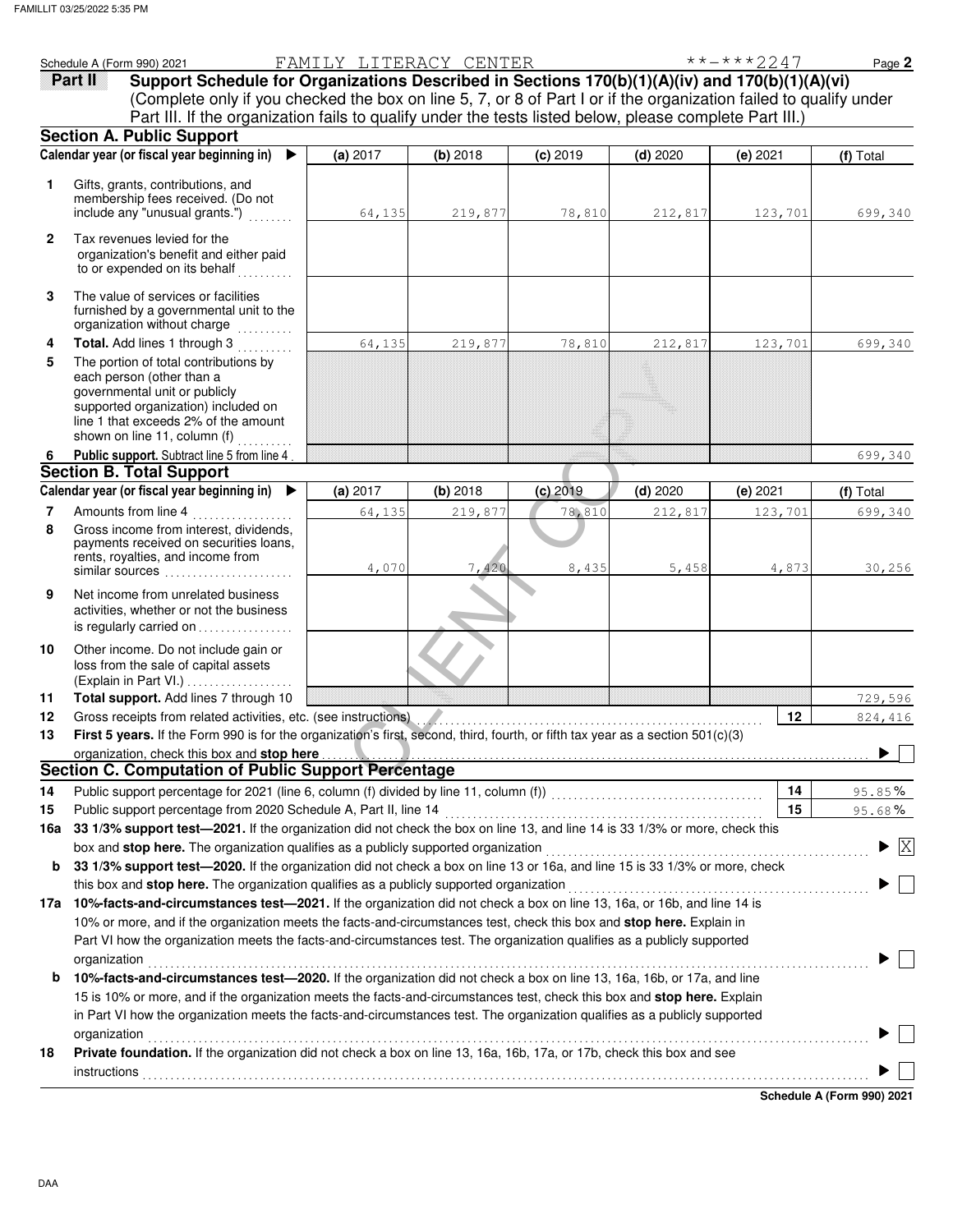|              | Schedule A (Form 990) 2021                                                                                                                                                        |          | FAMILY LITERACY CENTER |            |            | **-***2247 | Page 3    |
|--------------|-----------------------------------------------------------------------------------------------------------------------------------------------------------------------------------|----------|------------------------|------------|------------|------------|-----------|
|              | Support Schedule for Organizations Described in Section 509(a)(2)<br>Part III                                                                                                     |          |                        |            |            |            |           |
|              | (Complete only if you checked the box on line 10 of Part I or if the organization failed to qualify under Part II.                                                                |          |                        |            |            |            |           |
|              | If the organization fails to qualify under the tests listed below, please complete Part II.)                                                                                      |          |                        |            |            |            |           |
|              | <b>Section A. Public Support</b>                                                                                                                                                  |          |                        |            |            |            |           |
|              | Calendar year (or fiscal year beginning in)<br>▶                                                                                                                                  | (a) 2017 | (b) 2018               | $(c)$ 2019 | $(d)$ 2020 | (e) 2021   | (f) Total |
| 1            | Gifts, grants, contributions, and membership fees<br>received. (Do not include any "unusual grants.")                                                                             |          |                        |            |            |            |           |
| $\mathbf{2}$ | Gross receipts from admissions, merchandise<br>sold or services performed, or facilities<br>furnished in any activity that is related to the<br>organization's tax-exempt purpose |          |                        |            |            |            |           |
| 3            | Gross receipts from activities that are not an<br>unrelated trade or business under section 513                                                                                   |          |                        |            |            |            |           |
| 4            | Tax revenues levied for the<br>organization's benefit and either paid<br>to or expended on its behalf                                                                             |          |                        |            |            |            |           |
| 5            | The value of services or facilities<br>furnished by a governmental unit to the<br>organization without charge                                                                     |          |                        |            |            |            |           |
| 6            | Total. Add lines 1 through 5                                                                                                                                                      |          |                        |            |            |            |           |
| 7a           | Amounts included on lines 1, 2, and 3<br>received from disqualified persons                                                                                                       |          |                        |            |            |            |           |
| b            | Amounts included on lines 2 and 3<br>received from other than disqualified<br>persons that exceed the greater of \$5,000<br>or 1% of the amount on line 13 for the year           |          |                        |            |            |            |           |
| c            | Add lines 7a and 7b                                                                                                                                                               |          |                        |            |            |            |           |
| 8            | Public support. (Subtract line 7c from                                                                                                                                            |          |                        |            |            |            |           |
|              | line $6.$ )                                                                                                                                                                       |          |                        |            |            |            |           |
|              | <b>Section B. Total Support</b>                                                                                                                                                   |          |                        |            |            |            |           |
|              | Calendar year (or fiscal year beginning in)                                                                                                                                       | (a) 2017 | (b) 2018               | $(c)$ 2019 | $(d)$ 2020 | (e) 2021   | (f) Total |
| 9            | Amounts from line 6                                                                                                                                                               |          |                        |            |            |            |           |
| 10a          | Gross income from interest, dividends,<br>payments received on securities loans, rents,<br>royalties, and income from similar sources.                                            |          |                        |            |            |            |           |
| b            | Unrelated business taxable income (less<br>section 511 taxes) from businesses<br>acquired after June 30, 1975<br>.                                                                |          |                        |            |            |            |           |
|              | Add lines 10a and 10b                                                                                                                                                             |          |                        |            |            |            |           |
| 11           | Net income from unrelated business<br>activities not included on line 10b, whether<br>or not the business is regularly carried on                                                 |          |                        |            |            |            |           |
| 12           | Other income. Do not include gain or<br>loss from the sale of capital assets<br>(Explain in Part VI.)<br>.                                                                        |          |                        |            |            |            |           |
| 13           | Total support. (Add lines 9, 10c, 11,<br>and $12.$ )                                                                                                                              |          |                        |            |            |            |           |
| 14           | First 5 years. If the Form 990 is for the organization's first, second, third, fourth, or fifth tax year as a section 501(c)(3)<br>organization, check this box and stop here     |          |                        |            |            |            |           |
|              | <b>Section C. Computation of Public Support Percentage</b>                                                                                                                        |          |                        |            |            |            |           |
| 15           | Public support percentage for 2021 (line 8, column (f), divided by line 13, column (f)) [[[[[[[[[[[[[[[[[[[[[                                                                     |          |                        |            |            | 15         | %         |
| 16           |                                                                                                                                                                                   |          |                        |            |            | 16         | %         |
|              | Section D. Computation of Investment Income Percentage                                                                                                                            |          |                        |            |            |            |           |
| 17           |                                                                                                                                                                                   |          |                        |            |            | 17         | %         |
|              | 18 Investment income percentage from 2020 Schedule A, Part III, line 17                                                                                                           |          |                        |            |            | 18         | %         |
| 19а          | 33 1/3% support tests-2021. If the organization did not check the box on line 14, and line 15 is more than 33 1/3%, and line                                                      |          |                        |            |            |            |           |
|              | 17 is not more than 33 1/3%, check this box and stop here. The organization qualifies as a publicly supported organization                                                        |          |                        |            |            |            |           |
| b            | 33 1/3% support tests-2020. If the organization did not check a box on line 14 or line 19a, and line 16 is more than 33 1/3%, and                                                 |          |                        |            |            |            |           |
|              | line 18 is not more than 33 1/3%, check this box and stop here. The organization qualifies as a publicly supported organization                                                   |          |                        |            |            |            |           |
| 20           |                                                                                                                                                                                   |          |                        |            |            |            |           |

**Schedule A (Form 990) 2021**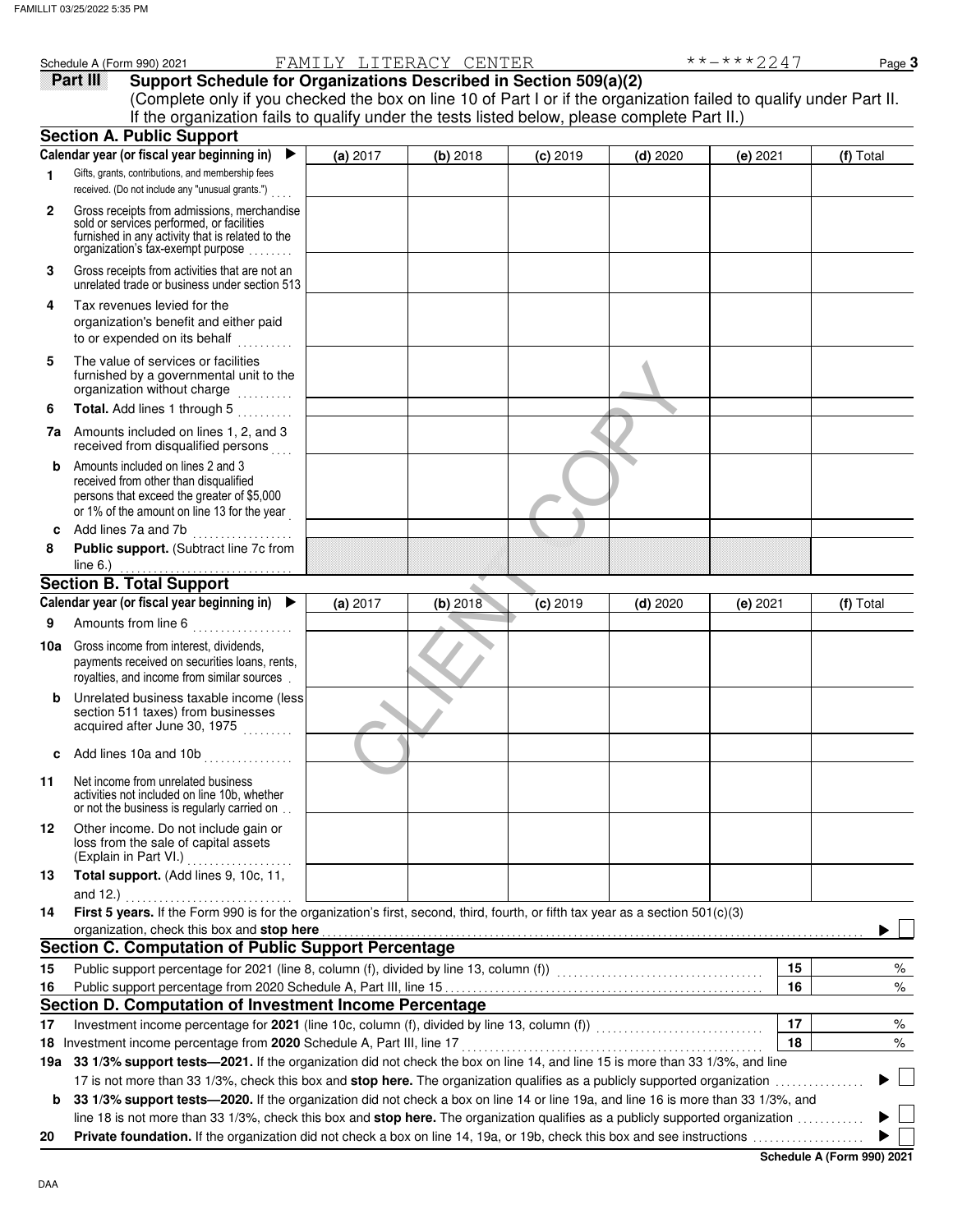|          | **-***2247<br>FAMILY LITERACY CENTER<br>Schedule A (Form 990) 2021                                                                                                                                                                                                                                                                                                                                                          |          |            | Page 4 |
|----------|-----------------------------------------------------------------------------------------------------------------------------------------------------------------------------------------------------------------------------------------------------------------------------------------------------------------------------------------------------------------------------------------------------------------------------|----------|------------|--------|
|          | <b>Supporting Organizations</b><br>Part IV<br>(Complete only if you checked a box in line 12 on Part I. If you checked box 12a, Part I, complete Sections A<br>and B. If you checked box 12b, Part I, complete Sections A and C. If you checked box 12c, Part I, complete<br>Sections A, D, and E. If you checked box 12d, Part I, complete Sections A and D, and complete Part V.)                                         |          |            |        |
|          | <b>Section A. All Supporting Organizations</b>                                                                                                                                                                                                                                                                                                                                                                              |          |            |        |
|          |                                                                                                                                                                                                                                                                                                                                                                                                                             |          | <b>Yes</b> | No     |
| 1        | Are all of the organization's supported organizations listed by name in the organization's governing<br>documents? If "No," describe in Part VI how the supported organizations are designated. If designated by<br>class or purpose, describe the designation. If historic and continuing relationship, explain.                                                                                                           | 1        |            |        |
| 2        | Did the organization have any supported organization that does not have an IRS determination of status<br>under section 509(a)(1) or (2)? If "Yes," explain in Part VI how the organization determined that the supported                                                                                                                                                                                                   |          |            |        |
| За       | organization was described in section 509(a)(1) or (2).<br>Did the organization have a supported organization described in section 501(c)(4), (5), or (6)? If "Yes," answer<br>lines 3b and 3c below.                                                                                                                                                                                                                       | 2<br>За  |            |        |
| b        | Did the organization confirm that each supported organization qualified under section $501(c)(4)$ , $(5)$ , or $(6)$ and<br>satisfied the public support tests under section $509(a)(2)$ ? If "Yes," describe in <b>Part VI</b> when and how the                                                                                                                                                                            |          |            |        |
| c        | organization made the determination.<br>Did the organization ensure that all support to such organizations was used exclusively for section $170(c)(2)(B)$<br>purposes? If "Yes," explain in Part VI what controls the organization put in place to ensure such use.                                                                                                                                                        | 3b<br>3c |            |        |
| 4a       | Was any supported organization not organized in the United States ("foreign supported organization")? If<br>"Yes," and if you checked box 12a or 12b in Part I, answer lines 4b and 4c below.                                                                                                                                                                                                                               | 4a       |            |        |
| b        | Did the organization have ultimate control and discretion in deciding whether to make grants to the foreign<br>supported organization? If "Yes," describe in Part VI how the organization had such control and discretion<br>despite being controlled or supervised by or in connection with its supported organizations.                                                                                                   | 4b       |            |        |
| c        | Did the organization support any foreign supported organization that does not have an IRS determination<br>under sections $501(c)(3)$ and $509(a)(1)$ or (2)? If "Yes," explain in <b>Part VI</b> what controls the organization used<br>to ensure that all support to the foreign supported organization was used exclusively for section $170(c)(2)(B)$                                                                   |          |            |        |
| 5a       | purposes.<br>Did the organization add, substitute, or remove any supported organizations during the tax year? If "Yes,"                                                                                                                                                                                                                                                                                                     | 4c       |            |        |
|          | answer lines 5b and 5c below (if applicable). Also, provide detail in Part VI, including (i) the names and EIN<br>numbers of the supported organizations added, substituted, or removed; (ii) the reasons for each such action;<br>(iii) the authority under the organization's organizing document authorizing such action; and (iv) how the action<br>was accomplished (such as by amendment to the organizing document). | 5a       |            |        |
| b        | Type I or Type II only. Was any added or substituted supported organization part of a class already<br>designated in the organization's organizing document?                                                                                                                                                                                                                                                                | 5b       |            |        |
| c<br>6   | Substitutions only. Was the substitution the result of an event beyond the organization's control?<br>Did the organization provide support (whether in the form of grants or the provision of services or facilities) to<br>anyone other than (i) its supported organizations, (ii) individuals that are part of the charitable class benefited                                                                             | 5c       |            |        |
|          | by one or more of its supported organizations, or (iii) other supporting organizations that also support or<br>benefit one or more of the filing organization's supported organizations? If "Yes," provide detail in Part VI.                                                                                                                                                                                               | 6        |            |        |
| 7        | Did the organization provide a grant, loan, compensation, or other similar payment to a substantial contributor<br>(as defined in section $4958(c)(3)(C)$ ), a family member of a substantial contributor, or a 35% controlled entity<br>with regard to a substantial contributor? If "Yes," complete Part I of Schedule L (Form 990).                                                                                      | 7        |            |        |
| 8        | Did the organization make a loan to a disqualified person (as defined in section 4958) not described on line<br>7? If "Yes," complete Part I of Schedule L (Form 990).                                                                                                                                                                                                                                                      | 8        |            |        |
| 9a       | Was the organization controlled directly or indirectly at any time during the tax year by one or more<br>disqualified persons, as defined in section 4946 (other than foundation managers and organizations<br>described in section 509(a)(1) or (2))? If "Yes," provide detail in Part VI.                                                                                                                                 | 9а       |            |        |
| b        | Did one or more disqualified persons (as defined on line 9a) hold a controlling interest in any entity in which<br>the supporting organization had an interest? If "Yes," provide detail in Part VI.                                                                                                                                                                                                                        | 9b       |            |        |
| c<br>10a | Did a disqualified person (as defined on line 9a) have an ownership interest in, or derive any personal benefit<br>from, assets in which the supporting organization also had an interest? If "Yes," provide detail in Part VI.<br>Was the organization subject to the excess business holdings rules of section 4943 because of section                                                                                    | 9с       |            |        |
|          | 4943(f) (regarding certain Type II supporting organizations, and all Type III non-functionally integrated<br>supporting organizations)? If "Yes," answer line 10b below.                                                                                                                                                                                                                                                    | 10a      |            |        |
| b        | Did the organization have any excess business holdings in the tax year? (Use Schedule C, Form 4720, to                                                                                                                                                                                                                                                                                                                      |          |            |        |

**Schedule A (Form 990) 2021 10b**

*determine whether the organization had excess business holdings.)*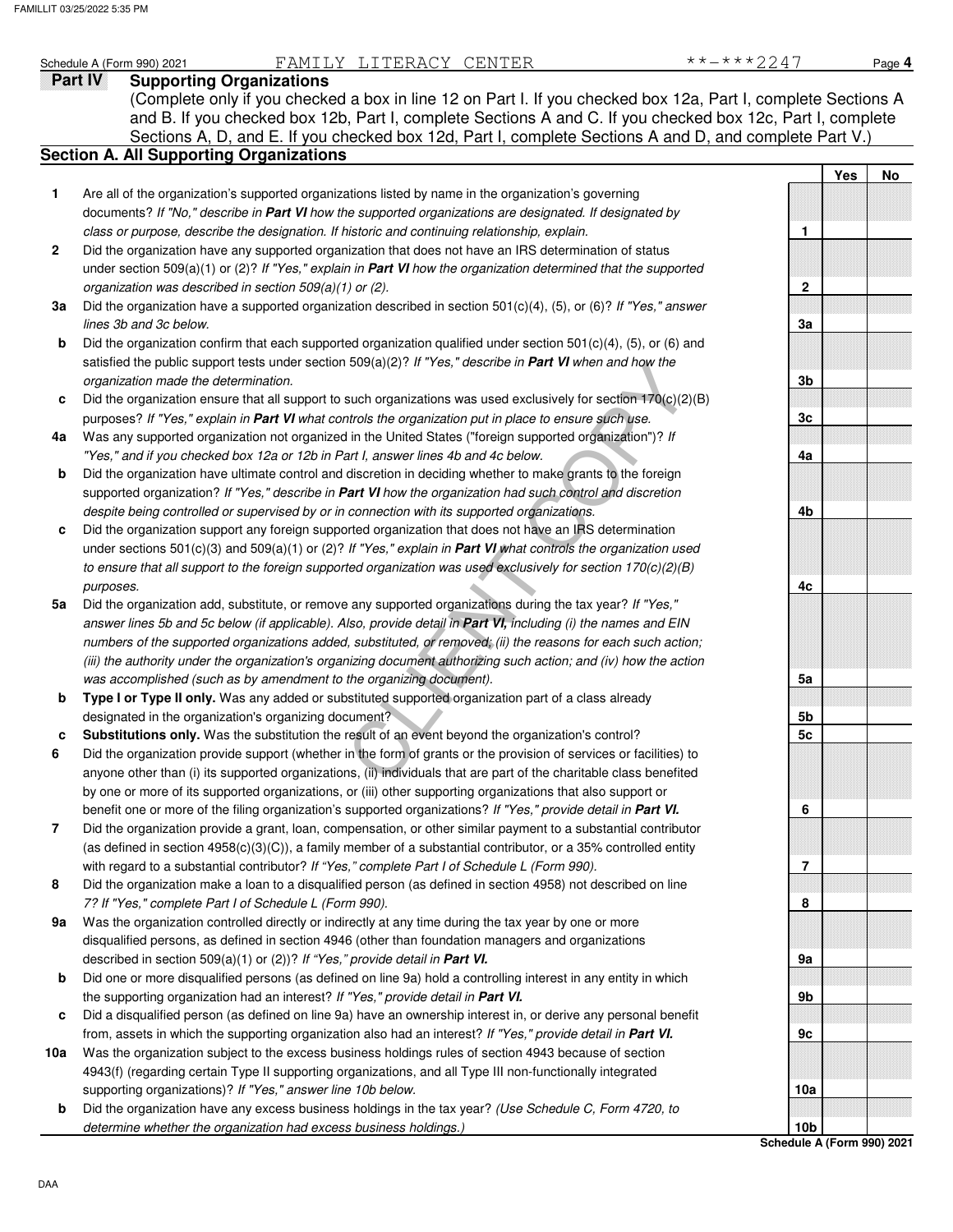|    | **-***2247<br>FAMILY LITERACY CENTER<br>Schedule A (Form 990) 2021                                                                                                                                                                                       |                 |     | Page 5 |
|----|----------------------------------------------------------------------------------------------------------------------------------------------------------------------------------------------------------------------------------------------------------|-----------------|-----|--------|
|    | <b>Supporting Organizations (continued)</b><br>Part IV                                                                                                                                                                                                   |                 |     |        |
|    |                                                                                                                                                                                                                                                          |                 | Yes | No     |
| 11 | Has the organization accepted a gift or contribution from any of the following persons?                                                                                                                                                                  |                 |     |        |
| a  | A person who directly or indirectly controls, either alone or together with persons described on lines 11b and                                                                                                                                           |                 |     |        |
|    | 11c below, the governing body of a supported organization?                                                                                                                                                                                               | 11a             |     |        |
|    | <b>b</b> A family member of a person described on line 11a above?                                                                                                                                                                                        | 11 <sub>b</sub> |     |        |
|    | c A 35% controlled entity of a person described on line 11a or 11b above? If "Yes" to line 11a, 11b, or 11c,                                                                                                                                             |                 |     |        |
|    | provide detail in Part VI.<br><b>Section B. Type I Supporting Organizations</b>                                                                                                                                                                          | 11c             |     |        |
|    |                                                                                                                                                                                                                                                          |                 | Yes | No     |
| 1  |                                                                                                                                                                                                                                                          |                 |     |        |
|    | Did the governing body, members of the governing body, officers acting in their official capacity, or membership of one or                                                                                                                               |                 |     |        |
|    | more supported organizations have the power to regularly appoint or elect at least a majority of the organization's officers,<br>directors, or trustees at all times during the tax year? If "No," describe in Part VI how the supported organization(s) |                 |     |        |
|    | effectively operated, supervised, or controlled the organization's activities. If the organization had more than one supported                                                                                                                           |                 |     |        |
|    | organization, describe how the powers to appoint and/or remove officers, directors, or trustees were allocated among the                                                                                                                                 |                 |     |        |
|    | supported organizations and what conditions or restrictions, if any, applied to such powers during the tax year.                                                                                                                                         | 1               |     |        |
| 2  | Did the organization operate for the benefit of any supported organization other than the supported                                                                                                                                                      |                 |     |        |
|    | organization(s) that operated, supervised, or controlled the supporting organization? If "Yes," explain in Part                                                                                                                                          |                 |     |        |
|    | VI how providing such benefit carried out the purposes of the supported organization(s) that operated,                                                                                                                                                   |                 |     |        |
|    | supervised, or controlled the supporting organization.                                                                                                                                                                                                   | $\mathbf 2$     |     |        |
|    | <b>Section C. Type II Supporting Organizations</b>                                                                                                                                                                                                       |                 |     |        |
|    |                                                                                                                                                                                                                                                          |                 | Yes | No     |
| 1  | Were a majority of the organization's directors or trustees during the tax year also a majority of the directors                                                                                                                                         |                 |     |        |
|    | or trustees of each of the organization's supported organization(s)? If "No," describe in Part VI how control                                                                                                                                            |                 |     |        |
|    | or management of the supporting organization was vested in the same persons that controlled or managed                                                                                                                                                   |                 |     |        |
|    | the supported organization(s).                                                                                                                                                                                                                           | 1               |     |        |
|    | <b>Section D. All Type III Supporting Organizations</b>                                                                                                                                                                                                  |                 |     |        |
|    |                                                                                                                                                                                                                                                          |                 | Yes | No     |
| 1  | Did the organization provide to each of its supported organizations, by the last day of the fifth month of the                                                                                                                                           |                 |     |        |
|    | organization's tax year, (i) a written notice describing the type and amount of support provided during the prior tax                                                                                                                                    |                 |     |        |
|    | year, (ii) a copy of the Form 990 that was most recently filed as of the date of notification, and (iii) copies of the                                                                                                                                   |                 |     |        |
|    | organization's governing documents in effect on the date of notification, to the extent not previously provided?                                                                                                                                         | 1               |     |        |
| 2  | Were any of the organization's officers, directors, or trustees either (i) appointed or elected by the supported                                                                                                                                         |                 |     |        |
|    | organization(s) or (ii) serving on the governing body of a supported organization? If "No," explain in Part VI how                                                                                                                                       |                 |     |        |
|    | the organization maintained a close and continuous working relationship with the supported organization(s).                                                                                                                                              | 2               |     |        |
| 3  | By reason of the relationship described on line 2, above, did the organization's supported organizations have                                                                                                                                            |                 |     |        |
|    | a significant voice in the organization's investment policies and in directing the use of the organization's                                                                                                                                             |                 |     |        |
|    | income or assets at all times during the tax year? If "Yes," describe in Part VI the role the organization's                                                                                                                                             |                 |     |        |
|    | supported organizations played in this regard.                                                                                                                                                                                                           | 3               |     |        |
|    | Section E. Type III Functionally Integrated Supporting Organizations                                                                                                                                                                                     |                 |     |        |
| 1  | Check the box next to the method that the organization used to satisfy the Integral Part Test during the year (see instructions).                                                                                                                        |                 |     |        |
| а  | The organization satisfied the Activities Test. Complete line 2 below.                                                                                                                                                                                   |                 |     |        |
| b  | The organization is the parent of each of its supported organizations. Complete line 3 below.                                                                                                                                                            |                 |     |        |
| c  | The organization supported a governmental entity. Describe in Part VI how you supported a governmental entity (see instructions).                                                                                                                        |                 |     |        |
| 2  | Activities Test. Answer lines 2a and 2b below.                                                                                                                                                                                                           |                 | Yes | No     |
| а  | Did substantially all of the organization's activities during the tax year directly further the exempt purposes of                                                                                                                                       |                 |     |        |
|    | the supported organization(s) to which the organization was responsive? If "Yes," then in Part VI identify                                                                                                                                               |                 |     |        |
|    | those supported organizations and explain how these activities directly furthered their exempt purposes,                                                                                                                                                 |                 |     |        |
|    | how the organization was responsive to those supported organizations, and how the organization determined                                                                                                                                                |                 |     |        |
|    | that these activities constituted substantially all of its activities.                                                                                                                                                                                   | 2a              |     |        |
| b  | Did the activities described on line 2a, above, constitute activities that, but for the organization's                                                                                                                                                   |                 |     |        |
|    | involvement, one or more of the organization's supported organization(s) would have been engaged in? If                                                                                                                                                  |                 |     |        |
|    | "Yes," explain in Part VI the reasons for the organization's position that its supported organization(s) would                                                                                                                                           |                 |     |        |
|    | have engaged in these activities but for the organization's involvement.                                                                                                                                                                                 | 2 <sub>b</sub>  |     |        |

- **3** Parent of Supported Organizations. **Answer lines 3a and 3b below.**
- **a** Did the organization have the power to regularly appoint or elect a majority of the officers, directors, or trustees of each of the supported organizations? *If "Yes" or "No," provide details in* **Part VI.**
- **b** Did the organization exercise a substantial degree of direction over the policies, programs, and activities of each of its supported organizations? *If "Yes," describe in* **Part VI** *the role played by the organization in this regard.*

DAA **Schedule A (Form 990) 2021**

**3a**

**3b**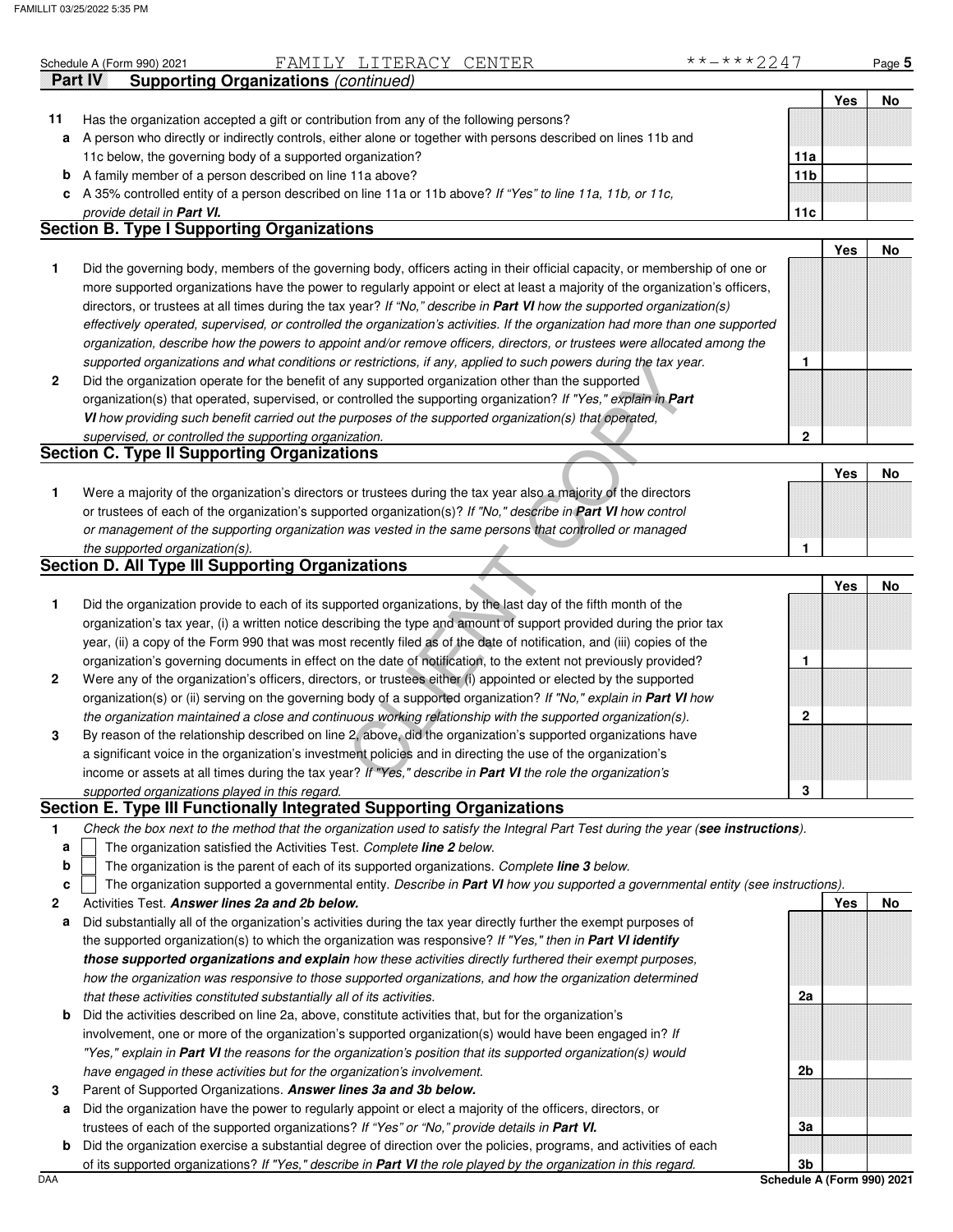|                                                                                                                           | FAMILY LITERACY CENTER<br>Schedule A (Form 990) 2021                                                                             |                | **-***2247     | Page $6$                       |  |  |  |
|---------------------------------------------------------------------------------------------------------------------------|----------------------------------------------------------------------------------------------------------------------------------|----------------|----------------|--------------------------------|--|--|--|
| Part V                                                                                                                    | Type III Non-Functionally Integrated 509(a)(3) Supporting Organizations                                                          |                |                |                                |  |  |  |
| 1                                                                                                                         | Check here if the organization satisfied the Integral Part Test as a qualifying trust on Nov. 20, 1970 (explain in Part VI). See |                |                |                                |  |  |  |
| instructions. All other Type III non-functionally integrated supporting organizations must complete Sections A through E. |                                                                                                                                  |                |                |                                |  |  |  |
|                                                                                                                           | Section A - Adjusted Net Income                                                                                                  |                | (A) Prior Year | (B) Current Year<br>(optional) |  |  |  |
| 1                                                                                                                         | Net short-term capital gain                                                                                                      | 1              |                |                                |  |  |  |
| 2                                                                                                                         | Recoveries of prior-year distributions                                                                                           | $\mathbf{2}$   |                |                                |  |  |  |
| 3                                                                                                                         | Other gross income (see instructions)                                                                                            | 3              |                |                                |  |  |  |
| 4                                                                                                                         | Add lines 1 through 3.                                                                                                           | 4              |                |                                |  |  |  |
| 5                                                                                                                         | Depreciation and depletion                                                                                                       | 5              |                |                                |  |  |  |
| 6                                                                                                                         | Portion of operating expenses paid or incurred for production or collection                                                      |                |                |                                |  |  |  |
|                                                                                                                           | of gross income or for management, conservation, or maintenance of                                                               |                |                |                                |  |  |  |
|                                                                                                                           | property held for production of income (see instructions)                                                                        | 6              |                |                                |  |  |  |
| 7                                                                                                                         | Other expenses (see instructions)                                                                                                | $\overline{7}$ |                |                                |  |  |  |
| 8                                                                                                                         | Adjusted Net Income (subtract lines 5, 6, and 7 from line 4)                                                                     | 8              |                |                                |  |  |  |
|                                                                                                                           | <b>Section B - Minimum Asset Amount</b>                                                                                          |                | (A) Prior Year | (B) Current Year<br>(optional) |  |  |  |
| 1.                                                                                                                        | Aggregate fair market value of all non-exempt-use assets (see                                                                    |                |                |                                |  |  |  |
|                                                                                                                           | instructions for short tax year or assets held for part of year):                                                                |                |                |                                |  |  |  |
|                                                                                                                           | a Average monthly value of securities                                                                                            | 1a             |                |                                |  |  |  |
|                                                                                                                           | <b>b</b> Average monthly cash balances                                                                                           | 1 <sub>b</sub> |                |                                |  |  |  |
|                                                                                                                           | c Fair market value of other non-exempt-use assets                                                                               | 1c             |                |                                |  |  |  |
|                                                                                                                           | <b>d Total</b> (add lines 1a, 1b, and 1c)                                                                                        | 1d             |                |                                |  |  |  |
|                                                                                                                           | e Discount claimed for blockage or other factors                                                                                 |                |                |                                |  |  |  |
|                                                                                                                           | (explain in detail in <b>Part VI</b> ):                                                                                          |                |                |                                |  |  |  |
| $\mathbf{2}$                                                                                                              | Acquisition indebtedness applicable to non-exempt-use assets                                                                     | $\mathbf{2}$   |                |                                |  |  |  |
| 3                                                                                                                         | Subtract line 2 from line 1d.                                                                                                    | 3              |                |                                |  |  |  |
| 4                                                                                                                         | Cash deemed held for exempt use. Enter 0.015 of line 3 (for greater amount,                                                      |                |                |                                |  |  |  |
|                                                                                                                           | see instructions).                                                                                                               | 4              |                |                                |  |  |  |
| 5                                                                                                                         | Net value of non-exempt-use assets (subtract line 4 from line 3)                                                                 | 5              |                |                                |  |  |  |
| 6                                                                                                                         | Multiply line 5 by 0.035.                                                                                                        | 6              |                |                                |  |  |  |
| 7                                                                                                                         | Recoveries of prior-year distributions                                                                                           | $\overline{7}$ |                |                                |  |  |  |
| 8                                                                                                                         | Minimum Asset Amount (add line 7 to line 6)                                                                                      | 8              |                |                                |  |  |  |
|                                                                                                                           | Section C - Distributable Amount                                                                                                 |                |                | <b>Current Year</b>            |  |  |  |
| 1.                                                                                                                        | Adjusted net income for prior year (from Section A, line 8, column A)                                                            | 1              |                |                                |  |  |  |
| 2                                                                                                                         | Enter 0.85 of line 1.                                                                                                            | $\mathbf 2$    |                |                                |  |  |  |
| 3.                                                                                                                        | Minimum asset amount for prior year (from Section B, line 8, column A)                                                           | 3              |                |                                |  |  |  |
| 4                                                                                                                         | Enter greater of line 2 or line 3.                                                                                               | 4              |                |                                |  |  |  |
| 5                                                                                                                         | Income tax imposed in prior year                                                                                                 | 5              |                |                                |  |  |  |
| 6                                                                                                                         | Distributable Amount. Subtract line 5 from line 4, unless subject to                                                             |                |                |                                |  |  |  |
|                                                                                                                           | emergency temporary reduction (see instructions).                                                                                | 6              |                |                                |  |  |  |
| $\overline{7}$                                                                                                            | Check here if the current year is the organization's first as a non-functionally integrated Type III supporting organization     |                |                |                                |  |  |  |

(see instructions).

**Schedule A (Form 990) 2021**

DAA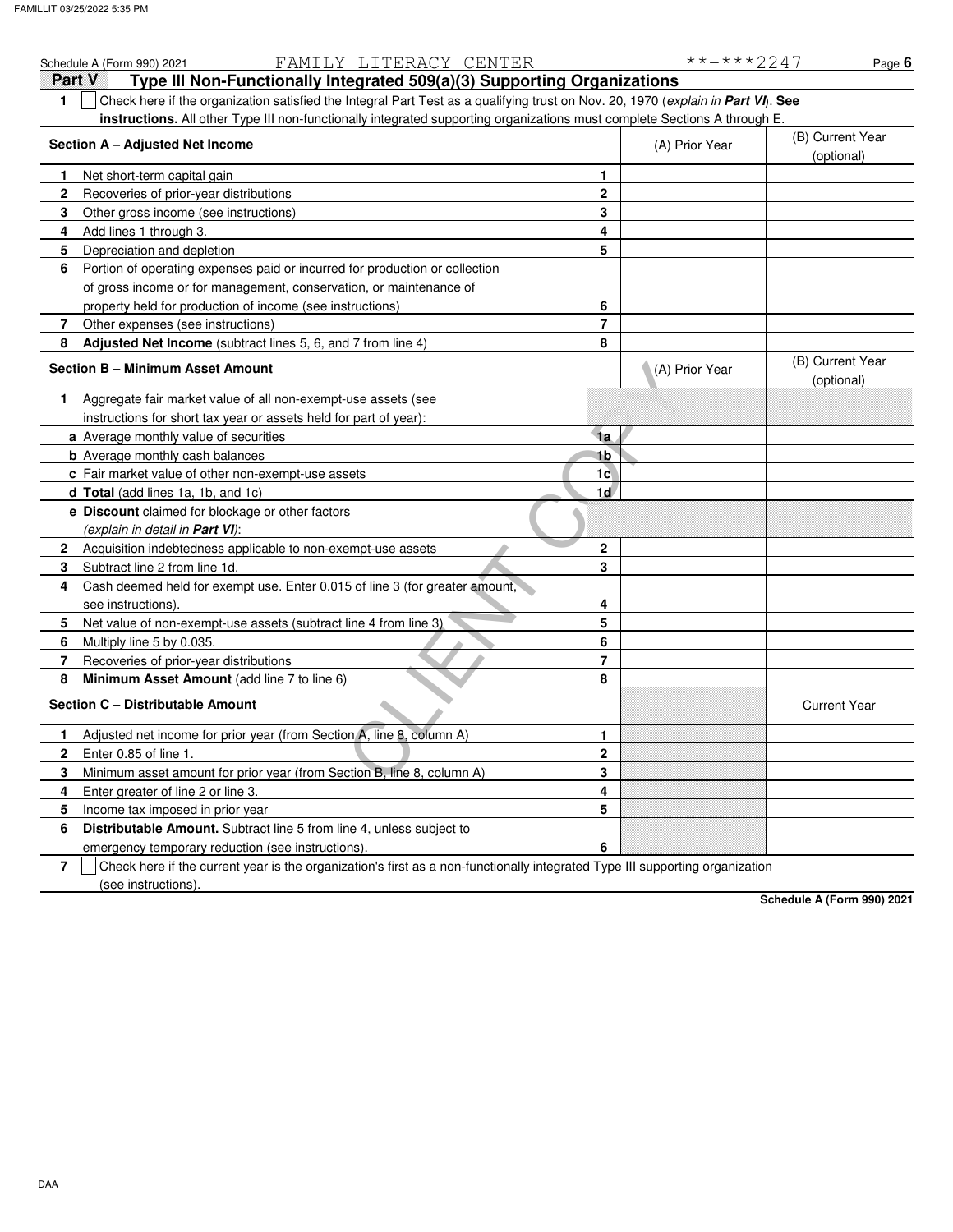| Schedule A (Form 990) 2021<br>Part V          | FAMILY LITERACY CENTER<br>Type III Non-Functionally Integrated 509(a)(3) Supporting Organizations (continued)                                                 |                             | **-***2247                            | Page 7                                  |
|-----------------------------------------------|---------------------------------------------------------------------------------------------------------------------------------------------------------------|-----------------------------|---------------------------------------|-----------------------------------------|
| <b>Section D - Distributions</b>              |                                                                                                                                                               |                             |                                       | <b>Current Year</b>                     |
|                                               |                                                                                                                                                               |                             |                                       |                                         |
| 1<br>$\mathbf{2}$                             | Amounts paid to supported organizations to accomplish exempt purposes<br>Amounts paid to perform activity that directly furthers exempt purposes of supported |                             |                                       |                                         |
|                                               | organizations, in excess of income from activity                                                                                                              |                             |                                       |                                         |
| 3                                             | Administrative expenses paid to accomplish exempt purposes of supported organizations                                                                         |                             |                                       |                                         |
| 4                                             | Amounts paid to acquire exempt-use assets                                                                                                                     |                             |                                       |                                         |
| 5                                             | Qualified set-aside amounts (prior IRS approval required-provide details in Part VI)                                                                          |                             |                                       |                                         |
| 6                                             | Other distributions ( <i>describe in Part VI</i> ). See instructions.                                                                                         |                             |                                       |                                         |
| 7                                             | Total annual distributions. Add lines 1 through 6.                                                                                                            |                             |                                       |                                         |
| 8                                             | Distributions to attentive supported organizations to which the organization is responsive                                                                    |                             |                                       |                                         |
|                                               | (provide details in Part VI). See instructions.                                                                                                               |                             |                                       |                                         |
| 9                                             | Distributable amount for 2021 from Section C, line 6                                                                                                          |                             |                                       |                                         |
| 10                                            | Line 8 amount divided by line 9 amount                                                                                                                        |                             |                                       |                                         |
|                                               |                                                                                                                                                               | (i)                         | (iii)                                 | (iii)                                   |
|                                               | Section E - Distribution Allocations (see instructions)                                                                                                       | <b>Excess Distributions</b> | <b>Underdistributions</b><br>Pre-2021 | <b>Distributable</b><br>Amount for 2021 |
| 1                                             | Distributable amount for 2021 from Section C, line 6                                                                                                          |                             |                                       |                                         |
| $\mathbf{2}$                                  | Underdistributions, if any, for years prior to 2021                                                                                                           |                             |                                       |                                         |
|                                               | (reasonable cause required-explain in Part VI). See                                                                                                           |                             |                                       |                                         |
| instructions.                                 |                                                                                                                                                               |                             |                                       |                                         |
| 3                                             | Excess distributions carryover, if any, to 2021                                                                                                               |                             |                                       |                                         |
|                                               |                                                                                                                                                               |                             |                                       |                                         |
|                                               |                                                                                                                                                               |                             |                                       |                                         |
|                                               | <b>c</b> From 2018                                                                                                                                            |                             |                                       |                                         |
|                                               |                                                                                                                                                               |                             |                                       |                                         |
| <b>e</b> From 2020                            | . <u>.</u>                                                                                                                                                    |                             |                                       |                                         |
| f Total of lines 3a through 3e                |                                                                                                                                                               |                             |                                       |                                         |
|                                               | g Applied to underdistributions of prior years                                                                                                                |                             |                                       |                                         |
| <b>h</b> Applied to 2021 distributable amount |                                                                                                                                                               |                             |                                       |                                         |
|                                               | Carryover from 2016 not applied (see instructions)                                                                                                            |                             |                                       |                                         |
|                                               | Remainder. Subtract lines 3g, 3h, and 3i from line 3f.                                                                                                        |                             |                                       |                                         |
| Distributions for 2021 from<br>4              |                                                                                                                                                               |                             |                                       |                                         |
| Section D. line 7:                            | \$                                                                                                                                                            |                             |                                       |                                         |
|                                               | a Applied to underdistributions of prior years                                                                                                                |                             |                                       |                                         |
| <b>b</b> Applied to 2021 distributable amount |                                                                                                                                                               |                             |                                       |                                         |
|                                               | <b>c</b> Remainder. Subtract lines 4a and 4b from line 4.                                                                                                     |                             |                                       |                                         |
| 5                                             | Remaining underdistributions for years prior to 2021, if                                                                                                      |                             |                                       |                                         |
|                                               | any. Subtract lines 3g and 4a from line 2. For result                                                                                                         |                             |                                       |                                         |
|                                               | greater than zero, explain in <b>Part VI</b> . See instructions.                                                                                              |                             |                                       |                                         |
| 6                                             | Remaining underdistributions for 2021 Subtract lines 3h                                                                                                       |                             |                                       |                                         |
|                                               | and 4b from line 1. For result greater than zero, explain in                                                                                                  |                             |                                       |                                         |
| <b>Part VI.</b> See instructions.             |                                                                                                                                                               |                             |                                       |                                         |
| 7                                             | Excess distributions carryover to 2022. Add lines 3j                                                                                                          |                             |                                       |                                         |
| and 4c.                                       |                                                                                                                                                               |                             |                                       |                                         |
| Breakdown of line 7:<br>8                     |                                                                                                                                                               |                             |                                       |                                         |
| a Excess from 2017                            |                                                                                                                                                               |                             |                                       |                                         |
|                                               | <b>b</b> Excess from 2018 $\ldots$                                                                                                                            |                             |                                       |                                         |
| c Excess from 2019                            |                                                                                                                                                               |                             |                                       |                                         |
| d Excess from 2020                            |                                                                                                                                                               |                             |                                       |                                         |
| e Excess from 2021                            |                                                                                                                                                               |                             |                                       | Schedule A (Form 990) 2021              |

DAA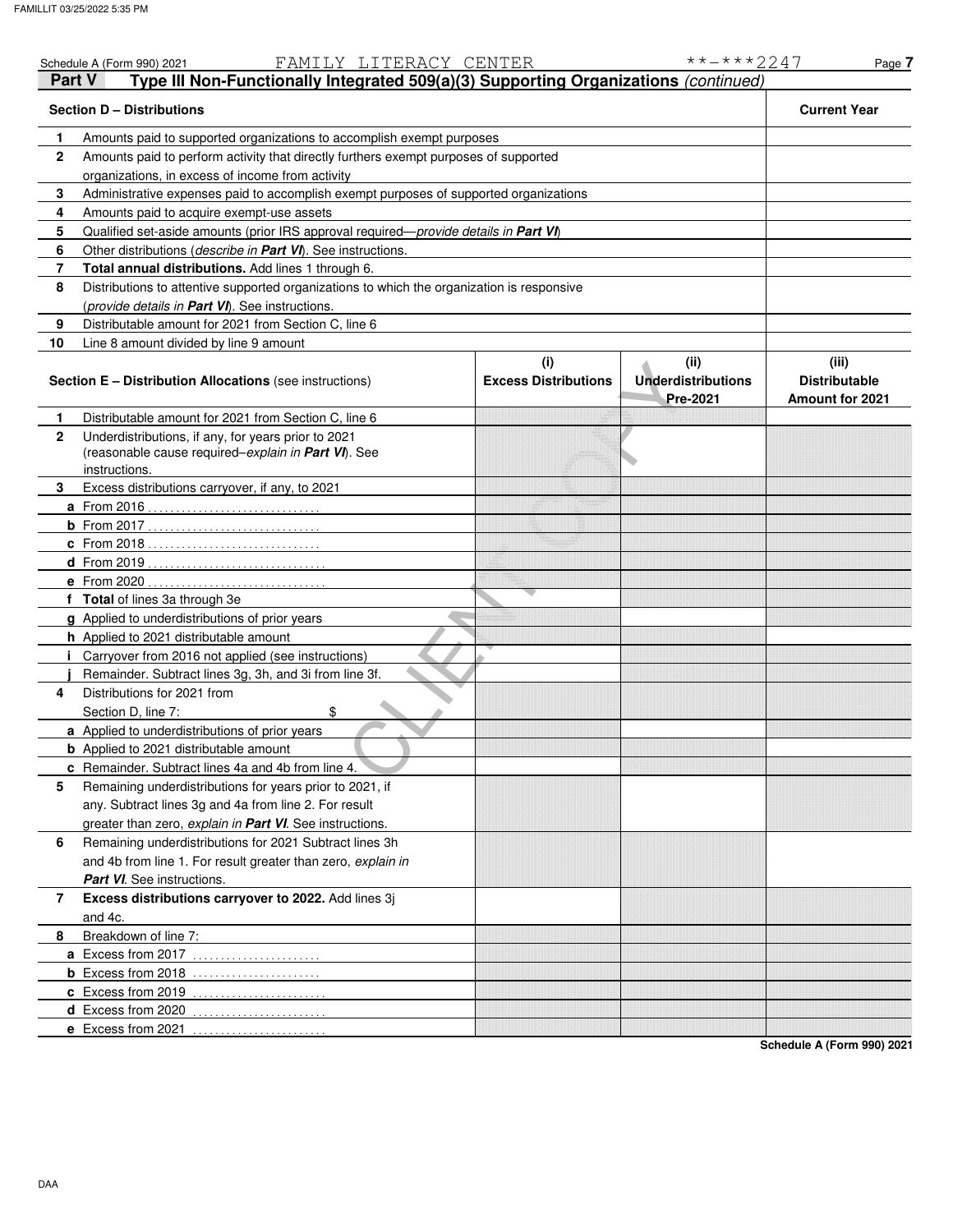| Schedule A (Form 990) 2021 |                                                                                                                                                                                                                                                                                                                                                                                                                                                                                           | FAMILY LITERACY CENTER |  | $***$ $***$ 2247 | Page 8 |
|----------------------------|-------------------------------------------------------------------------------------------------------------------------------------------------------------------------------------------------------------------------------------------------------------------------------------------------------------------------------------------------------------------------------------------------------------------------------------------------------------------------------------------|------------------------|--|------------------|--------|
| Part VI                    | Supplemental Information. Provide the explanations required by Part II, line 10; Part II, line 17a or 17b; Part<br>III, line 12; Part IV, Section A, lines 1, 2, 3b, 3c, 4b, 4c, 5a, 6, 9a, 9b, 9c, 11a, 11b, and 11c; Part IV, Section<br>B, lines 1 and 2; Part IV, Section C, line 1; Part IV, Section D, lines 2 and 3; Part IV, Section E, lines 1c, 2a, 2b,<br>3a, and 3b; Part V, line 1; Part V, Section B, line 1e; Part V, Section D, lines 5, 6, and 8; and Part V, Section E, |                        |  |                  |        |
|                            | lines 2, 5, and 6. Also complete this part for any additional information. (See instructions.)                                                                                                                                                                                                                                                                                                                                                                                            |                        |  |                  |        |
|                            |                                                                                                                                                                                                                                                                                                                                                                                                                                                                                           |                        |  |                  |        |
|                            |                                                                                                                                                                                                                                                                                                                                                                                                                                                                                           |                        |  |                  |        |
|                            |                                                                                                                                                                                                                                                                                                                                                                                                                                                                                           |                        |  |                  |        |
|                            |                                                                                                                                                                                                                                                                                                                                                                                                                                                                                           |                        |  |                  |        |
|                            |                                                                                                                                                                                                                                                                                                                                                                                                                                                                                           |                        |  |                  |        |
|                            |                                                                                                                                                                                                                                                                                                                                                                                                                                                                                           |                        |  |                  |        |
|                            |                                                                                                                                                                                                                                                                                                                                                                                                                                                                                           |                        |  |                  |        |
|                            |                                                                                                                                                                                                                                                                                                                                                                                                                                                                                           |                        |  |                  |        |
|                            |                                                                                                                                                                                                                                                                                                                                                                                                                                                                                           |                        |  |                  |        |
|                            |                                                                                                                                                                                                                                                                                                                                                                                                                                                                                           |                        |  |                  |        |
|                            |                                                                                                                                                                                                                                                                                                                                                                                                                                                                                           |                        |  |                  |        |
|                            |                                                                                                                                                                                                                                                                                                                                                                                                                                                                                           |                        |  |                  |        |
|                            |                                                                                                                                                                                                                                                                                                                                                                                                                                                                                           |                        |  |                  |        |
|                            |                                                                                                                                                                                                                                                                                                                                                                                                                                                                                           |                        |  |                  |        |
|                            |                                                                                                                                                                                                                                                                                                                                                                                                                                                                                           |                        |  |                  |        |
|                            |                                                                                                                                                                                                                                                                                                                                                                                                                                                                                           |                        |  |                  |        |
|                            |                                                                                                                                                                                                                                                                                                                                                                                                                                                                                           |                        |  |                  |        |
|                            |                                                                                                                                                                                                                                                                                                                                                                                                                                                                                           |                        |  |                  |        |
|                            |                                                                                                                                                                                                                                                                                                                                                                                                                                                                                           |                        |  |                  |        |
|                            |                                                                                                                                                                                                                                                                                                                                                                                                                                                                                           |                        |  |                  |        |
|                            |                                                                                                                                                                                                                                                                                                                                                                                                                                                                                           |                        |  |                  |        |
|                            |                                                                                                                                                                                                                                                                                                                                                                                                                                                                                           |                        |  |                  |        |
|                            |                                                                                                                                                                                                                                                                                                                                                                                                                                                                                           |                        |  |                  |        |
|                            |                                                                                                                                                                                                                                                                                                                                                                                                                                                                                           |                        |  |                  |        |
|                            |                                                                                                                                                                                                                                                                                                                                                                                                                                                                                           |                        |  |                  |        |
|                            |                                                                                                                                                                                                                                                                                                                                                                                                                                                                                           |                        |  |                  |        |
|                            |                                                                                                                                                                                                                                                                                                                                                                                                                                                                                           |                        |  |                  |        |
|                            |                                                                                                                                                                                                                                                                                                                                                                                                                                                                                           |                        |  |                  |        |
|                            |                                                                                                                                                                                                                                                                                                                                                                                                                                                                                           |                        |  |                  |        |
|                            |                                                                                                                                                                                                                                                                                                                                                                                                                                                                                           |                        |  |                  |        |
|                            |                                                                                                                                                                                                                                                                                                                                                                                                                                                                                           |                        |  |                  |        |
|                            |                                                                                                                                                                                                                                                                                                                                                                                                                                                                                           |                        |  |                  |        |
|                            |                                                                                                                                                                                                                                                                                                                                                                                                                                                                                           |                        |  |                  |        |
|                            |                                                                                                                                                                                                                                                                                                                                                                                                                                                                                           |                        |  |                  |        |
|                            |                                                                                                                                                                                                                                                                                                                                                                                                                                                                                           |                        |  |                  |        |
|                            |                                                                                                                                                                                                                                                                                                                                                                                                                                                                                           |                        |  |                  |        |
|                            |                                                                                                                                                                                                                                                                                                                                                                                                                                                                                           |                        |  |                  |        |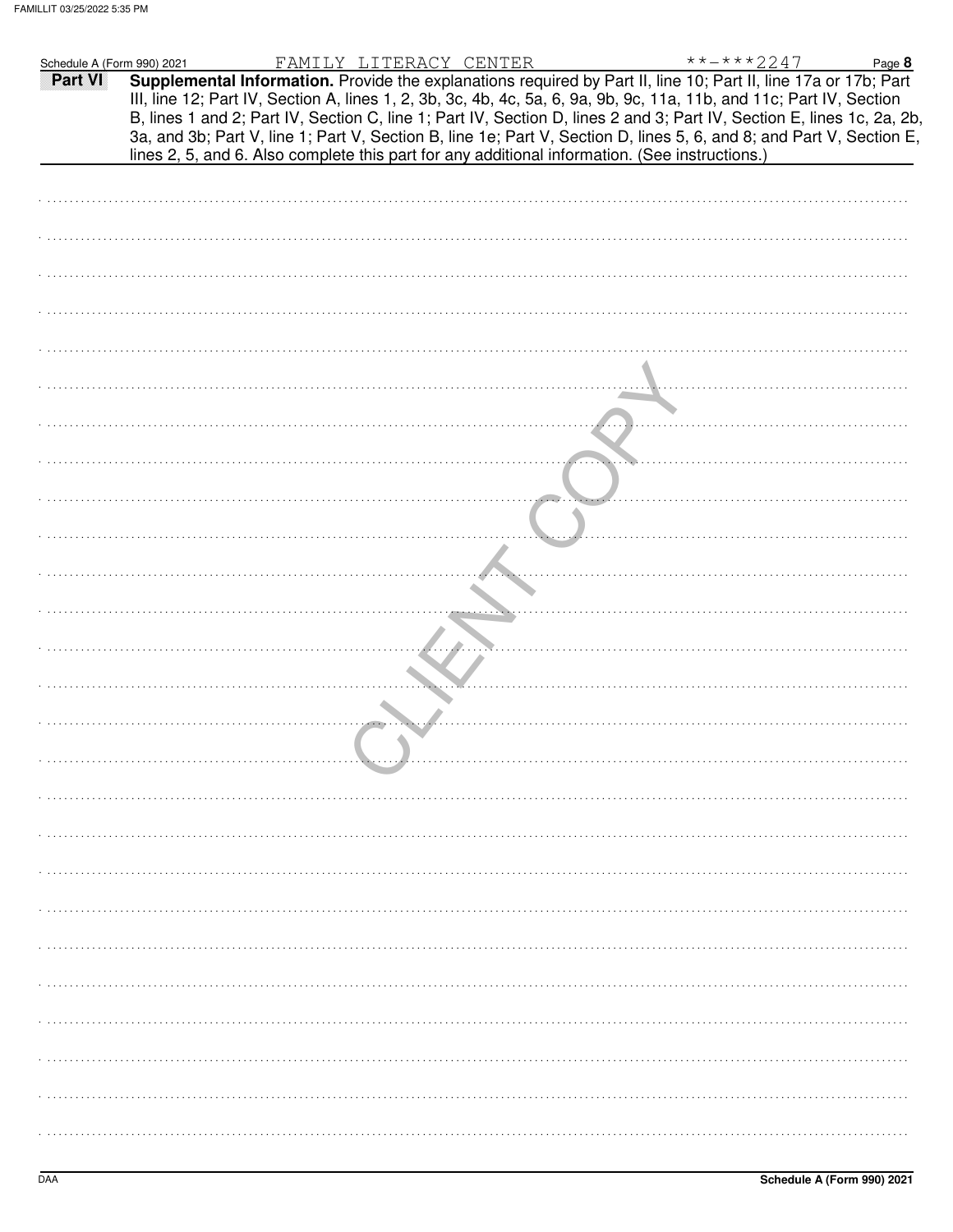**(Form 990)**

Department of the Treasury Internal Revenue Service Name of the organization

## **Schedule of Contributors Schedule B**

- **Attach to Form 990 or Form 990-PF.** - **Go to www.irs.gov/Form990 for the latest information.** OMB No. 1545-0047

# **2021**

**Employer identification number**

FAMILY LITERACY CENTER  $\vert$  \*\*-\*\*\*2247

| Filers of:                                                                                                                                                                                                                                                                                                                                                                                                                                                                                                        | Section:                                                                                                                                                                                                           |  |  |  |  |
|-------------------------------------------------------------------------------------------------------------------------------------------------------------------------------------------------------------------------------------------------------------------------------------------------------------------------------------------------------------------------------------------------------------------------------------------------------------------------------------------------------------------|--------------------------------------------------------------------------------------------------------------------------------------------------------------------------------------------------------------------|--|--|--|--|
| Form 990 or 990-EZ                                                                                                                                                                                                                                                                                                                                                                                                                                                                                                | 3 ) (enter number) organization<br>ΙXΙ<br>501(c)                                                                                                                                                                   |  |  |  |  |
|                                                                                                                                                                                                                                                                                                                                                                                                                                                                                                                   | $4947(a)(1)$ nonexempt charitable trust <b>not</b> treated as a private foundation                                                                                                                                 |  |  |  |  |
|                                                                                                                                                                                                                                                                                                                                                                                                                                                                                                                   | 527 political organization                                                                                                                                                                                         |  |  |  |  |
| Form 990-PF                                                                                                                                                                                                                                                                                                                                                                                                                                                                                                       | 501(c)(3) exempt private foundation                                                                                                                                                                                |  |  |  |  |
|                                                                                                                                                                                                                                                                                                                                                                                                                                                                                                                   | 4947(a)(1) nonexempt charitable trust treated as a private foundation                                                                                                                                              |  |  |  |  |
|                                                                                                                                                                                                                                                                                                                                                                                                                                                                                                                   | $501(c)(3)$ taxable private foundation                                                                                                                                                                             |  |  |  |  |
| instructions.                                                                                                                                                                                                                                                                                                                                                                                                                                                                                                     | Check if your organization is covered by the General Rule or a Special Rule.<br><b>Note:</b> Only a section 501(c)(7), (8), or (10) organization can check boxes for both the General Rule and a Special Rule. See |  |  |  |  |
| <b>General Rule</b>                                                                                                                                                                                                                                                                                                                                                                                                                                                                                               |                                                                                                                                                                                                                    |  |  |  |  |
| For an organization filing Form 990, 990-EZ, or 990-PF that received, during the year, contributions totaling \$5,000<br>or more (in money or property) from any one contributor. Complete Parts I and II. See instructions for determining a<br>contributor's total contributions.                                                                                                                                                                                                                               |                                                                                                                                                                                                                    |  |  |  |  |
| <b>Special Rules</b>                                                                                                                                                                                                                                                                                                                                                                                                                                                                                              |                                                                                                                                                                                                                    |  |  |  |  |
| For an organization described in section 501(c)(3) filing Form 990 or 990-EZ that met the 33 <sup>1</sup> /3% support test of the<br> X<br>regulations under sections 509(a)(1) and 170(b)(1)(A)(vi), that checked Schedule A (Form 990), Part II, line 13, 16a, or<br>16b, and that received from any one contributor, during the year, total contributions of the greater of (1) \$5,000; or<br>(2) 2% of the amount on (i) Form 990, Part VIII, line 1h; or (ii) Form 990-EZ, line 1. Complete Parts I and II. |                                                                                                                                                                                                                    |  |  |  |  |

### **General Rule**

### **Special Rules**

| $ X $ For an organization described in section 501(c)(3) filing Form 990 or 990-EZ that met the 33 <sup>1</sup> /3% support test of the |
|-----------------------------------------------------------------------------------------------------------------------------------------|
| regulations under sections $509(a)(1)$ and $170(b)(1)(A)(vi)$ , that checked Schedule A (Form 990), Part II, line 13, 16a, or           |
| 16b, and that received from any one contributor, during the year, total contributions of the greater of (1) \$5,000; or                 |
| (2) 2% of the amount on (i) Form 990, Part VIII, line 1h; or (ii) Form 990-EZ, line 1. Complete Parts I and II.                         |

literary, or educational purposes, or for the prevention of cruelty to children or animals. Complete Parts I (entering For an organization described in section 501(c)(7), (8), or (10) filing Form 990 or 990-EZ that received from any one contributor, during the year, total contributions of more than \$1,000 *exclusively* for religious, charitable, scientific, "N/A" in column (b) instead of the contributor name and address), II, and III.

For an organization described in section 501(c)(7), (8), or (10) filing Form 990 or 990-EZ that received from any one contributor, during the year, contributions *exclusively* for religious, charitable, etc., purposes, but no such contributions totaled more than \$1,000. If this box is checked, enter here the total contributions that were received during the year for an *exclusively* religious, charitable, etc., purpose. Don't complete any of the parts unless the **General Rule** applies to this organization because it received *nonexclusively* religious, charitable, etc., contributions totaling \$5,000 or more during the year . . . . . . . . . . . . . . . . . . . . . . . . . . . . . . . . . . . . . . . . . . . . . . . . . . . . . . . . . . . . . . . . . . . . . . . . . ▶

**must** answer "No" on Part IV, line 2, of its Form 990; or check the box on line H of its Form 990-EZ or on its Form 990-PF, Part I, line 2, to certify that it doesn't meet the filing requirements of Schedule B (Form 990). **Caution:** An organization that isn't covered by the General Rule and/or the Special Rules doesn't file Schedule B (Form 990), but it

**For Paperwork Reduction Act Notice, see the instructions for Form 990, 990-EZ, or 990-PF.**

\$ . . . . . . . . . . . . . . . . . . . . . . . . .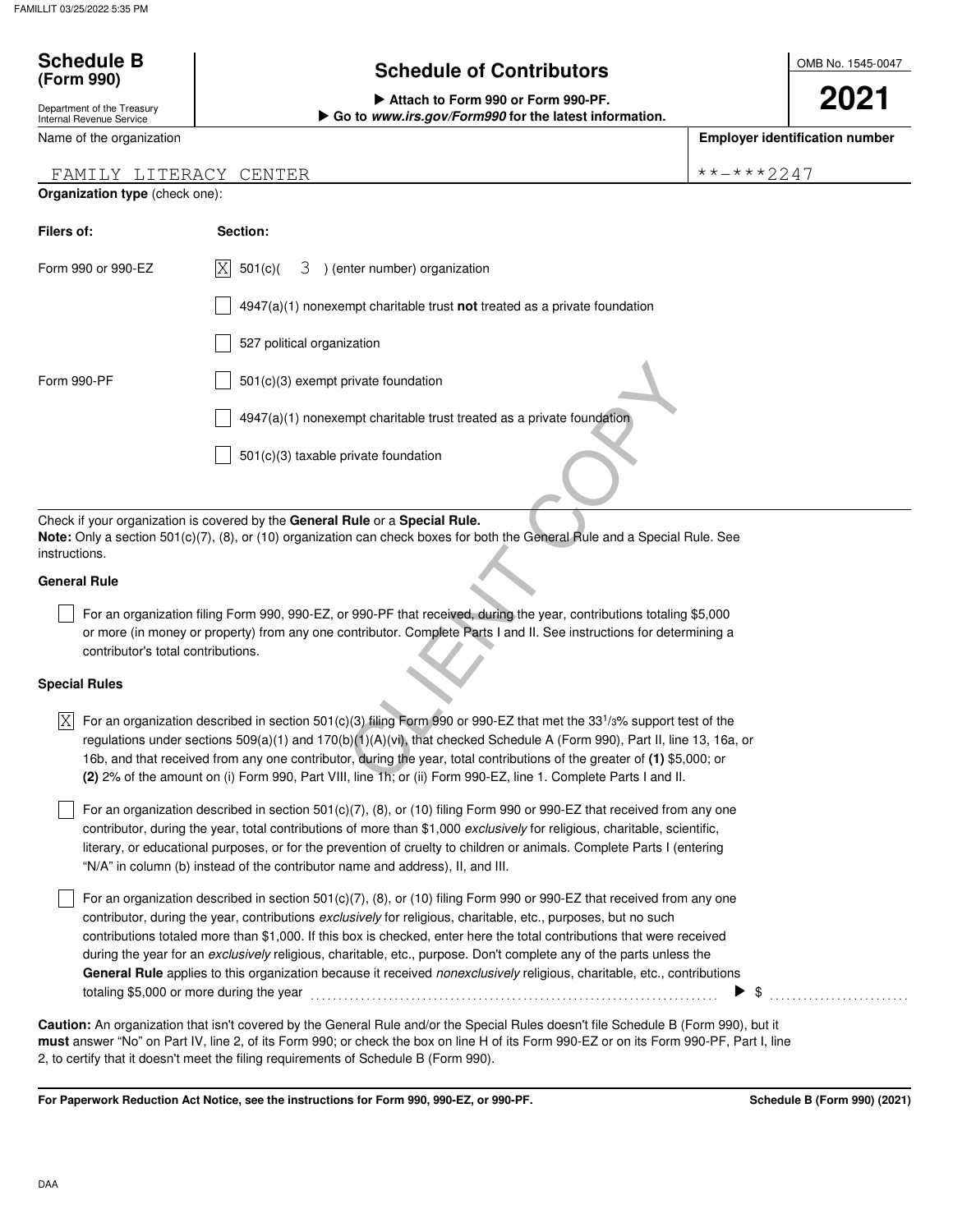| Name of organization | Schedule B (Form 990) (2021)<br>FAMILY LITERACY CENTER                                         | PAGE                              | OF<br>Page 2<br>$\overline{1}$<br>-1<br><b>Employer identification number</b><br>**-***2247 |
|----------------------|------------------------------------------------------------------------------------------------|-----------------------------------|---------------------------------------------------------------------------------------------|
| Part I               | Contributors (see instructions). Use duplicate copies of Part I if additional space is needed. |                                   |                                                                                             |
| (a)<br>No.           | (b)<br>Name, address, and ZIP + 4                                                              | (c)<br><b>Total contributions</b> | (d)<br>Type of contribution                                                                 |
| $\frac{1}{2}$        |                                                                                                | 7,800<br>\$                       | Person<br>Payroll<br><b>Noncash</b><br>(Complete Part II for<br>noncash contributions.)     |
| (a)                  | (b)                                                                                            | (c)                               | (d)                                                                                         |
| No.                  | Name, address, and ZIP + 4                                                                     | <b>Total contributions</b>        | Type of contribution                                                                        |
|                      |                                                                                                | \$                                | Person<br>Payroll<br><b>Noncash</b><br>(Complete Part II for<br>noncash contributions.)     |
| (a)                  | (b)                                                                                            | (c)                               | (d)                                                                                         |
| No.                  | Name, address, and ZIP + 4                                                                     | <b>Total contributions</b>        | Type of contribution                                                                        |
|                      |                                                                                                | \$                                | Person<br>Payroll<br><b>Noncash</b><br>(Complete Part II for<br>noncash contributions.)     |
| (a)                  | (b)                                                                                            | (c)                               | (d)                                                                                         |
| No.                  | Name, address, and ZIP + 4                                                                     | <b>Total contributions</b>        | Type of contribution                                                                        |
|                      |                                                                                                | \$                                | Person<br>Payroll<br>Noncash<br>(Complete Part II for<br>noncash contributions.)            |
| (a)                  | (b)                                                                                            | (c)                               | (d)                                                                                         |
| No.                  | Name, address, and ZIP + 4                                                                     | <b>Total contributions</b>        | Type of contribution                                                                        |
|                      |                                                                                                | \$                                | Person<br>Payroll<br>Noncash<br>(Complete Part II for<br>noncash contributions.)            |
| (a)                  | (b)                                                                                            | (c)                               | (d)                                                                                         |
| No.                  | Name, address, and ZIP + 4                                                                     | <b>Total contributions</b>        | Type of contribution                                                                        |
|                      |                                                                                                | \$                                | Person<br>Payroll<br>Noncash<br>(Complete Part II for<br>noncash contributions.)            |

**Schedule B (Form 990) (2021)**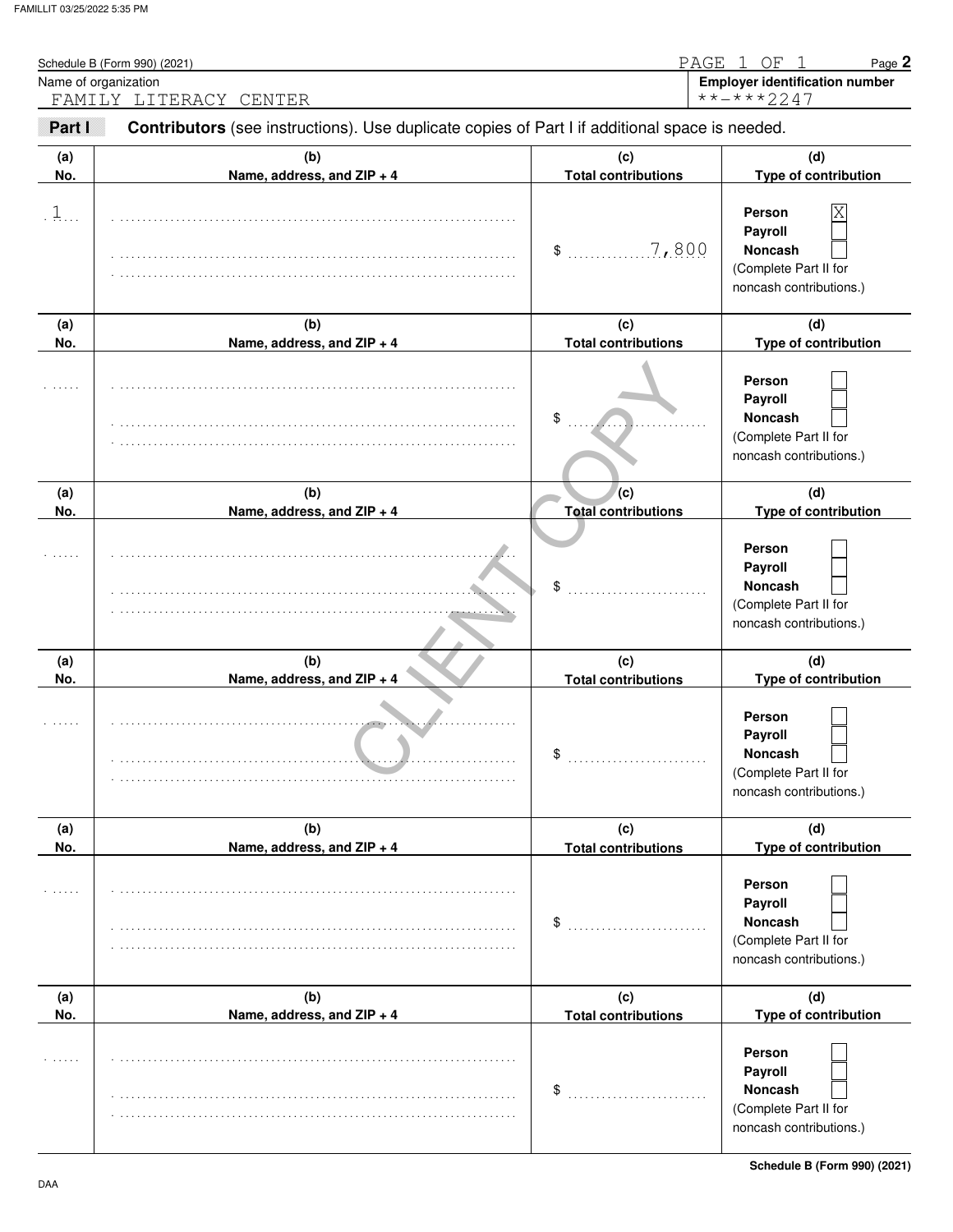**(Form 990)**

Department of the Treasury Internal Revenue Service **Name of the organization**

## **SCHEDULE D Supplemental Financial Statements**

- **Attach to Form 990. Part IV, line 6, 7, 8, 9, 10, 11a, 11b, 11c, 11d, 11e, 11f, 12a, or 12b.** - **Complete if the organization answered "Yes" on Form 990,**

|  |  |  |  |  |  | ► Go to www.irs.gov/Form990 for instructions and the latest information. |  |  |  |  |
|--|--|--|--|--|--|--------------------------------------------------------------------------|--|--|--|--|
|--|--|--|--|--|--|--------------------------------------------------------------------------|--|--|--|--|

**2021 Open to Public** OMB No. 1545-0047 **Inspection**

**Employer identification number**

| FAMILY                        | LITERACY CENTER                                                                                                                           |                                                    | $***$ $***$ 2247                |
|-------------------------------|-------------------------------------------------------------------------------------------------------------------------------------------|----------------------------------------------------|---------------------------------|
| Part I                        | Organizations Maintaining Donor Advised Funds or Other Similar Funds or Accounts.                                                         |                                                    |                                 |
|                               | Complete if the organization answered "Yes" on Form 990, Part IV, line 6.                                                                 |                                                    |                                 |
|                               |                                                                                                                                           | (a) Donor advised funds                            | (b) Funds and other accounts    |
| 1                             | Total number at end of year                                                                                                               |                                                    |                                 |
| 2                             |                                                                                                                                           |                                                    |                                 |
| 3                             |                                                                                                                                           |                                                    |                                 |
| 4                             | Aggregate value at end of year                                                                                                            |                                                    |                                 |
| 5                             | Did the organization inform all donors and donor advisors in writing that the assets held in donor advised                                |                                                    |                                 |
|                               | funds are the organization's property, subject to the organization's exclusive legal control?                                             |                                                    | Yes<br>No                       |
| 6                             | Did the organization inform all grantees, donors, and donor advisors in writing that grant funds can be used                              |                                                    |                                 |
|                               | only for charitable purposes and not for the benefit of the donor or donor advisor, or for any other purpose                              |                                                    |                                 |
|                               |                                                                                                                                           |                                                    | Yes<br>No                       |
| Part II                       | <b>Conservation Easements.</b>                                                                                                            |                                                    |                                 |
|                               | Complete if the organization answered "Yes" on Form 990, Part IV, line 7.                                                                 |                                                    |                                 |
| 1                             | Purpose(s) of conservation easements held by the organization (check all that apply).                                                     |                                                    |                                 |
|                               | Preservation of land for public use (for example, recreation or education)                                                                | Preservation of a historically important land area |                                 |
|                               | Protection of natural habitat                                                                                                             | Preservation of a certified historic structure     |                                 |
|                               | Preservation of open space                                                                                                                |                                                    |                                 |
| 2                             | Complete lines 2a through 2d if the organization held a qualified conservation contribution in the form of a conservation                 |                                                    |                                 |
|                               | easement on the last day of the tax year.                                                                                                 |                                                    | Held at the End of the Tax Year |
| а                             | Total number of conservation easements                                                                                                    |                                                    | 2a                              |
| b                             |                                                                                                                                           |                                                    | 2 <sub>b</sub>                  |
| c                             | Number of conservation easements on a certified historic structure included in (a) [[[[[[[[[[[[[[[[[[[[[[[[[]]]]]]]                       |                                                    | 2c                              |
| d                             | Number of conservation easements included in (c) acquired after 7/25/06, and not on a                                                     |                                                    |                                 |
|                               | historic structure listed in the National Register                                                                                        |                                                    | 2d                              |
| 3                             | Number of conservation easements modified, transferred, released, extinguished, or terminated by the organization during the              |                                                    |                                 |
|                               | tax year $\blacktriangleright$                                                                                                            |                                                    |                                 |
| 4                             | Number of states where property subject to conservation easement is located ▶                                                             |                                                    |                                 |
| 5                             | Does the organization have a written policy regarding the periodic monitoring, inspection, handling of                                    |                                                    |                                 |
|                               | violations, and enforcement of the conservation easements it holds?                                                                       |                                                    | <b>Yes</b><br>No                |
| 6                             | Staff and volunteer hours devoted to monitoring, inspecting, handling of violations, and enforcing conservation easements during the year |                                                    |                                 |
|                               |                                                                                                                                           |                                                    |                                 |
| 7<br>$\blacktriangleright$ \$ | Amount of expenses incurred in monitoring, inspecting, handling of violations, and enforcing conservation easements during the year       |                                                    |                                 |
| 8                             | Does each conservation easement reported on line $2(d)$ above satisfy the requirements of section $170(h)(4)(B)(i)$                       |                                                    |                                 |
|                               |                                                                                                                                           |                                                    | Yes<br>No                       |
| 9                             | In Part XIII, describe how the organization reports conservation easements in its revenue and expense statement and                       |                                                    |                                 |
|                               | balance sheet, and include, if applicable, the text of the footnote to the organization's financial statements that describes the         |                                                    |                                 |
|                               | organization's accounting for conservation easements.                                                                                     |                                                    |                                 |
| Part III                      | Organizations Maintaining Collections of Art, Historical Treasures, or Other Similar Assets.                                              |                                                    |                                 |
|                               | Complete if the organization answered "Yes" on Form 990, Part IV, line 8.                                                                 |                                                    |                                 |
|                               | 1a If the organization elected, as permitted under FASB ASC 958, not to report in its revenue statement and balance sheet works           |                                                    |                                 |
|                               | of art, historical treasures, or other similar assets held for public exhibition, education, or research in furtherance of public         |                                                    |                                 |
|                               | service, provide in Part XIII the text of the footnote to its financial statements that describes these items.                            |                                                    |                                 |
| b                             | If the organization elected, as permitted under FASB ASC 958, to report in its revenue statement and balance sheet works of               |                                                    |                                 |
|                               | art, historical treasures, or other similar assets held for public exhibition, education, or research in furtherance of public service,   |                                                    |                                 |
|                               | provide the following amounts relating to these items:                                                                                    |                                                    |                                 |
|                               |                                                                                                                                           |                                                    |                                 |
|                               |                                                                                                                                           |                                                    |                                 |
| 2                             | If the organization received or held works of art, historical treasures, or other similar assets for financial gain, provide the          |                                                    |                                 |
|                               | following amounts required to be reported under FASB ASC 958 relating to these items:                                                     |                                                    |                                 |
| а                             |                                                                                                                                           |                                                    | $\blacktriangleright$ \$        |
|                               |                                                                                                                                           |                                                    |                                 |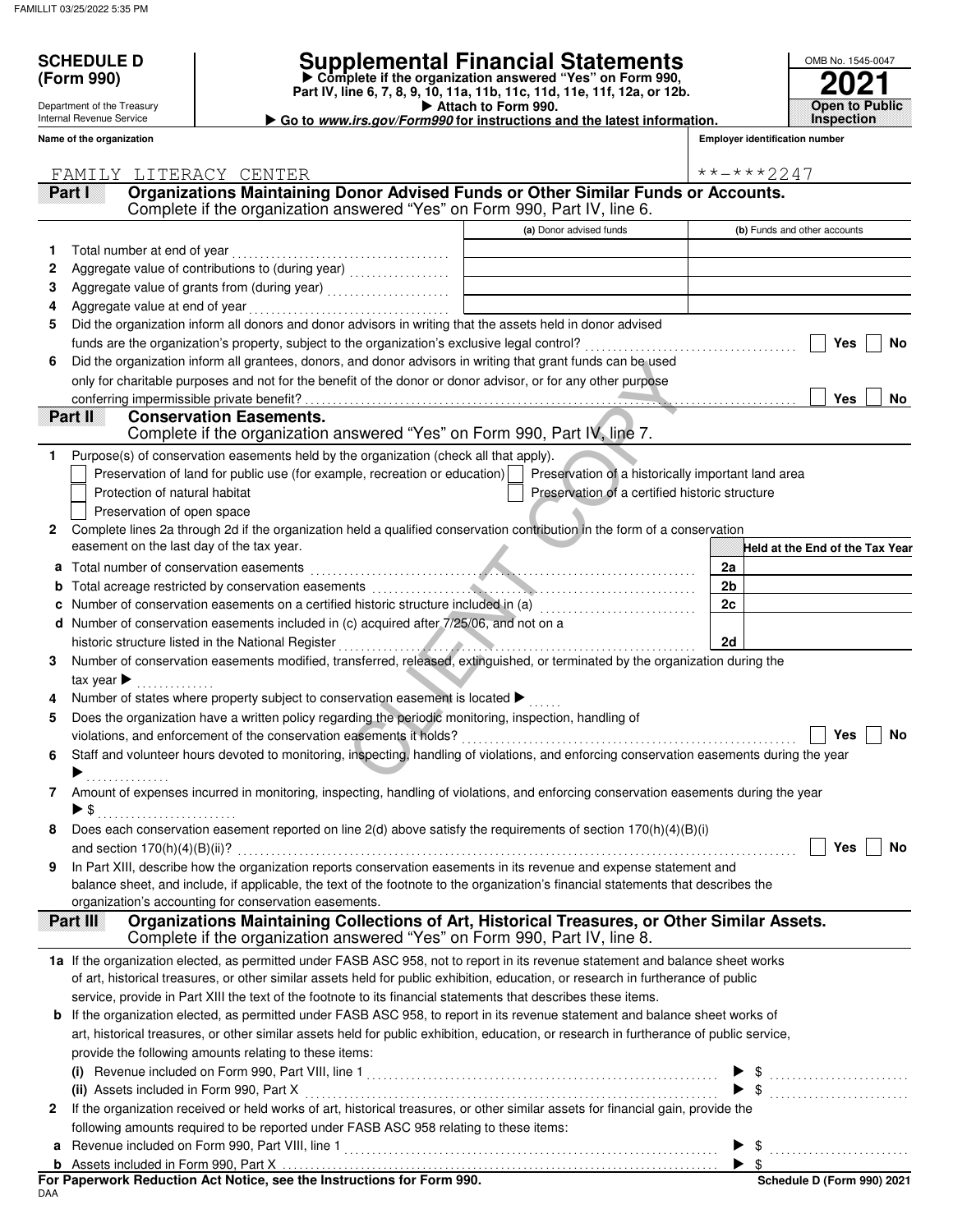|   | Schedule D (Form 990) 2021 FAMILY LITERACY CENTER                                                                                                                                                                              |                         |                          |                    | **-***2247           | Page 2                   |
|---|--------------------------------------------------------------------------------------------------------------------------------------------------------------------------------------------------------------------------------|-------------------------|--------------------------|--------------------|----------------------|--------------------------|
|   | Organizations Maintaining Collections of Art, Historical Treasures, or Other Similar Assets (continued)<br>Partilli                                                                                                            |                         |                          |                    |                      |                          |
| 3 | Using the organization's acquisition, accession, and other records, check any of the following that make significant use of its<br>collection items (check all that apply):                                                    |                         |                          |                    |                      |                          |
| a | Public exhibition                                                                                                                                                                                                              | d                       | Loan or exchange program |                    |                      |                          |
| b | Scholarly research                                                                                                                                                                                                             | e                       |                          |                    |                      |                          |
| c | Preservation for future generations                                                                                                                                                                                            |                         |                          |                    |                      |                          |
|   | Provide a description of the organization's collections and explain how they further the organization's exempt purpose in Part                                                                                                 |                         |                          |                    |                      |                          |
|   | XIII.                                                                                                                                                                                                                          |                         |                          |                    |                      |                          |
| 5 | During the year, did the organization solicit or receive donations of art, historical treasures, or other similar                                                                                                              |                         |                          |                    |                      |                          |
|   |                                                                                                                                                                                                                                |                         |                          |                    |                      | <b>Yes</b><br>No         |
|   | <b>Escrow and Custodial Arrangements.</b><br>Part IV                                                                                                                                                                           |                         |                          |                    |                      |                          |
|   | Complete if the organization answered "Yes" on Form 990, Part IV, line 9, or reported an amount on Form<br>990, Part X, line 21.                                                                                               |                         |                          |                    |                      |                          |
|   | 1a Is the organization an agent, trustee, custodian or other intermediary for contributions or other assets not<br>included on Form 990, Part X?                                                                               |                         |                          |                    |                      | Yes<br>No                |
|   | b If "Yes," explain the arrangement in Part XIII and complete the following table:                                                                                                                                             |                         |                          |                    |                      |                          |
|   |                                                                                                                                                                                                                                |                         |                          |                    |                      | Amount                   |
|   | c Beginning balance                                                                                                                                                                                                            |                         |                          |                    | 1c                   |                          |
|   | Additions during the year electron contact the year electron contact the year of the set of the set of the set of the set of the set of the set of the set of the set of the set of the set of the set of the set of the set o |                         |                          |                    | 1 <sub>d</sub>       |                          |
|   | Distributions during the year contact the set of the set of the set of the set of the set of the set of the set of the set of the set of the set of the set of the set of the set of the set of the set of the set of the set  |                         |                          |                    | 1e                   |                          |
|   | Ending balance                                                                                                                                                                                                                 |                         |                          |                    | 1 <sub>f</sub>       |                          |
|   | 2a Did the organization include an amount on Form 990, Part X, line 21, for escrow or custodial account liability?                                                                                                             |                         |                          |                    |                      | <b>Yes</b><br>No         |
|   | b If "Yes," explain the arrangement in Part XIII. Check here if the explanation has been provided on Part XIII                                                                                                                 |                         |                          |                    |                      |                          |
|   | Part V<br><b>Endowment Funds.</b>                                                                                                                                                                                              |                         |                          |                    |                      |                          |
|   | Complete if the organization answered "Yes" on Form 990, Part IV, line 10.                                                                                                                                                     |                         |                          |                    |                      |                          |
|   |                                                                                                                                                                                                                                | (a) Current year        | (b) Prior year           | (c) Two years back | (d) Three years back | (e) Four years back      |
|   | 1a Beginning of year balance                                                                                                                                                                                                   | 64,754                  | 60,393                   | 55,945             | 42,084               | 49,728                   |
|   | <b>b</b> Contributions <b>contributions</b>                                                                                                                                                                                    | 11,675                  | 3,725                    | 8,085              | 11,770               | 2,603                    |
|   | c Net investment earnings, gains, and                                                                                                                                                                                          |                         |                          |                    |                      |                          |
|   | losses                                                                                                                                                                                                                         | 5,628                   | 1,788                    | 1,955              | 3,152                | 1,724                    |
|   | d Grants or scholarships                                                                                                                                                                                                       | $-4,176$                |                          | $-4,496$           |                      | $-11,000$                |
|   | e Other expenditures for facilities and                                                                                                                                                                                        |                         |                          |                    |                      |                          |
|   | programs                                                                                                                                                                                                                       |                         |                          |                    |                      |                          |
|   | f Administrative expenses                                                                                                                                                                                                      | $-1, 259$               | $-1,153$                 | $-1,096$           | $-1,061$             | $-971$                   |
|   | End of year balance                                                                                                                                                                                                            | 76, 623                 | 64,753                   | 60,393             | 55, 945              | 42,084                   |
|   | Provide the estimated percentage of the current year end balance (line 1g, column (a)) held as:                                                                                                                                |                         |                          |                    |                      |                          |
|   | Board designated or quasi-endowment                                                                                                                                                                                            | %                       |                          |                    |                      |                          |
|   | <b>b</b> Permanent endowment<br>%                                                                                                                                                                                              |                         |                          |                    |                      |                          |
|   | c Term endowment $\blacktriangleright$<br>℅                                                                                                                                                                                    |                         |                          |                    |                      |                          |
|   | The percentages on lines 2a, 2b, and 2c should equal 100%.                                                                                                                                                                     |                         |                          |                    |                      |                          |
|   | 3a Are there endowment funds not in the possession of the organization that are held and administered for the                                                                                                                  |                         |                          |                    |                      |                          |
|   | organization by:                                                                                                                                                                                                               |                         |                          |                    |                      | Yes<br>No                |
|   | (i) Unrelated organizations                                                                                                                                                                                                    |                         |                          |                    |                      | $\overline{X}$<br>3a(i)  |
|   | (ii) Related organizations                                                                                                                                                                                                     |                         |                          |                    |                      | $\overline{X}$<br>3a(ii) |
|   |                                                                                                                                                                                                                                |                         |                          |                    |                      | 3b                       |
|   | Describe in Part XIII the intended uses of the organization's endowment funds.                                                                                                                                                 |                         |                          |                    |                      |                          |
|   | Part VI<br>Land, Buildings, and Equipment.                                                                                                                                                                                     |                         |                          |                    |                      |                          |
|   | Complete if the organization answered "Yes" on Form 990, Part IV, line 11a. See Form 990, Part X, line 10.                                                                                                                     |                         |                          |                    |                      |                          |
|   | Description of property                                                                                                                                                                                                        | (a) Cost or other basis | (b) Cost or other basis  |                    | (c) Accumulated      | (d) Book value           |
|   |                                                                                                                                                                                                                                | (investment)            | (other)                  |                    | depreciation         |                          |
|   | 1a Land                                                                                                                                                                                                                        |                         |                          | 10,000             |                      | 10,000                   |
|   | <b>b</b> Buildings                                                                                                                                                                                                             |                         |                          | 122,809            | 30,936               | 91<br>873                |
|   | c Leasehold improvements                                                                                                                                                                                                       |                         |                          |                    |                      |                          |
|   |                                                                                                                                                                                                                                |                         |                          | 23,131             | 22,352               | 779                      |
|   | e Other                                                                                                                                                                                                                        |                         |                          |                    |                      |                          |
|   | Total. Add lines 1a through 1e. (Column (d) must equal Form 990, Part X, column (B), line 10c.)                                                                                                                                |                         |                          |                    | ▶                    | 102,652                  |

**Schedule D (Form 990) 2021**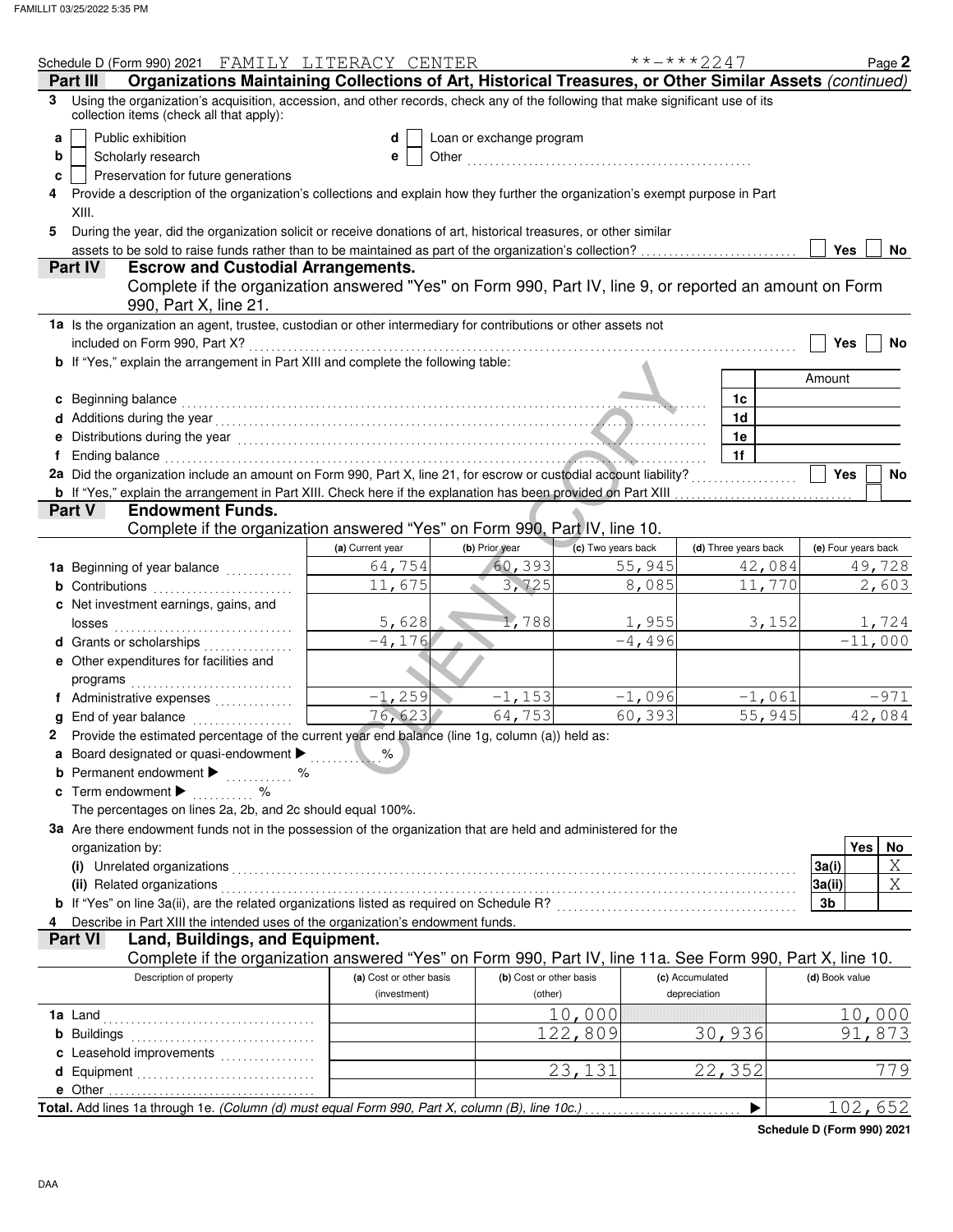|                           | Schedule D (Form 990) 2021 FAMILY LITERACY CENTER                                                          |   |                | **-***2247                       | Page 3                   |
|---------------------------|------------------------------------------------------------------------------------------------------------|---|----------------|----------------------------------|--------------------------|
| <b>Part VII</b>           | <b>Investments - Other Securities.</b>                                                                     |   |                |                                  |                          |
|                           | Complete if the organization answered "Yes" on Form 990, Part IV, line 11b. See Form 990, Part X, line 12. |   |                |                                  |                          |
|                           | (a) Description of security or category                                                                    |   | (b) Book value |                                  | (c) Method of valuation: |
|                           | (including name of security)                                                                               |   |                | Cost or end-of-year market value |                          |
| (1) Financial derivatives |                                                                                                            |   |                |                                  |                          |
|                           |                                                                                                            |   |                |                                  |                          |
|                           | $(3)$ Other                                                                                                |   |                |                                  |                          |
| (A)                       |                                                                                                            |   |                |                                  |                          |
|                           |                                                                                                            |   |                |                                  |                          |
|                           |                                                                                                            |   |                |                                  |                          |
|                           |                                                                                                            |   |                |                                  |                          |
|                           |                                                                                                            |   |                |                                  |                          |
| (F)                       |                                                                                                            |   |                |                                  |                          |
| (G)                       |                                                                                                            |   |                |                                  |                          |
| (H)                       |                                                                                                            |   |                |                                  |                          |
|                           | Total. (Column (b) must equal Form 990, Part X, col. (B) line 12.)                                         |   |                |                                  |                          |
| Part VIII                 | <b>Investments - Program Related.</b>                                                                      |   |                |                                  |                          |
|                           | Complete if the organization answered "Yes" on Form 990, Part IV, line 11c. See Form 990, Part X, line 13. |   |                |                                  |                          |
|                           | (a) Description of investment                                                                              |   | (b) Book value |                                  | (c) Method of valuation: |
|                           |                                                                                                            |   |                | Cost or end-of-year market value |                          |
| (1)                       |                                                                                                            |   |                |                                  |                          |
| (2)                       |                                                                                                            |   |                |                                  |                          |
| (3)                       |                                                                                                            |   |                |                                  |                          |
| (4)                       |                                                                                                            |   |                |                                  |                          |
| (5)                       |                                                                                                            |   |                |                                  |                          |
| (6)                       |                                                                                                            |   |                |                                  |                          |
| (7)                       |                                                                                                            |   |                |                                  |                          |
| (8)                       |                                                                                                            |   |                |                                  |                          |
| (9)                       |                                                                                                            |   |                |                                  |                          |
|                           | Total. (Column (b) must equal Form 990, Part X, col. (B) line 13.)                                         | ▶ |                |                                  |                          |
| Part IX                   | <b>Other Assets.</b>                                                                                       |   |                |                                  |                          |
|                           | Complete if the organization answered "Yes" on Form 990, Part IV, line 11d. See Form 990, Part X, line 15. |   |                |                                  |                          |
|                           | (a) Description                                                                                            |   |                |                                  | (b) Book value           |
| (1)                       |                                                                                                            |   |                |                                  |                          |
| (2)                       |                                                                                                            |   |                |                                  |                          |
| (3)                       |                                                                                                            |   |                |                                  |                          |
| (4)                       |                                                                                                            |   |                |                                  |                          |
| (5)                       |                                                                                                            |   |                |                                  |                          |
| (6)                       |                                                                                                            |   |                |                                  |                          |
| (7)                       |                                                                                                            |   |                |                                  |                          |
| (8)                       |                                                                                                            |   |                |                                  |                          |
| (9)                       |                                                                                                            |   |                |                                  |                          |
|                           | Total. (Column (b) must equal Form 990, Part X, col. (B) line 15.)                                         |   |                |                                  |                          |
| Part X                    | <b>Other Liabilities.</b>                                                                                  |   |                |                                  |                          |
|                           | Complete if the organization answered "Yes" on Form 990, Part IV, line 11e or 11f. See Form 990, Part X,   |   |                |                                  |                          |
|                           | $line 25$ .                                                                                                |   |                |                                  |                          |
| 1.                        | (a) Description of liability                                                                               |   |                |                                  | (b) Book value           |
| (1)                       | Federal income taxes                                                                                       |   |                |                                  |                          |
| (2)                       |                                                                                                            |   |                |                                  |                          |
| (3)                       |                                                                                                            |   |                |                                  |                          |
| (4)                       |                                                                                                            |   |                |                                  |                          |
| (5)                       |                                                                                                            |   |                |                                  |                          |
| (6)                       |                                                                                                            |   |                |                                  |                          |
| (7)                       |                                                                                                            |   |                |                                  |                          |
| (8)                       |                                                                                                            |   |                |                                  |                          |
| (9)                       |                                                                                                            |   |                |                                  |                          |
|                           | Total. (Column (b) must equal Form 990, Part X, col. (B) line 25.)                                         |   |                |                                  |                          |

Liability for uncertain tax positions. In Part XIII, provide the text of the footnote to the organization's financial statements that reports the **2. Total.** *(Column (b) must equal Form 990, Part X, col. (B) line 25.)* 

organization's liability for uncertain tax positions under FASB ASC 740. Check here if the text of the footnote has been provided in Part XIII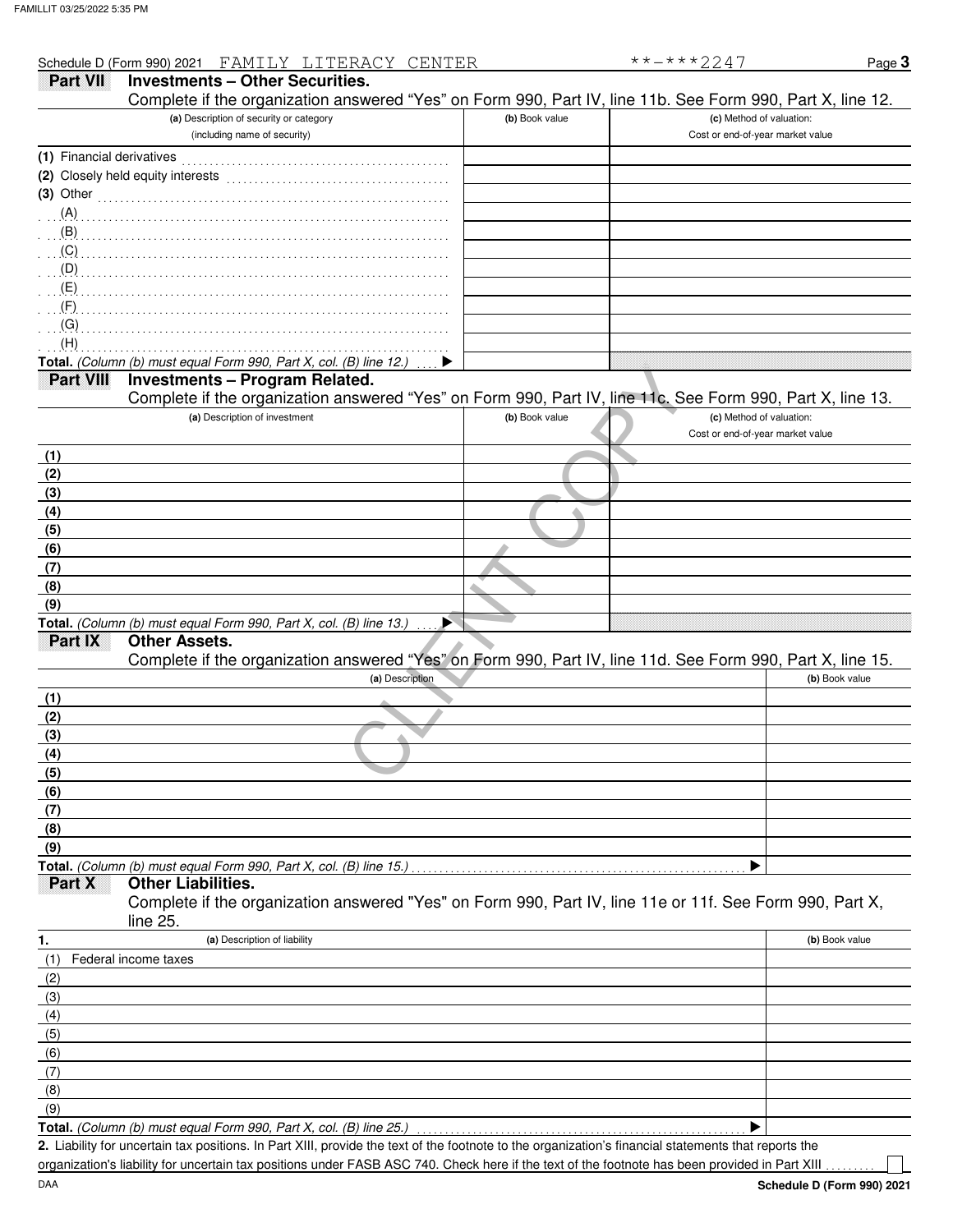| Schedule D (Form 990) 2021 FAMILY LITERACY CENTER                                                                                                                                                               |                      | **-***2247 | Page 4 |
|-----------------------------------------------------------------------------------------------------------------------------------------------------------------------------------------------------------------|----------------------|------------|--------|
| Reconciliation of Revenue per Audited Financial Statements With Revenue per Return.<br>Part XI                                                                                                                  |                      |            |        |
| Complete if the organization answered "Yes" on Form 990, Part IV, line 12a.                                                                                                                                     |                      |            |        |
| Total revenue, gains, and other support per audited financial statements<br>1.                                                                                                                                  |                      | 1          |        |
| Amounts included on line 1 but not on Form 990, Part VIII, line 12:<br>2                                                                                                                                        |                      |            |        |
| a                                                                                                                                                                                                               | 2a                   |            |        |
| b                                                                                                                                                                                                               | 2 <sub>b</sub>       |            |        |
|                                                                                                                                                                                                                 | 2c                   |            |        |
| d                                                                                                                                                                                                               | <b>2d</b>            |            |        |
| Add lines 2a through 2d<br>е                                                                                                                                                                                    |                      | 2e         |        |
| 3                                                                                                                                                                                                               |                      | 3          |        |
| Amounts included on Form 990, Part VIII, line 12, but not on line 1:<br>4                                                                                                                                       |                      |            |        |
|                                                                                                                                                                                                                 | 4a                   |            |        |
| <b>b</b> Other (Describe in Part XIII.) <b>CONSIDENT DESCRIPTION DESCRIPTION DESCRIPTION DESCRIPTION DESCRIPTION DESCRIPTION DESCRIPTION DESCRIPTION DESCRIPTION DESCRIPTION DESCRIPTION DESCRIPTION DESCRI</b> | 4b                   |            |        |
| c Add lines 4a and 4b                                                                                                                                                                                           |                      | 4c         |        |
| 5                                                                                                                                                                                                               |                      | 5          |        |
| Reconciliation of Expenses per Audited Financial Statements With Expenses per Return.<br>Part XII                                                                                                               |                      |            |        |
| Complete if the organization answered "Yes" on Form 990, Part IV, line 12a.                                                                                                                                     |                      |            |        |
| Total expenses and losses per audited financial statements<br>1.                                                                                                                                                |                      | 1          |        |
| Amounts included on line 1 but not on Form 990, Part IX, line 25:<br>2                                                                                                                                          |                      |            |        |
| a                                                                                                                                                                                                               | 2a                   |            |        |
| Prior year adjustments [11, 12] March 2014 (12) March 2014 (12) March 2014 (12) March 2014 (12) March 2014 (12)<br>b                                                                                            | 2 <sub>b</sub><br>2c |            |        |
| Other losses<br>c                                                                                                                                                                                               | 2d                   |            |        |
| d                                                                                                                                                                                                               |                      |            |        |
| е                                                                                                                                                                                                               |                      | 2e<br>3    |        |
| Subtract line 2e from line 1<br>З                                                                                                                                                                               |                      |            |        |
| Amounts included on Form 990, Part IX, line 25, but not on line 1:<br>4                                                                                                                                         | 4a                   |            |        |
|                                                                                                                                                                                                                 | 4b                   |            |        |
| c Add lines 4a and 4b                                                                                                                                                                                           |                      | 4c         |        |
|                                                                                                                                                                                                                 |                      | 5          |        |
| Part XIII Supplemental Information.                                                                                                                                                                             |                      |            |        |
| Provide the descriptions required for Part II, lines 3, 5, and 9; Part III, lines 1a and 4; Part IV, lines 1b and 2b; Part V, line 4; Part X, line                                                              |                      |            |        |
| 2; Part XI, lines 2d and 4b; and Part XII, lines 2d and 4b. Also complete this part to provide any additional information.                                                                                      |                      |            |        |
|                                                                                                                                                                                                                 |                      |            |        |
|                                                                                                                                                                                                                 |                      |            |        |
|                                                                                                                                                                                                                 |                      |            |        |
|                                                                                                                                                                                                                 |                      |            |        |
|                                                                                                                                                                                                                 |                      |            |        |
|                                                                                                                                                                                                                 |                      |            |        |
|                                                                                                                                                                                                                 |                      |            |        |
|                                                                                                                                                                                                                 |                      |            |        |
|                                                                                                                                                                                                                 |                      |            |        |
|                                                                                                                                                                                                                 |                      |            |        |
|                                                                                                                                                                                                                 |                      |            |        |
|                                                                                                                                                                                                                 |                      |            |        |
|                                                                                                                                                                                                                 |                      |            |        |
|                                                                                                                                                                                                                 |                      |            |        |
|                                                                                                                                                                                                                 |                      |            |        |
|                                                                                                                                                                                                                 |                      |            |        |
|                                                                                                                                                                                                                 |                      |            |        |
|                                                                                                                                                                                                                 |                      |            |        |
|                                                                                                                                                                                                                 |                      |            |        |
|                                                                                                                                                                                                                 |                      |            |        |
|                                                                                                                                                                                                                 |                      |            |        |
|                                                                                                                                                                                                                 |                      |            |        |
|                                                                                                                                                                                                                 |                      |            |        |
|                                                                                                                                                                                                                 |                      |            |        |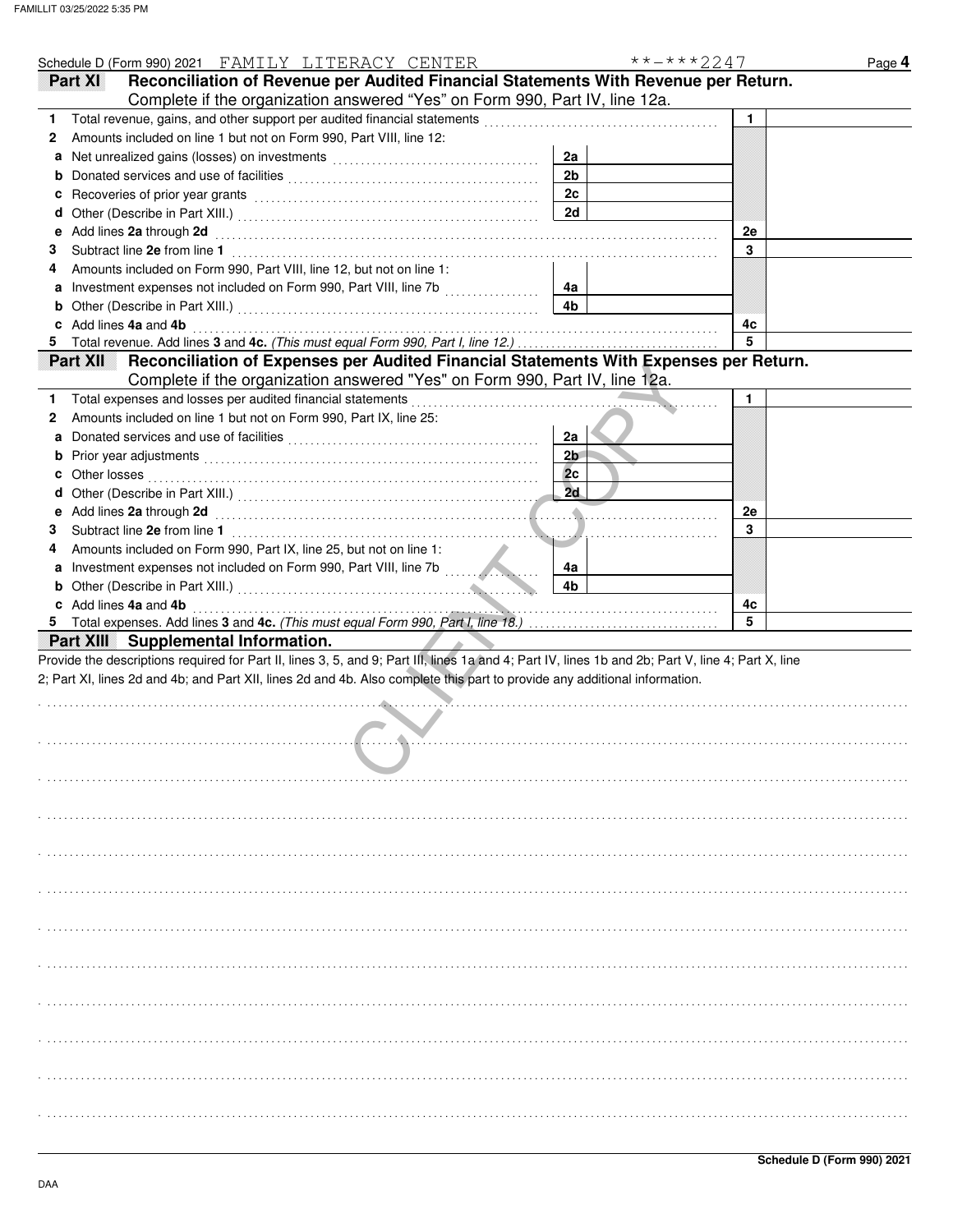|                                                                                                            |  |          |            |                                                                                                                                | $***$ $***$ 2247 | Page 5 |
|------------------------------------------------------------------------------------------------------------|--|----------|------------|--------------------------------------------------------------------------------------------------------------------------------|------------------|--------|
| Schedule D (Form 990) 2021 FAMILY LITERACY CENTER<br><b>Part XIII</b> Supplemental Information (continued) |  |          |            |                                                                                                                                |                  |        |
|                                                                                                            |  |          |            |                                                                                                                                |                  |        |
|                                                                                                            |  |          |            |                                                                                                                                |                  |        |
|                                                                                                            |  |          |            |                                                                                                                                |                  |        |
|                                                                                                            |  |          |            |                                                                                                                                |                  |        |
|                                                                                                            |  |          |            |                                                                                                                                |                  |        |
|                                                                                                            |  |          |            |                                                                                                                                |                  |        |
|                                                                                                            |  |          |            |                                                                                                                                |                  |        |
|                                                                                                            |  |          |            |                                                                                                                                |                  |        |
|                                                                                                            |  |          |            |                                                                                                                                |                  |        |
|                                                                                                            |  |          |            |                                                                                                                                |                  |        |
|                                                                                                            |  |          |            |                                                                                                                                |                  |        |
|                                                                                                            |  |          |            |                                                                                                                                |                  |        |
|                                                                                                            |  |          |            |                                                                                                                                |                  |        |
|                                                                                                            |  |          |            |                                                                                                                                |                  |        |
|                                                                                                            |  |          |            |                                                                                                                                |                  |        |
|                                                                                                            |  |          |            |                                                                                                                                |                  |        |
|                                                                                                            |  |          |            |                                                                                                                                |                  |        |
|                                                                                                            |  |          |            |                                                                                                                                |                  |        |
|                                                                                                            |  |          |            |                                                                                                                                |                  |        |
|                                                                                                            |  |          |            | $\frac{1}{2} \left( \frac{1}{2} \right) \left( \frac{1}{2} \right) \left( \frac{1}{2} \right) \left( \frac{1}{2} \right)$<br>. |                  |        |
|                                                                                                            |  |          |            |                                                                                                                                |                  |        |
|                                                                                                            |  |          |            |                                                                                                                                |                  |        |
|                                                                                                            |  |          |            |                                                                                                                                |                  |        |
|                                                                                                            |  |          |            |                                                                                                                                |                  |        |
|                                                                                                            |  |          |            |                                                                                                                                |                  |        |
|                                                                                                            |  |          |            |                                                                                                                                |                  |        |
|                                                                                                            |  |          | . <i>.</i> |                                                                                                                                |                  |        |
|                                                                                                            |  |          |            |                                                                                                                                |                  |        |
|                                                                                                            |  |          |            |                                                                                                                                |                  |        |
|                                                                                                            |  | $\cdots$ |            |                                                                                                                                |                  |        |
|                                                                                                            |  |          |            |                                                                                                                                |                  |        |
|                                                                                                            |  |          |            |                                                                                                                                |                  |        |
|                                                                                                            |  |          |            |                                                                                                                                |                  |        |
|                                                                                                            |  |          |            |                                                                                                                                |                  |        |
|                                                                                                            |  |          |            |                                                                                                                                |                  |        |
|                                                                                                            |  |          |            |                                                                                                                                |                  |        |
|                                                                                                            |  |          |            |                                                                                                                                |                  |        |
|                                                                                                            |  |          |            |                                                                                                                                |                  |        |
|                                                                                                            |  |          |            |                                                                                                                                |                  |        |
|                                                                                                            |  |          |            |                                                                                                                                |                  |        |
|                                                                                                            |  |          |            |                                                                                                                                |                  |        |
|                                                                                                            |  |          |            |                                                                                                                                |                  |        |
|                                                                                                            |  |          |            |                                                                                                                                |                  |        |
|                                                                                                            |  |          |            |                                                                                                                                |                  |        |
|                                                                                                            |  |          |            |                                                                                                                                |                  |        |
|                                                                                                            |  |          |            |                                                                                                                                |                  |        |
|                                                                                                            |  |          |            |                                                                                                                                |                  |        |
|                                                                                                            |  |          |            |                                                                                                                                |                  |        |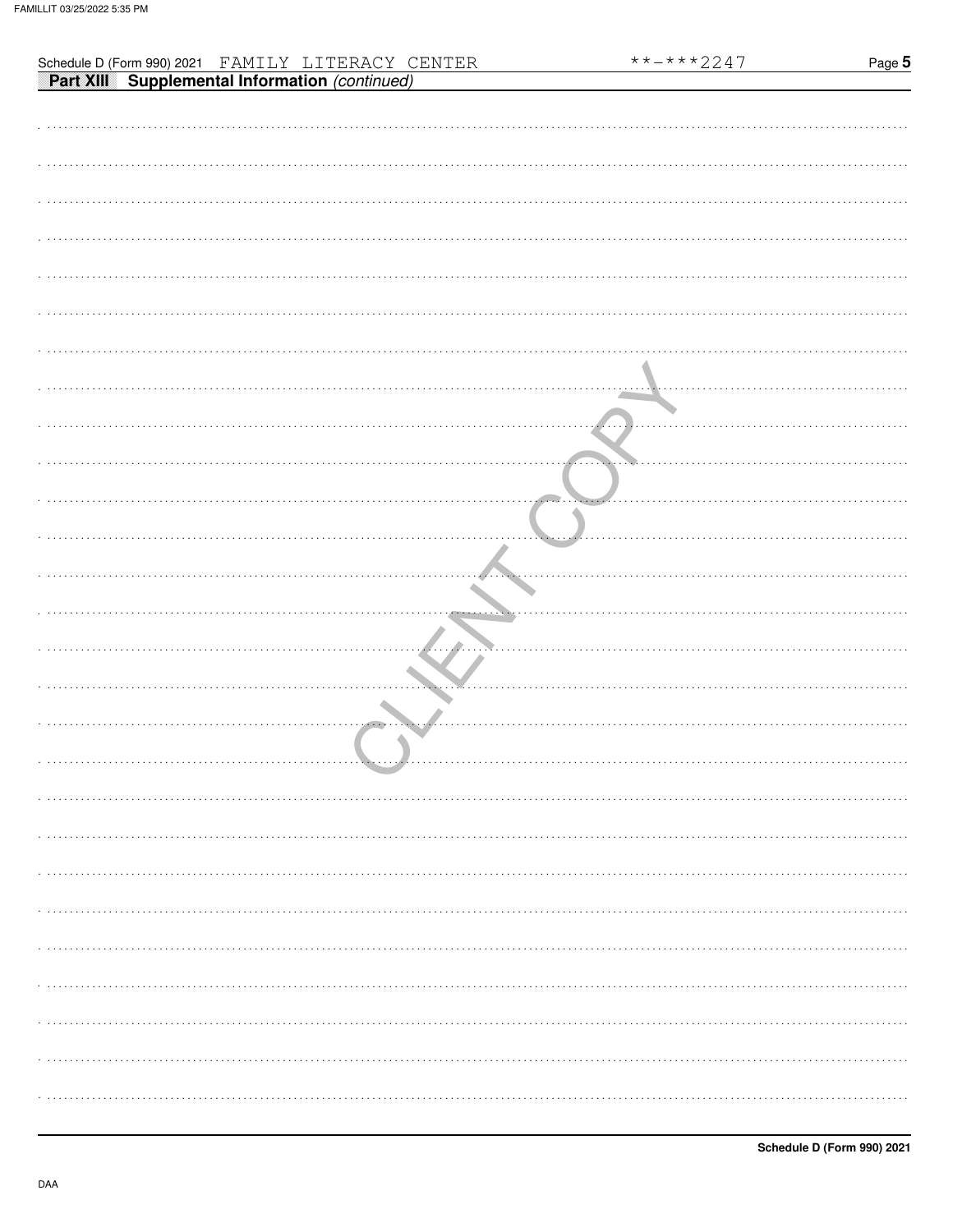| <b>SCHEDULE G</b>                                      | Complete if the organization answered "Yes" on Form 990, Part IV, line 17, 18, or 19, or if the                                                                                                                                          |   |                                    |                 |                          | <b>Supplemental Information Regarding Fundraising or Gaming Activities</b>    |                                        | OMB No. 1545-0047                       |
|--------------------------------------------------------|------------------------------------------------------------------------------------------------------------------------------------------------------------------------------------------------------------------------------------------|---|------------------------------------|-----------------|--------------------------|-------------------------------------------------------------------------------|----------------------------------------|-----------------------------------------|
| (Form 990)                                             |                                                                                                                                                                                                                                          |   |                                    |                 |                          | organization entered more than \$15,000 on Form 990-EZ, line 6a.              |                                        |                                         |
| Department of the Treasury<br>Internal Revenue Service |                                                                                                                                                                                                                                          |   | Attach to Form 990 or Form 990-EZ. |                 |                          | Go to <i>www.irs.gov/Form990</i> for instructions and the latest information. |                                        | Open to Public<br>Inspection            |
| Name of the organization                               |                                                                                                                                                                                                                                          |   |                                    |                 |                          |                                                                               | <b>Employer identification number</b>  |                                         |
| Part I                                                 | FAMILY LITERACY CENTER<br>Fundraising Activities. Complete if the organization answered "Yes" on Form 990, Part IV, line 17.                                                                                                             |   |                                    |                 |                          |                                                                               | **-***2247                             |                                         |
|                                                        | Form 990-EZ filers are not required to complete this part.                                                                                                                                                                               |   |                                    |                 |                          |                                                                               |                                        |                                         |
| 1                                                      | Indicate whether the organization raised funds through any of the following activities. Check all that apply.                                                                                                                            |   |                                    |                 |                          |                                                                               |                                        |                                         |
| Mail solicitations<br>a                                |                                                                                                                                                                                                                                          | е |                                    |                 |                          | Solicitation of non-government grants                                         |                                        |                                         |
| Internet and email solicitations<br>b                  |                                                                                                                                                                                                                                          |   |                                    |                 |                          | Solicitation of government grants                                             |                                        |                                         |
| Phone solicitations<br>c                               |                                                                                                                                                                                                                                          | g | Special fundraising events         |                 |                          |                                                                               |                                        |                                         |
| In-person solicitations<br>d                           |                                                                                                                                                                                                                                          |   |                                    |                 |                          |                                                                               |                                        |                                         |
|                                                        | 2a Did the organization have a written or oral agreement with any individual (including officers, directors, trustees,<br>or key employees listed in Form 990, Part VII) or entity in connection with professional fundraising services? |   |                                    |                 |                          |                                                                               |                                        |                                         |
|                                                        | b If "Yes," list the 10 highest paid individuals or entities (fundraisers) pursuant to agreements under which the fundraiser is to be                                                                                                    |   |                                    |                 |                          |                                                                               |                                        | Yes<br>No                               |
|                                                        | compensated at least \$5,000 by the organization.                                                                                                                                                                                        |   |                                    |                 |                          |                                                                               |                                        |                                         |
|                                                        | (i) Name and address of individual                                                                                                                                                                                                       |   |                                    | (iii) Did fund- | raiser have              | (iv) Gross receipts                                                           | (v) Amount paid to<br>(or retained by) | (vi) Amount paid to<br>(or retained by) |
|                                                        | or entity (fundraiser)                                                                                                                                                                                                                   |   | (ii) Activity                      |                 | custody or<br>control of | from activity                                                                 | fundraiser listed in                   | organization                            |
|                                                        |                                                                                                                                                                                                                                          |   |                                    | contributions?  |                          |                                                                               | col. (i)                               |                                         |
| 1                                                      |                                                                                                                                                                                                                                          |   |                                    | Yes No          |                          |                                                                               |                                        |                                         |
|                                                        |                                                                                                                                                                                                                                          |   |                                    |                 |                          |                                                                               |                                        |                                         |
| $\mathbf{2}$                                           |                                                                                                                                                                                                                                          |   |                                    |                 |                          |                                                                               |                                        |                                         |
|                                                        |                                                                                                                                                                                                                                          |   |                                    |                 |                          |                                                                               |                                        |                                         |
| 3                                                      |                                                                                                                                                                                                                                          |   |                                    |                 |                          |                                                                               |                                        |                                         |
|                                                        |                                                                                                                                                                                                                                          |   |                                    |                 |                          |                                                                               |                                        |                                         |
|                                                        |                                                                                                                                                                                                                                          |   |                                    |                 |                          |                                                                               |                                        |                                         |
| 4                                                      |                                                                                                                                                                                                                                          |   |                                    |                 |                          |                                                                               |                                        |                                         |
|                                                        |                                                                                                                                                                                                                                          |   |                                    |                 |                          |                                                                               |                                        |                                         |
| 5                                                      |                                                                                                                                                                                                                                          |   |                                    |                 |                          |                                                                               |                                        |                                         |
|                                                        |                                                                                                                                                                                                                                          |   |                                    |                 |                          |                                                                               |                                        |                                         |
|                                                        |                                                                                                                                                                                                                                          |   |                                    |                 |                          |                                                                               |                                        |                                         |
| 6                                                      |                                                                                                                                                                                                                                          |   |                                    |                 |                          |                                                                               |                                        |                                         |
|                                                        |                                                                                                                                                                                                                                          |   |                                    |                 |                          |                                                                               |                                        |                                         |
| 7                                                      |                                                                                                                                                                                                                                          |   |                                    |                 |                          |                                                                               |                                        |                                         |
|                                                        |                                                                                                                                                                                                                                          |   |                                    |                 |                          |                                                                               |                                        |                                         |
|                                                        |                                                                                                                                                                                                                                          |   |                                    |                 |                          |                                                                               |                                        |                                         |
| 8                                                      |                                                                                                                                                                                                                                          |   |                                    |                 |                          |                                                                               |                                        |                                         |
|                                                        |                                                                                                                                                                                                                                          |   |                                    |                 |                          |                                                                               |                                        |                                         |
| 9                                                      |                                                                                                                                                                                                                                          |   |                                    |                 |                          |                                                                               |                                        |                                         |
|                                                        |                                                                                                                                                                                                                                          |   |                                    |                 |                          |                                                                               |                                        |                                         |
|                                                        |                                                                                                                                                                                                                                          |   |                                    |                 |                          |                                                                               |                                        |                                         |
| 10                                                     |                                                                                                                                                                                                                                          |   |                                    |                 |                          |                                                                               |                                        |                                         |
|                                                        |                                                                                                                                                                                                                                          |   |                                    |                 |                          |                                                                               |                                        |                                         |
| Total.                                                 |                                                                                                                                                                                                                                          |   |                                    |                 |                          |                                                                               |                                        |                                         |
| 3                                                      | List all states in which the organization is registered or licensed to solicit contributions or has been notified it is exempt from                                                                                                      |   |                                    |                 |                          |                                                                               |                                        |                                         |
| registration or licensing.                             |                                                                                                                                                                                                                                          |   |                                    |                 |                          |                                                                               |                                        |                                         |
|                                                        |                                                                                                                                                                                                                                          |   |                                    |                 |                          |                                                                               |                                        |                                         |
|                                                        |                                                                                                                                                                                                                                          |   |                                    |                 |                          |                                                                               |                                        |                                         |
|                                                        |                                                                                                                                                                                                                                          |   |                                    |                 |                          |                                                                               |                                        |                                         |
|                                                        |                                                                                                                                                                                                                                          |   |                                    |                 |                          |                                                                               |                                        |                                         |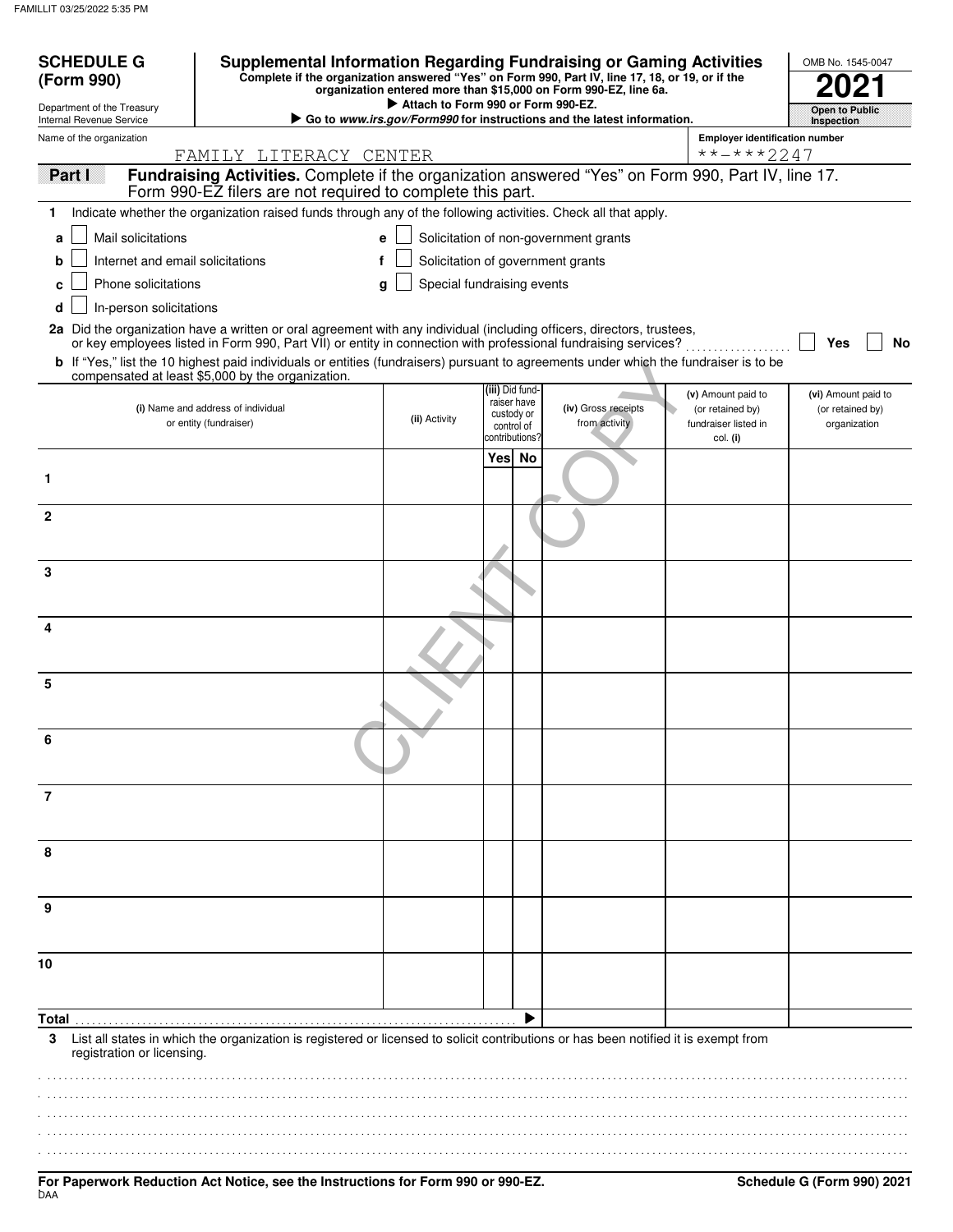|                     | Schedule G (Form 990) 2021   | FAMILY LITERACY CENTER                                                                                                                                                                     |                                                                                                                                                                                                                        | **-***2247       | Page 2                                              |
|---------------------|------------------------------|--------------------------------------------------------------------------------------------------------------------------------------------------------------------------------------------|------------------------------------------------------------------------------------------------------------------------------------------------------------------------------------------------------------------------|------------------|-----------------------------------------------------|
| Part II             |                              |                                                                                                                                                                                            | Fundraising Events. Complete if the organization answered "Yes" on Form 990, Part IV, line 18, or reported more                                                                                                        |                  |                                                     |
|                     |                              | gross receipts greater than \$5,000.                                                                                                                                                       | than \$15,000 of fundraising event contributions and gross income on Form 990-EZ, lines 1 and 6b. List events with                                                                                                     |                  |                                                     |
|                     |                              | $(a)$ Event #1                                                                                                                                                                             | $(b)$ Event #2                                                                                                                                                                                                         | (c) Other events |                                                     |
|                     |                              |                                                                                                                                                                                            |                                                                                                                                                                                                                        |                  | (d) Total events                                    |
|                     |                              |                                                                                                                                                                                            |                                                                                                                                                                                                                        |                  | (add col. (a) through                               |
|                     |                              | (event type)                                                                                                                                                                               | (event type)                                                                                                                                                                                                           | (total number)   | col. (c)                                            |
|                     |                              |                                                                                                                                                                                            |                                                                                                                                                                                                                        |                  |                                                     |
|                     | 1 Gross receipts             |                                                                                                                                                                                            |                                                                                                                                                                                                                        |                  |                                                     |
|                     | 2 Less: Contributions        |                                                                                                                                                                                            |                                                                                                                                                                                                                        |                  |                                                     |
|                     | 3 Gross income (line 1 minus |                                                                                                                                                                                            |                                                                                                                                                                                                                        |                  |                                                     |
|                     | line 2)<br>.                 |                                                                                                                                                                                            |                                                                                                                                                                                                                        |                  |                                                     |
|                     |                              |                                                                                                                                                                                            |                                                                                                                                                                                                                        |                  |                                                     |
|                     | 4 Cash prizes                |                                                                                                                                                                                            |                                                                                                                                                                                                                        |                  |                                                     |
|                     | 5 Noncash prizes             |                                                                                                                                                                                            |                                                                                                                                                                                                                        |                  |                                                     |
|                     |                              |                                                                                                                                                                                            |                                                                                                                                                                                                                        |                  |                                                     |
|                     | 6 Rent/facility costs        |                                                                                                                                                                                            |                                                                                                                                                                                                                        |                  |                                                     |
|                     |                              |                                                                                                                                                                                            |                                                                                                                                                                                                                        |                  |                                                     |
|                     | 7 Food and beverages         |                                                                                                                                                                                            |                                                                                                                                                                                                                        |                  |                                                     |
|                     | 8 Entertainment              |                                                                                                                                                                                            |                                                                                                                                                                                                                        |                  |                                                     |
|                     |                              |                                                                                                                                                                                            |                                                                                                                                                                                                                        |                  |                                                     |
|                     | 9 Other direct expenses      |                                                                                                                                                                                            |                                                                                                                                                                                                                        |                  |                                                     |
|                     |                              |                                                                                                                                                                                            |                                                                                                                                                                                                                        |                  |                                                     |
|                     |                              |                                                                                                                                                                                            |                                                                                                                                                                                                                        |                  |                                                     |
|                     | Part III                     |                                                                                                                                                                                            | Gaming. Complete if the organization answered "Yes" on Form 990, Part IV, line 19, or reported more than                                                                                                               |                  |                                                     |
|                     |                              | \$15,000 on Form 990-EZ, line 6a.                                                                                                                                                          |                                                                                                                                                                                                                        |                  |                                                     |
|                     |                              | (a) Bingo                                                                                                                                                                                  | (b) Pull tabs/instant<br>bingo/progressive bingo                                                                                                                                                                       | (c) Other gaming | (d) Total gaming (add<br>col. (a) through col. (c)) |
|                     |                              |                                                                                                                                                                                            |                                                                                                                                                                                                                        |                  |                                                     |
| Revenue             | 1 Gross revenue              |                                                                                                                                                                                            |                                                                                                                                                                                                                        | 31,859           | 31,859                                              |
|                     |                              |                                                                                                                                                                                            |                                                                                                                                                                                                                        |                  |                                                     |
|                     | 2 Cash prizes                |                                                                                                                                                                                            |                                                                                                                                                                                                                        |                  |                                                     |
| ses<br>Direct Expen |                              |                                                                                                                                                                                            |                                                                                                                                                                                                                        |                  |                                                     |
|                     | 3 Noncash prizes             |                                                                                                                                                                                            |                                                                                                                                                                                                                        |                  |                                                     |
|                     | 4 Rent/facility costs        |                                                                                                                                                                                            |                                                                                                                                                                                                                        |                  |                                                     |
|                     |                              |                                                                                                                                                                                            |                                                                                                                                                                                                                        |                  |                                                     |
|                     | 5 Other direct expenses      |                                                                                                                                                                                            |                                                                                                                                                                                                                        | 4,692            | 4,692                                               |
|                     |                              | Yes<br>$\%$<br>ΙX                                                                                                                                                                          | Yes<br>%<br>Χ                                                                                                                                                                                                          | $\%$<br>Yes<br>X |                                                     |
|                     | 6 Volunteer labor            | <b>No</b>                                                                                                                                                                                  | No.                                                                                                                                                                                                                    | No               |                                                     |
|                     |                              | 7 Direct expense summary. Add lines 2 through 5 in column (d)                                                                                                                              |                                                                                                                                                                                                                        |                  | 4,692                                               |
|                     |                              |                                                                                                                                                                                            |                                                                                                                                                                                                                        |                  |                                                     |
|                     |                              |                                                                                                                                                                                            |                                                                                                                                                                                                                        |                  | 27,167                                              |
|                     |                              |                                                                                                                                                                                            |                                                                                                                                                                                                                        |                  |                                                     |
| 9                   |                              | Enter the state(s) in which the organization conducts gaming activities: $\mathbb{M}$ $\mathbb{I}$<br>a Is the organization licensed to conduct gaming activities in each of these states? |                                                                                                                                                                                                                        |                  | $ \overline{X} $ Yes<br>No                          |
|                     | <b>b</b> If "No," explain:   |                                                                                                                                                                                            |                                                                                                                                                                                                                        |                  |                                                     |
|                     |                              |                                                                                                                                                                                            |                                                                                                                                                                                                                        |                  |                                                     |
|                     |                              |                                                                                                                                                                                            |                                                                                                                                                                                                                        |                  |                                                     |
|                     | <b>b</b> If "Yes," explain:  |                                                                                                                                                                                            | 10a Were any of the organization's gaming licenses revoked, suspended, or terminated during the tax year?<br>10a Were any of the organization's gaming licenses revoked, suspended, or terminated during the tax year? |                  | Yes $\overline{X}$ No                               |
|                     |                              |                                                                                                                                                                                            |                                                                                                                                                                                                                        |                  |                                                     |
|                     |                              |                                                                                                                                                                                            |                                                                                                                                                                                                                        |                  |                                                     |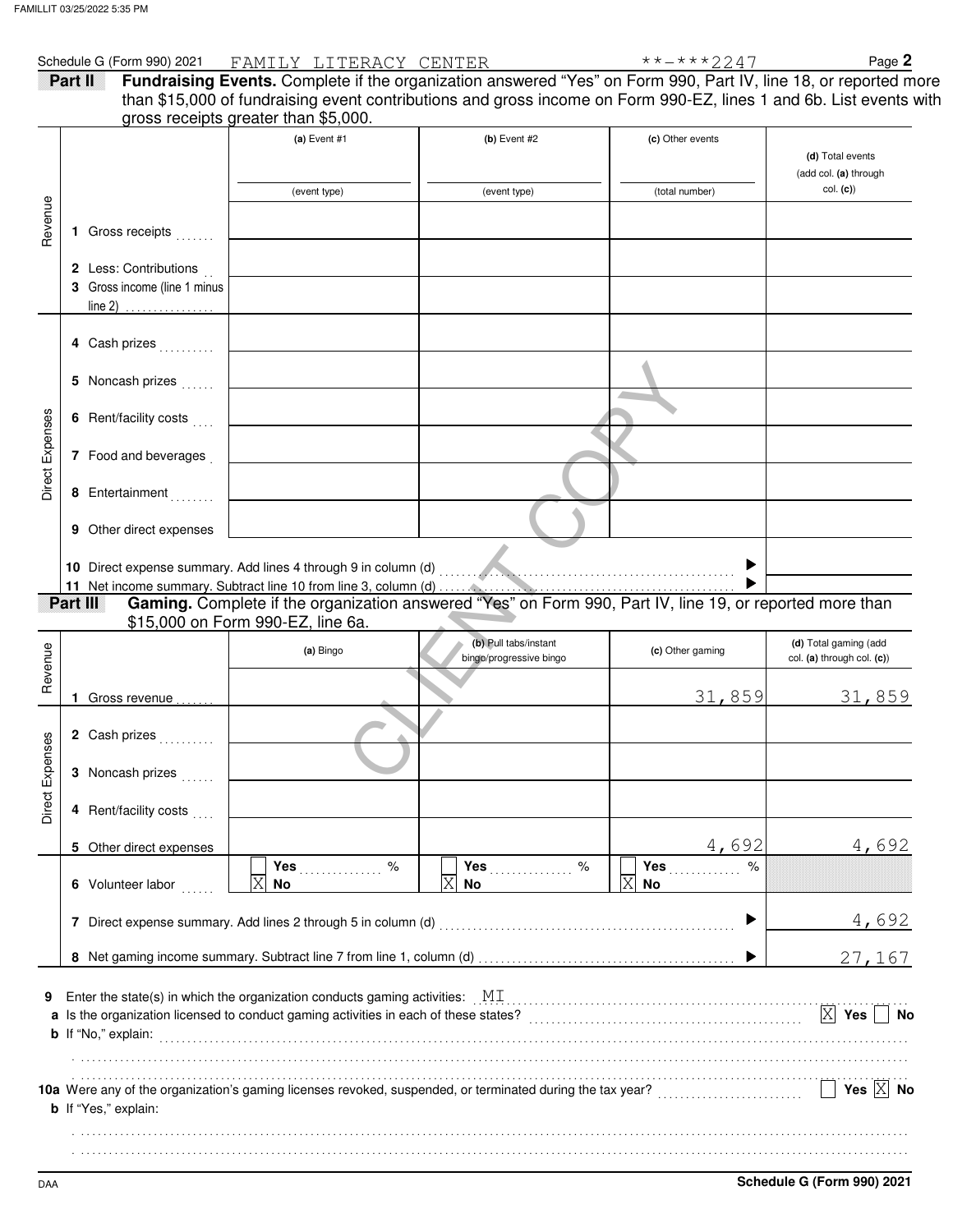|    |                            | Schedule G (Form 990) 2021       | FAMILY LITERACY CENTER                                                                    |                        |                                                                                                                | $***$ $***$ 2247 |                            |     | Page 3                |
|----|----------------------------|----------------------------------|-------------------------------------------------------------------------------------------|------------------------|----------------------------------------------------------------------------------------------------------------|------------------|----------------------------|-----|-----------------------|
| 11 |                            |                                  | Does the organization conduct gaming activities with nonmembers?                          |                        |                                                                                                                |                  |                            |     | Yes $\overline{X}$ No |
| 12 |                            |                                  |                                                                                           |                        | Is the organization a grantor, beneficiary or trustee of a trust, or a member of a partnership or other entity |                  |                            |     |                       |
|    |                            |                                  |                                                                                           |                        |                                                                                                                |                  |                            |     | Yes $\overline{X}$ No |
| 13 |                            |                                  | Indicate the percentage of gaming activity conducted in:                                  |                        |                                                                                                                |                  |                            |     |                       |
| a  |                            |                                  |                                                                                           |                        |                                                                                                                |                  | 13а                        |     | %                     |
| b  |                            | An outside facility              |                                                                                           |                        |                                                                                                                |                  | 13 <sub>b</sub>            |     | %                     |
| 14 |                            |                                  |                                                                                           |                        | Enter the name and address of the person who prepares the organization's gaming/special events books and       |                  |                            |     |                       |
|    | records:                   |                                  |                                                                                           |                        |                                                                                                                |                  |                            |     |                       |
|    |                            |                                  |                                                                                           |                        |                                                                                                                |                  |                            |     |                       |
|    | Name $\blacktriangleright$ | MARY WIESE                       |                                                                                           |                        |                                                                                                                |                  |                            |     |                       |
|    |                            |                                  | 311 HIGGINS ST                                                                            |                        |                                                                                                                |                  |                            |     |                       |
|    | Address ▶                  | LAPEER                           |                                                                                           |                        |                                                                                                                | MI 48446         |                            |     |                       |
|    |                            |                                  |                                                                                           |                        |                                                                                                                |                  |                            |     |                       |
|    |                            |                                  |                                                                                           |                        | 15a Does the organization have a contract with a third party from whom the organization receives gaming        |                  |                            |     |                       |
|    | revenue?                   |                                  |                                                                                           |                        |                                                                                                                |                  |                            |     | Yes $ X $ No          |
|    |                            |                                  |                                                                                           |                        |                                                                                                                |                  |                            |     |                       |
|    |                            |                                  |                                                                                           |                        |                                                                                                                |                  |                            |     |                       |
|    |                            |                                  | If "Yes," enter name and address of the third party:                                      |                        |                                                                                                                |                  |                            |     |                       |
|    |                            |                                  |                                                                                           |                        |                                                                                                                |                  |                            |     |                       |
|    | Name $\blacktriangleright$ |                                  |                                                                                           |                        |                                                                                                                |                  |                            |     |                       |
|    |                            |                                  |                                                                                           |                        |                                                                                                                |                  |                            |     |                       |
|    | Address ▶                  |                                  |                                                                                           |                        |                                                                                                                |                  |                            |     |                       |
|    |                            |                                  |                                                                                           |                        |                                                                                                                |                  |                            |     |                       |
| 16 |                            | Gaming manager information:      |                                                                                           |                        |                                                                                                                |                  |                            |     |                       |
|    |                            |                                  |                                                                                           |                        |                                                                                                                |                  |                            |     |                       |
|    | Name $\blacktriangleright$ |                                  |                                                                                           |                        |                                                                                                                |                  |                            |     |                       |
|    |                            |                                  |                                                                                           |                        |                                                                                                                |                  |                            |     |                       |
|    |                            |                                  | Gaming manager compensation ▶ \$                                                          |                        |                                                                                                                |                  |                            |     |                       |
|    |                            |                                  |                                                                                           |                        |                                                                                                                |                  |                            |     |                       |
|    |                            |                                  | Description of services provided >                                                        |                        |                                                                                                                |                  |                            |     |                       |
|    |                            |                                  |                                                                                           |                        |                                                                                                                |                  |                            |     |                       |
|    |                            | Director/officer                 | Employee                                                                                  | Independent contractor |                                                                                                                |                  |                            |     |                       |
|    |                            |                                  |                                                                                           |                        |                                                                                                                |                  |                            |     |                       |
| 17 |                            | Mandatory distributions:         |                                                                                           |                        |                                                                                                                |                  |                            |     |                       |
| a  |                            |                                  |                                                                                           |                        | Is the organization required under state law to make charitable distributions from the gaming proceeds to      |                  |                            |     |                       |
|    |                            | retain the state gaming license? |                                                                                           |                        |                                                                                                                |                  |                            | Yes | X <br>No              |
|    |                            |                                  |                                                                                           |                        | Enter the amount of distributions required under state law to be distributed to other exempt organizations or  |                  |                            |     |                       |
|    |                            |                                  | spent in the organization's own exempt activities during the tax year $\triangleright$ \$ |                        |                                                                                                                |                  |                            |     |                       |
|    | Part IV                    |                                  |                                                                                           |                        | Supplemental Information. Provide the explanations required by Part I, line 2b, columns (iii) and (v); and     |                  |                            |     |                       |
|    |                            |                                  |                                                                                           |                        | Part III, lines 9, 9b, 10b, 15b, 15c, 16, and 17b, as applicable. Also provide any additional information.     |                  |                            |     |                       |
|    |                            | See instructions.                |                                                                                           |                        |                                                                                                                |                  |                            |     |                       |
|    |                            |                                  |                                                                                           |                        |                                                                                                                |                  |                            |     |                       |
|    |                            |                                  |                                                                                           |                        |                                                                                                                |                  |                            |     |                       |
|    |                            |                                  |                                                                                           |                        |                                                                                                                |                  |                            |     |                       |
|    |                            |                                  |                                                                                           |                        |                                                                                                                |                  |                            |     |                       |
|    |                            |                                  |                                                                                           |                        |                                                                                                                |                  |                            |     |                       |
|    |                            |                                  |                                                                                           |                        |                                                                                                                |                  |                            |     |                       |
|    |                            |                                  |                                                                                           |                        |                                                                                                                |                  |                            |     |                       |
|    |                            |                                  |                                                                                           |                        |                                                                                                                |                  |                            |     |                       |
|    |                            |                                  |                                                                                           |                        |                                                                                                                |                  |                            |     |                       |
|    |                            |                                  |                                                                                           |                        |                                                                                                                |                  |                            |     |                       |
|    |                            |                                  |                                                                                           |                        |                                                                                                                |                  |                            |     |                       |
|    |                            |                                  |                                                                                           |                        |                                                                                                                |                  |                            |     |                       |
|    |                            |                                  |                                                                                           |                        |                                                                                                                |                  |                            |     |                       |
|    |                            |                                  |                                                                                           |                        |                                                                                                                |                  | Schedule G (Form 990) 2021 |     |                       |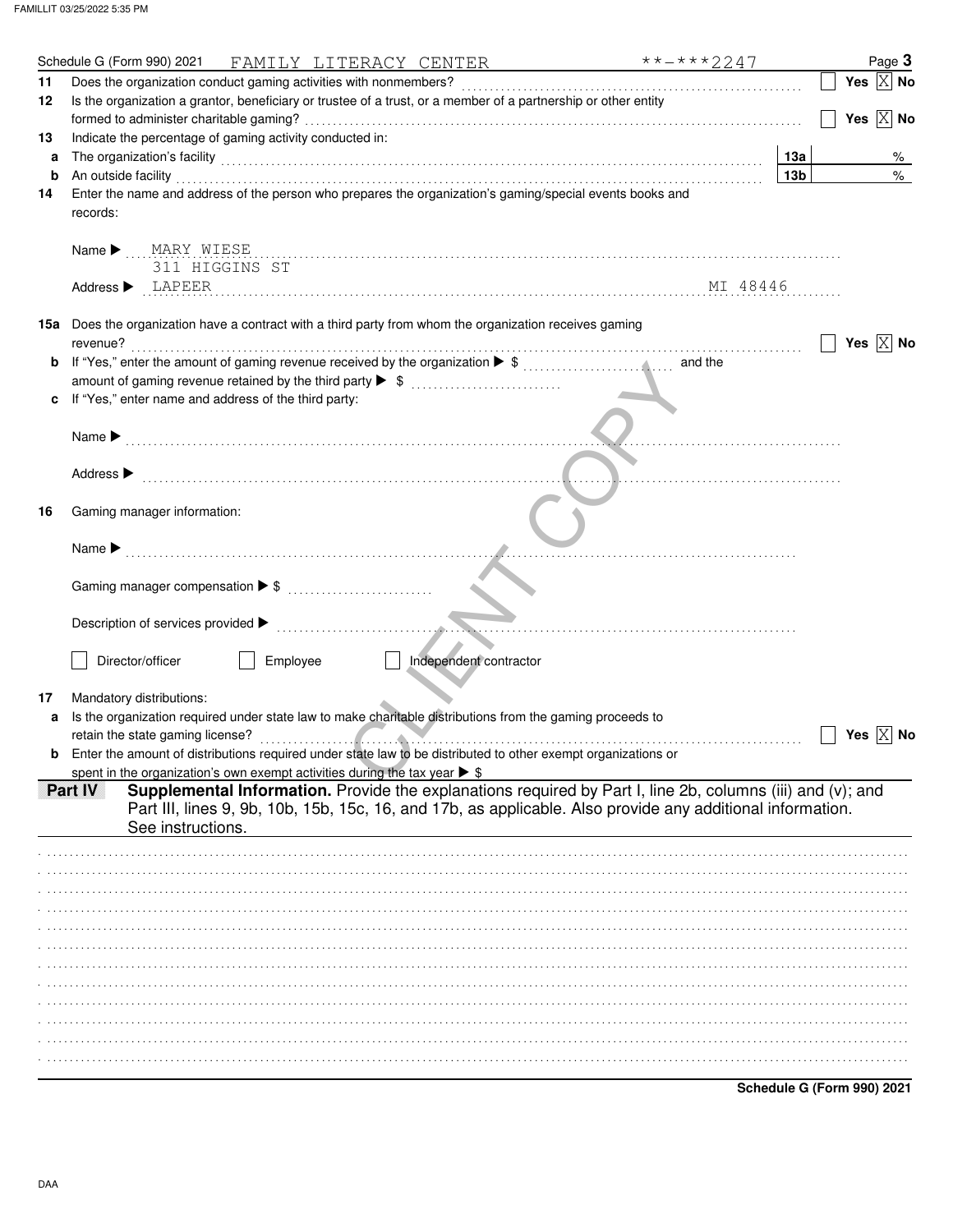| <b>SCHEDULE O</b><br>(Form 990)<br>Department of the Treasury<br>Internal Revenue Service | Supplemental Information to Form 990 or 990-EZ<br>Complete to provide information for responses to specific questions on<br>Form 990 or 990-EZ or to provide any additional information.<br>Attach to Form 990 or Form 990-EZ.<br>Go to www.irs.gov/Form990 for the latest information. |                                                     | OMB No. 1545-0047<br>2021<br><b>Open to Public</b><br>Inspection |
|-------------------------------------------------------------------------------------------|-----------------------------------------------------------------------------------------------------------------------------------------------------------------------------------------------------------------------------------------------------------------------------------------|-----------------------------------------------------|------------------------------------------------------------------|
| Name of the organization                                                                  | FAMILY LITERACY<br><b>CENTER</b>                                                                                                                                                                                                                                                        | <b>Employer identification number</b><br>**-***2247 |                                                                  |
|                                                                                           | FORM 990, PART VI, LINE 6 - CLASSES OF MEMBERS OR STOCKHOLDERS                                                                                                                                                                                                                          |                                                     |                                                                  |
|                                                                                           | THE MEMBERSHIP IS COMPRISED OF<br>THE<br>VOLUNTEERS WHO GIVE THEIR TIME AND                                                                                                                                                                                                             |                                                     |                                                                  |
|                                                                                           |                                                                                                                                                                                                                                                                                         |                                                     |                                                                  |
|                                                                                           | EFFORTS TO FURTHER THE CAUSES OF<br>THE ORGANIZATION AND                                                                                                                                                                                                                                | THE DONORS WHO                                      |                                                                  |
| CONTRIBUTE                                                                                | THE ORGANIZATION. MEMBERSHIP SHALL BE SUBJECT TO APPROVAL BY<br>TO                                                                                                                                                                                                                      |                                                     |                                                                  |
|                                                                                           | THE BOARD OF DIRECTORS.                                                                                                                                                                                                                                                                 |                                                     |                                                                  |
|                                                                                           |                                                                                                                                                                                                                                                                                         |                                                     |                                                                  |
|                                                                                           | FORM 990, PART VI, LINE 7A - ELECTION OF MEMBERS AND                                                                                                                                                                                                                                    | THEIR RIGHTS                                        |                                                                  |
|                                                                                           | THE DIRECTORS SHALL BE ELECTED<br>THE ANNUAL MEETING OF<br>AT                                                                                                                                                                                                                           |                                                     | THE ORGANIZATION                                                 |
|                                                                                           | MEMBERSHIP THAT IS HELD EACH CALENDAR YEAR DURING THE FOURTH QUARTER.                                                                                                                                                                                                                   |                                                     |                                                                  |
|                                                                                           | FORM 990, PART VI, LINE 11B - ORGANIZATION'S PROCESS TO REVIEW FORM 990                                                                                                                                                                                                                 |                                                     |                                                                  |
| COPY OF                                                                                   | THE FORM 990 IS PROVIDED TO ALL BOARD MEMBERS PRIOR TO SUBMITTING                                                                                                                                                                                                                       |                                                     |                                                                  |
| THE FORM FOR FILING.                                                                      |                                                                                                                                                                                                                                                                                         |                                                     |                                                                  |
|                                                                                           |                                                                                                                                                                                                                                                                                         |                                                     |                                                                  |
|                                                                                           | FORM 990, PART VI, LINE 12C - ENFORCEMENT OF CONFLICTS POLICY                                                                                                                                                                                                                           |                                                     |                                                                  |
|                                                                                           | THE BOARD MEMBERS ARE ASKED ANNUALLY IF THERE IS A CONFLICT OF INTEREST.                                                                                                                                                                                                                |                                                     |                                                                  |
|                                                                                           | FORM 990, PART VI, LINE 15A - COMPENSATION PROCESS FOR TOP OFFICIAL                                                                                                                                                                                                                     |                                                     |                                                                  |
|                                                                                           | THE HUMAN RESOURCES COMMITTEE RECOMMENDS TO THE FINANCE COMMITTEE, WHO THEN                                                                                                                                                                                                             |                                                     |                                                                  |
|                                                                                           | RECOMMENDS THE AMOUNT OF COMPENSATION TO THE BOARD OF DIRECTORS FOR                                                                                                                                                                                                                     |                                                     |                                                                  |
| FINAL APPROVAL.                                                                           |                                                                                                                                                                                                                                                                                         |                                                     |                                                                  |
|                                                                                           | FORM 990, PART VI, LINE 19 - GOVERNING DOCUMENTS DISCLOSURE EXPLANATION                                                                                                                                                                                                                 |                                                     |                                                                  |
|                                                                                           | DOCUMENTS ARE AVAILABLE UPON REQUEST.                                                                                                                                                                                                                                                   |                                                     |                                                                  |
|                                                                                           |                                                                                                                                                                                                                                                                                         |                                                     |                                                                  |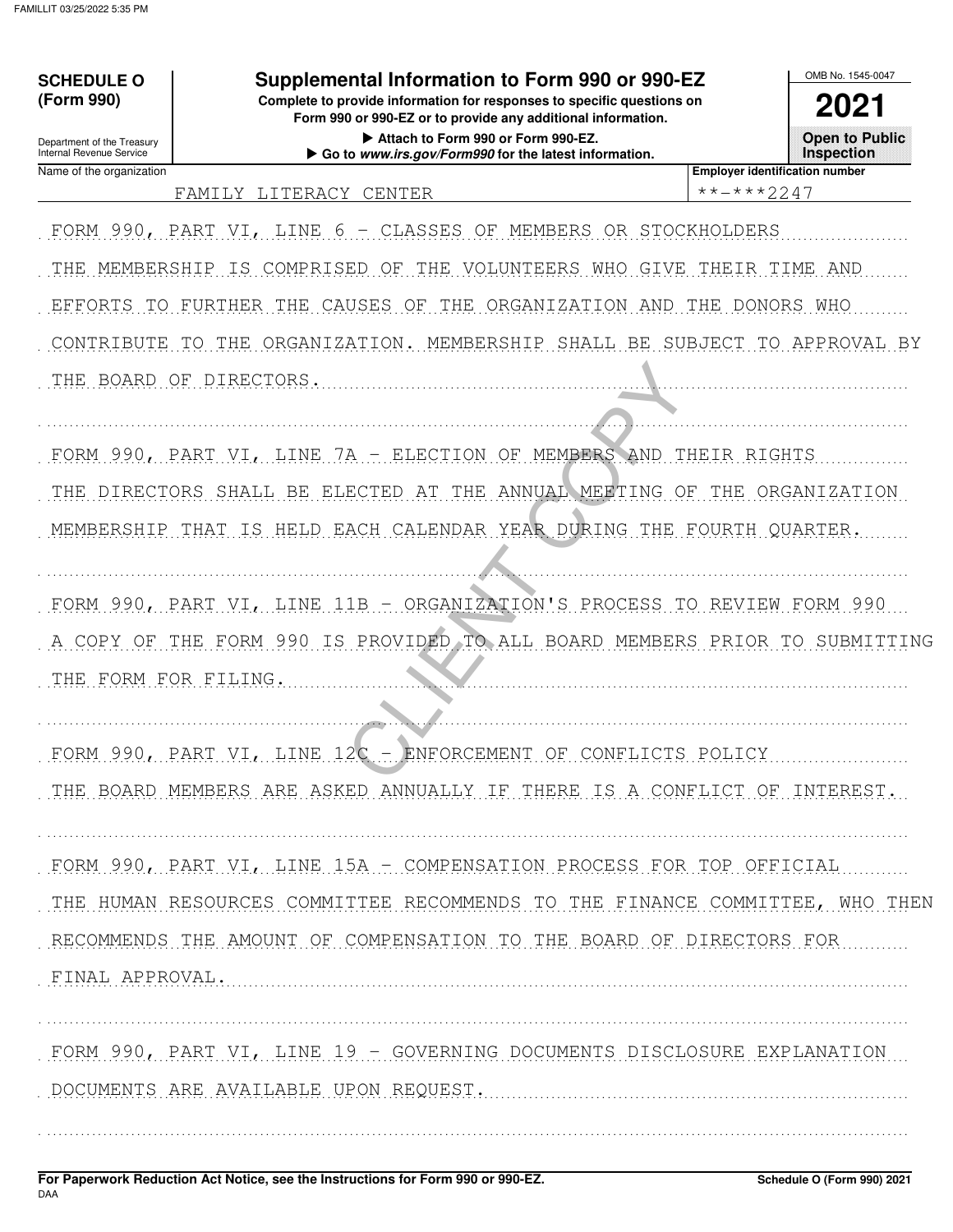FAMILLIT 03/25/2022 5:35 PM

Form 4562

(99)

| 4562                | <b>Depreciation and Amortization</b>       | OMB No. 1545-01 |
|---------------------|--------------------------------------------|-----------------|
|                     | (Including Information on Listed Property) | 2021            |
| ant of the Tressury | Attach to your tax return.                 |                 |

Department of the Treasury (99) **Contract Manual Properties Contract information.**<br>
Internal Revenue Service (99) **Contract on** *WWW.irs.gov/Form4562* **for instructions and the latest information.** 

OMB No. 1545-0172

**179**

|              | Name(s) shown on return                                                                                                                                                                    |                                            |                                                                                                   |                              |                          | Identifying number      |                                                                                                         |
|--------------|--------------------------------------------------------------------------------------------------------------------------------------------------------------------------------------------|--------------------------------------------|---------------------------------------------------------------------------------------------------|------------------------------|--------------------------|-------------------------|---------------------------------------------------------------------------------------------------------|
|              |                                                                                                                                                                                            | FAMILY LITERACY CENTER                     |                                                                                                   |                              |                          | **-***2247              |                                                                                                         |
|              | Business or activity to which this form relates                                                                                                                                            |                                            |                                                                                                   |                              |                          |                         |                                                                                                         |
|              | INDIRECT DEPRECIATION                                                                                                                                                                      |                                            |                                                                                                   |                              |                          |                         |                                                                                                         |
|              | Part I                                                                                                                                                                                     |                                            | <b>Election To Expense Certain Property Under Section 179</b>                                     |                              |                          |                         |                                                                                                         |
|              |                                                                                                                                                                                            |                                            | Note: If you have any listed property, complete Part V before you complete Part I.                |                              |                          |                         |                                                                                                         |
| $\mathbf{1}$ | Maximum amount (see instructions)                                                                                                                                                          |                                            |                                                                                                   |                              |                          | 1.                      | 1,050,000                                                                                               |
| $\mathbf 2$  |                                                                                                                                                                                            |                                            |                                                                                                   |                              |                          | $\mathbf{2}$            |                                                                                                         |
| 3            |                                                                                                                                                                                            |                                            |                                                                                                   |                              |                          | 3                       | 2,620,000                                                                                               |
| 4            |                                                                                                                                                                                            |                                            |                                                                                                   |                              |                          | $\overline{\mathbf{4}}$ |                                                                                                         |
| 5            | Dollar limitation for tax year. Subtract line 4 from line 1. If zero or less, enter -0-. If married filing separately, see instructions                                                    |                                            |                                                                                                   |                              |                          | 5                       |                                                                                                         |
| 6            |                                                                                                                                                                                            | (a) Description of property                |                                                                                                   | (b) Cost (business use only) |                          | (c) Elected cost        |                                                                                                         |
|              |                                                                                                                                                                                            |                                            |                                                                                                   |                              |                          |                         |                                                                                                         |
|              |                                                                                                                                                                                            |                                            |                                                                                                   |                              |                          |                         |                                                                                                         |
| 7            | Listed property. Enter the amount from line 29                                                                                                                                             |                                            |                                                                                                   |                              | $\overline{7}$           | 8                       |                                                                                                         |
| 8            | Total elected cost of section 179 property. Add amounts in column (c), lines 6 and 7                                                                                                       |                                            |                                                                                                   |                              |                          | 9                       |                                                                                                         |
| 9            | Tentative deduction. Enter the smaller of line 5 or line 8                                                                                                                                 |                                            |                                                                                                   |                              |                          | 10                      |                                                                                                         |
| 10<br>11     | Carryover of disallowed deduction from line 13 of your 2020 Form 4562<br>Business income limitation. Enter the smaller of business income (not less than zero) or line 5. See instructions |                                            |                                                                                                   |                              |                          | 11                      |                                                                                                         |
| 12           | Section 179 expense deduction. Add lines 9 and 10, but don't enter more than line 11                                                                                                       |                                            |                                                                                                   |                              |                          | 12                      |                                                                                                         |
| 13           | Carryover of disallowed deduction to 2022. Add lines 9 and 10, less line 12                                                                                                                |                                            |                                                                                                   |                              | $\overline{\mathbf{13}}$ |                         |                                                                                                         |
|              | Note: Don't use Part II or Part III below for listed property. Instead, use Part V.                                                                                                        |                                            |                                                                                                   |                              |                          |                         |                                                                                                         |
|              | Part II                                                                                                                                                                                    |                                            |                                                                                                   |                              |                          |                         | Special Depreciation Allowance and Other Depreciation (Don't include listed property. See instructions. |
| 14           | Special depreciation allowance for qualified property (other than listed property) placed in service                                                                                       |                                            |                                                                                                   |                              |                          |                         |                                                                                                         |
|              | during the tax year. See instructions                                                                                                                                                      |                                            |                                                                                                   |                              |                          | 14                      |                                                                                                         |
| 15           |                                                                                                                                                                                            |                                            |                                                                                                   |                              |                          | 15                      |                                                                                                         |
| 16           | Other depreciation (including ACRS).                                                                                                                                                       |                                            |                                                                                                   |                              |                          | 16                      | 4,064                                                                                                   |
|              | Part III                                                                                                                                                                                   |                                            | <b>MACRS Depreciation (Don't include listed property. See instructions.)</b>                      |                              |                          |                         |                                                                                                         |
|              |                                                                                                                                                                                            |                                            | <b>Section A</b>                                                                                  |                              |                          |                         |                                                                                                         |
| 17           | MACRS deductions for assets placed in service in tax years beginning before 2021                                                                                                           |                                            |                                                                                                   |                              |                          | 17                      | 0                                                                                                       |
| 18           | If you are electing to group any assets placed in service during the tax year into one or more general asset accounts, check here                                                          |                                            |                                                                                                   |                              |                          |                         |                                                                                                         |
|              |                                                                                                                                                                                            |                                            | Section B-Assets Placed in Service During 2021 Tax Year Using the General Depreciation System     |                              |                          |                         |                                                                                                         |
|              | (a) Classification of property                                                                                                                                                             | (b) Month and year<br>placed in<br>service | (c) Basis for depreciation<br>(business/investment use<br>only-see instructions)                  | (d) Recovery<br>period       | (e) Convention           | (f) Method              | (g) Depreciation deduction                                                                              |
| 19а          | 3-year property                                                                                                                                                                            |                                            |                                                                                                   |                              |                          |                         |                                                                                                         |
| b            | 5-year property                                                                                                                                                                            |                                            |                                                                                                   |                              |                          |                         |                                                                                                         |
| c            | 7-year property                                                                                                                                                                            |                                            |                                                                                                   |                              |                          |                         |                                                                                                         |
|              | d 10-year property                                                                                                                                                                         |                                            |                                                                                                   |                              |                          |                         |                                                                                                         |
|              | e 15-year property                                                                                                                                                                         |                                            |                                                                                                   |                              |                          |                         |                                                                                                         |
|              | f 20-year property                                                                                                                                                                         |                                            |                                                                                                   |                              |                          |                         |                                                                                                         |
| g            | 25-year property                                                                                                                                                                           |                                            |                                                                                                   | 25 yrs.                      |                          | S/L                     |                                                                                                         |
|              | <b>h</b> Residential rental                                                                                                                                                                |                                            |                                                                                                   | 27.5 yrs.                    | ΜМ                       | S/L                     |                                                                                                         |
|              | property                                                                                                                                                                                   |                                            |                                                                                                   | 27.5 yrs.                    | MM                       | S/L                     |                                                                                                         |
| j.           | Nonresidential real                                                                                                                                                                        |                                            |                                                                                                   | 39 yrs.                      | MM                       | S/L                     |                                                                                                         |
|              | property                                                                                                                                                                                   |                                            |                                                                                                   |                              | <b>MM</b>                | S/L                     |                                                                                                         |
|              |                                                                                                                                                                                            |                                            | Section C-Assets Placed in Service During 2021 Tax Year Using the Alternative Depreciation System |                              |                          |                         |                                                                                                         |
|              | 20a Class life                                                                                                                                                                             |                                            |                                                                                                   |                              |                          | S/L                     |                                                                                                         |
|              | $b$ 12-year                                                                                                                                                                                |                                            |                                                                                                   | 12 yrs.                      |                          | S/L                     |                                                                                                         |
|              | $c30-year$                                                                                                                                                                                 |                                            |                                                                                                   | 30 yrs.                      | MМ                       | S/L                     |                                                                                                         |
|              | $d$ 40-year                                                                                                                                                                                |                                            |                                                                                                   | 40 yrs.                      | MM                       | S/L                     |                                                                                                         |
|              | Part IV<br><b>Summary (See instructions.)</b>                                                                                                                                              |                                            |                                                                                                   |                              |                          |                         |                                                                                                         |
| 21<br>22     | Listed property. Enter amount from line 28<br>Total. Add amounts from line 12, lines 14 through 17, lines 19 and 20 in column (g), and line 21. Enter                                      |                                            |                                                                                                   |                              |                          | 21                      |                                                                                                         |
|              | here and on the appropriate lines of your return. Partnerships and S corporations—see instructions                                                                                         |                                            |                                                                                                   |                              |                          | 22                      | 4,064                                                                                                   |
| 23           | For assets shown above and placed in service during the current year, enter the                                                                                                            |                                            |                                                                                                   |                              |                          |                         |                                                                                                         |
|              | portion of the basis attributable to section 263A costs                                                                                                                                    |                                            |                                                                                                   | 23                           |                          |                         |                                                                                                         |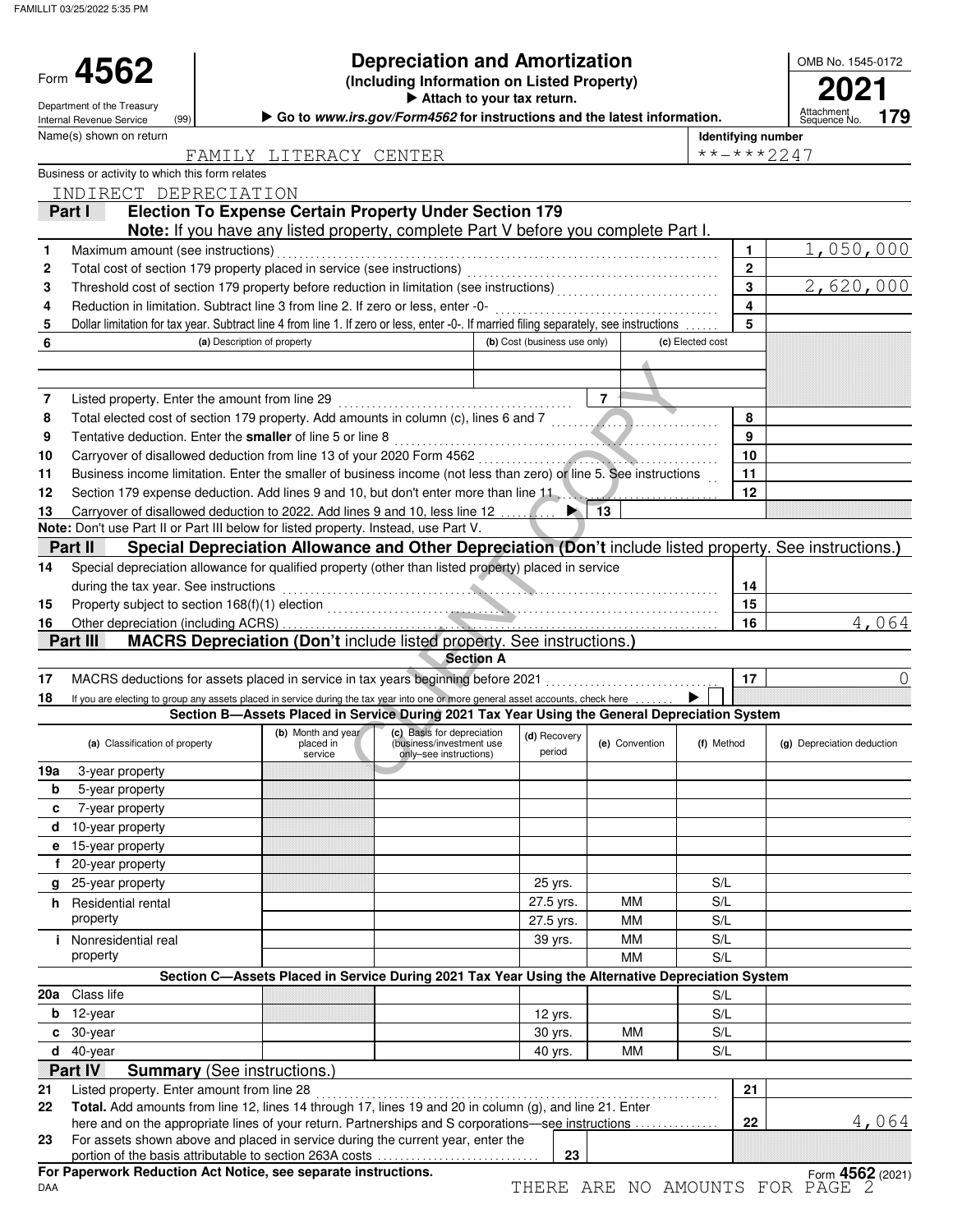## **RENEWAL SOLICITATION FORM**

| Full legal name of organization                                                                                                                                                   |                                                                                                                   |                      |                                                 |
|-----------------------------------------------------------------------------------------------------------------------------------------------------------------------------------|-------------------------------------------------------------------------------------------------------------------|----------------------|-------------------------------------------------|
| FAMILY LITERACY CENTER                                                                                                                                                            |                                                                                                                   |                      |                                                 |
| All other names under which you intend to solicit                                                                                                                                 |                                                                                                                   |                      |                                                 |
|                                                                                                                                                                                   |                                                                                                                   |                      |                                                 |
| Attorney General File Number                                                                                                                                                      | Telephone number                                                                                                  | Fax number           |                                                 |
| 10399                                                                                                                                                                             | $810 - 664 - 2737$                                                                                                |                      | $810 - 664 - 2737$                              |
| Employer Identification No. (EIN Organization email address                                                                                                                       |                                                                                                                   | Organization website |                                                 |
| $******2247$<br>ICAN@READLAPEER.ORG                                                                                                                                               |                                                                                                                   | WWW.READLAPEER.ORG   |                                                 |
|                                                                                                                                                                                   |                                                                                                                   |                      |                                                 |
| All items must be answered. Provide additional sheets if necessary. If you have questions, see the instructions.                                                                  |                                                                                                                   |                      |                                                 |
|                                                                                                                                                                                   |                                                                                                                   |                      |                                                 |
| 1. Organization addresses -                                                                                                                                                       | A. Street address of principal office. If you do not have a principal office, provide the name and address of the |                      |                                                 |
| person having custody of the financial records.<br>MARY WIESE                                                                                                                     |                                                                                                                   |                      |                                                 |
| 311 HIGGINS ST                                                                                                                                                                    |                                                                                                                   | LAPEER               | 48446<br>MI                                     |
| B. Organization mailing address, if different.                                                                                                                                    |                                                                                                                   | LAPEER               | 48446                                           |
| PO BOX 485<br>C. Provide the address of all other offices in Michigan.                                                                                                            |                                                                                                                   |                      | MI                                              |
|                                                                                                                                                                                   |                                                                                                                   |                      |                                                 |
|                                                                                                                                                                                   |                                                                                                                   |                      | <b>Yes</b><br>No                                |
| 2. Has there been any change in the organization's purposes?<br>If yes, summarize organization's current purposes below in 50 words or less. This summary appears on our website. |                                                                                                                   |                      | $\overline{\mathrm{X}}$                         |
|                                                                                                                                                                                   |                                                                                                                   |                      |                                                 |
|                                                                                                                                                                                   |                                                                                                                   |                      |                                                 |
|                                                                                                                                                                                   |                                                                                                                   |                      |                                                 |
| 3. You must designate a resident agent located in Michigan authorized to receive official mail sent to your organization.                                                         |                                                                                                                   |                      |                                                 |
| MARY WIESE<br>Name                                                                                                                                                                |                                                                                                                   |                      |                                                 |
| Address (Michigan street address, not PO box)                                                                                                                                     | 311 HIGGINS<br>LAPEER                                                                                             | ST<br>MΙ             | 48446                                           |
|                                                                                                                                                                                   |                                                                                                                   |                      |                                                 |
| 4. Methods of solicitation. Check all that apply.                                                                                                                                 |                                                                                                                   |                      |                                                 |
| $ {\rm X} $<br> X <br>Mail<br>Personal contact                                                                                                                                    | X<br>Special events                                                                                               |                      |                                                 |
| Telephone<br>Radio / television                                                                                                                                                   | Newspaper/magazines<br>ΙX                                                                                         | None (explain)       | <u> 1980 - Jan Samuel Barbara, politik a po</u> |
| ΙX<br>Internet<br>Email                                                                                                                                                           |                                                                                                                   |                      |                                                 |
| Has there been a change in the organization's tax status with the IRS since your last filing?<br>5.                                                                               |                                                                                                                   |                      | <b>Yes</b><br>No<br>$\vert X \vert$             |
| If yes, explain and document.                                                                                                                                                     |                                                                                                                   |                      |                                                 |
|                                                                                                                                                                                   |                                                                                                                   |                      |                                                 |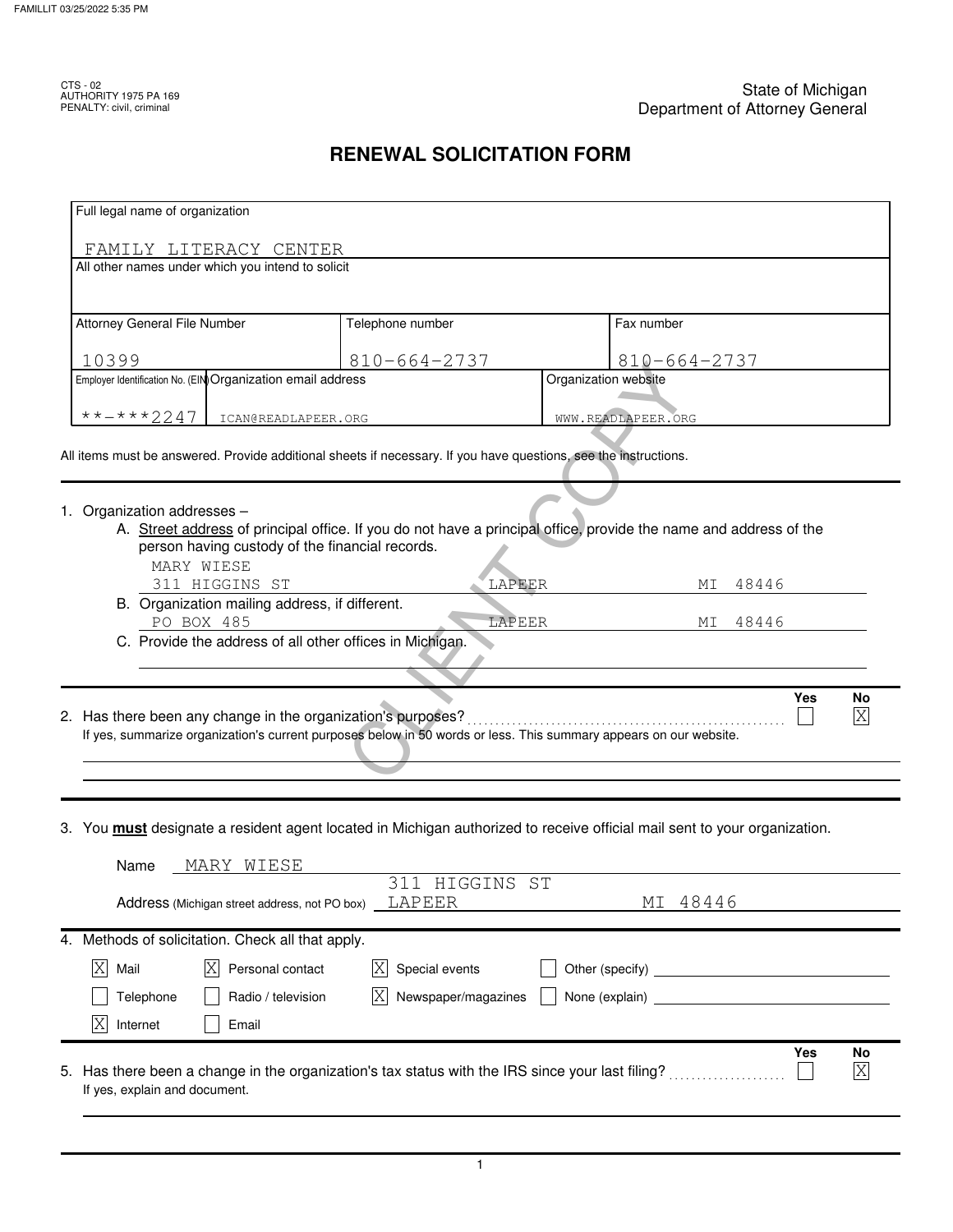### FAMILY LITERACY CENTER \*\*-\*\*\*2247

person is an officer, director, or both. Provide an additional sheet if necessary. 6. List all current officers and directors unless they are included on your IRS return. Mark the box to indicate whether the

| Name                                                                                          | Officer | Director | Name | Officer | Director |
|-----------------------------------------------------------------------------------------------|---------|----------|------|---------|----------|
|                                                                                               |         |          |      |         |          |
|                                                                                               |         |          |      |         |          |
|                                                                                               |         |          |      |         |          |
|                                                                                               |         |          |      |         |          |
|                                                                                               |         |          |      |         |          |
|                                                                                               |         |          |      |         |          |
|                                                                                               |         |          |      | Yes     | No       |
| Is there any officer or director who cannot be reached at the organization's mailing address? |         |          |      |         | Χ        |

7. Is there any officer or director who cannot be reached at the organization's mailing address? .................. If "yes," provide the names and addresses on an additional sheet.

| 8. | Since your last registration form, has the organization or any of its officers, directors, employees or fundraisers:                                                                                                                                                                                                                  | Yes | No                      |  |  |  |  |
|----|---------------------------------------------------------------------------------------------------------------------------------------------------------------------------------------------------------------------------------------------------------------------------------------------------------------------------------------|-----|-------------------------|--|--|--|--|
|    | A. Been enjoined or otherwise prohibited by a government agency/court from soliciting?                                                                                                                                                                                                                                                |     | $\overline{X}$          |  |  |  |  |
|    | В.                                                                                                                                                                                                                                                                                                                                    |     | $\overline{X}$          |  |  |  |  |
|    | Been the subject of a proceeding regarding any license, registration, or solicitation?<br>C.                                                                                                                                                                                                                                          |     | $\overline{\mathrm{X}}$ |  |  |  |  |
|    | Entered into a voluntary agreement of compliance with a government agency or in a case<br>D.<br>before a court or administrative agency?<br><u> 1986 - John Stein, Amerikaansk kommunister (</u>                                                                                                                                      |     | X                       |  |  |  |  |
|    | If any "yes" box is checked, provide a complete explanation on a separate sheet.                                                                                                                                                                                                                                                      |     |                         |  |  |  |  |
| 9. | Has the organization engaged a professional fundraiser (PFR) for Michigan<br>Yes<br>No<br>X<br>fundraising activity for either the financial accounting period reported in item 10<br>or the current period? See instructions for definition of "professional fundraiser."<br>If no, go to question 10.<br>A consultant is not a PFR. |     |                         |  |  |  |  |
|    | If yes, in the chart below list all PFRs that your organization has engaged for Michigan fundraising activity. Provide<br>additional sheets if necessary. Provide copies of contracts for each PFR listed if not already provided.                                                                                                    |     |                         |  |  |  |  |
|    | Note – You are required to verify that all PFRs under contract for Michigan campaigns are currently licensed.                                                                                                                                                                                                                         |     |                         |  |  |  |  |
|    | <b>Professional Fundraisers Under Contract for Michigan Campaigns</b>                                                                                                                                                                                                                                                                 |     |                         |  |  |  |  |

### **Professional Fundraisers Under Contract for Michigan Campaigns**

| Name | <b>Mailing address</b> | Sum of all payments<br>to / retained by PFR<br>during year reported | Is contract<br>in effect<br>now (as you<br>complete<br>the form)? | If no, enter<br>date contract<br>ended |  |
|------|------------------------|---------------------------------------------------------------------|-------------------------------------------------------------------|----------------------------------------|--|
|      |                        |                                                                     | $\mathsf{V}$<br>n                                                 | End date:                              |  |
|      |                        |                                                                     | v<br>n                                                            | End date:                              |  |
|      |                        |                                                                     | $\mathbf v$<br>n                                                  | End date:                              |  |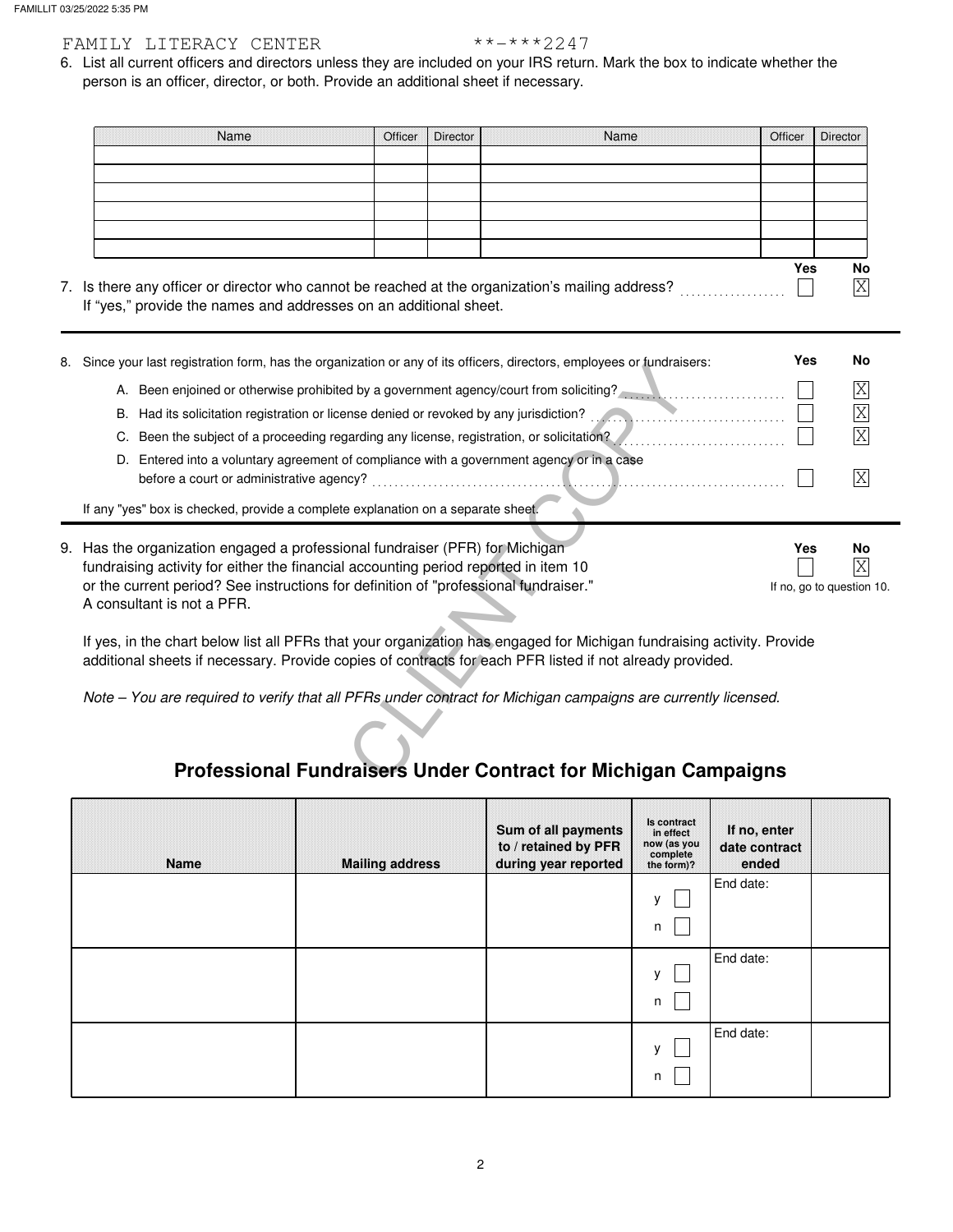|     |                        |        | **-***2247<br>FAMILY LITERACY CENTER                                                                                                                                              |  |  |  |
|-----|------------------------|--------|-----------------------------------------------------------------------------------------------------------------------------------------------------------------------------------|--|--|--|
|     |                        |        | 10. All organizations must report on their most recently completed financial accounting period.                                                                                   |  |  |  |
|     |                        |        | Check the box to indicate the type of return filed with the IRS and follow the instructions:                                                                                      |  |  |  |
|     |                        |        | $\overline{X}$ Form 990 or 990-EZ - Provide a copy of the return. Do not include Schedule B. Go to item 13 below.                                                                 |  |  |  |
|     |                        |        | Form 990-PF - Provide a copy of the Form 990-PF. Enter the amount the organization spent directly on<br>its charitable program in the space below. Complete item 11 and go to 13. |  |  |  |
|     |                        |        | Total program services expense: \$                                                                                                                                                |  |  |  |
|     |                        |        | If your organization does not file the above returns with the IRS, check the appropriate box below to explain the<br>reason, and follow the instructions:                         |  |  |  |
|     |                        |        | Files Form 990-N. Complete 11 and 12 below, then go to 14.                                                                                                                        |  |  |  |
|     |                        |        | Included in IRS group return. Provide a copy of the group return. Complete 11 and 12 below.                                                                                       |  |  |  |
|     | Other reason. Explain: |        |                                                                                                                                                                                   |  |  |  |
|     |                        |        | Complete 11 and 12 below.                                                                                                                                                         |  |  |  |
|     |                        |        |                                                                                                                                                                                   |  |  |  |
|     |                        |        | 11. Briefly describe your charitable accomplishments during the period.                                                                                                           |  |  |  |
|     |                        |        |                                                                                                                                                                                   |  |  |  |
|     |                        |        |                                                                                                                                                                                   |  |  |  |
|     |                        |        |                                                                                                                                                                                   |  |  |  |
| 12. |                        |        | Complete this section only if directed to in item 10 because your organization does not complete a Form 990,                                                                      |  |  |  |
|     |                        |        | 990-EZ, or 990-PF. Complete all lines of the following schedules. You must enter the end date of the                                                                              |  |  |  |
|     |                        |        | accounting period being reported. Enter "0" or "none" where appropriate or if you had no financial activity in                                                                    |  |  |  |
|     | the period.            |        |                                                                                                                                                                                   |  |  |  |
|     |                        |        | Enter the end date of the financial accounting period reported below:                                                                                                             |  |  |  |
|     |                        |        |                                                                                                                                                                                   |  |  |  |
|     |                        |        | <b>Revenue</b>                                                                                                                                                                    |  |  |  |
|     |                        | A<br>B | Contributions and fundraising received<br>All other revenue                                                                                                                       |  |  |  |
|     |                        |        |                                                                                                                                                                                   |  |  |  |

| Revenue                                |  |
|----------------------------------------|--|
| Contributions and fundraising received |  |
| All other revenue                      |  |
| Total revenue (add lines A and B)      |  |

| <b>Expenses</b>                              |  |
|----------------------------------------------|--|
| Charitable program services expense          |  |
| All remaining expenses (supporting services) |  |
| Total expense (Sum of lines D and E)         |  |

|  |  | Revenue less expenses (subtract line F from line C) |  |
|--|--|-----------------------------------------------------|--|
|--|--|-----------------------------------------------------|--|

| <b>Balance Sheet</b>                     |  |
|------------------------------------------|--|
| Total assets at end of fiscal period     |  |
| Liabilities at end of fiscal period      |  |
| Net assets (subtract line I from line H) |  |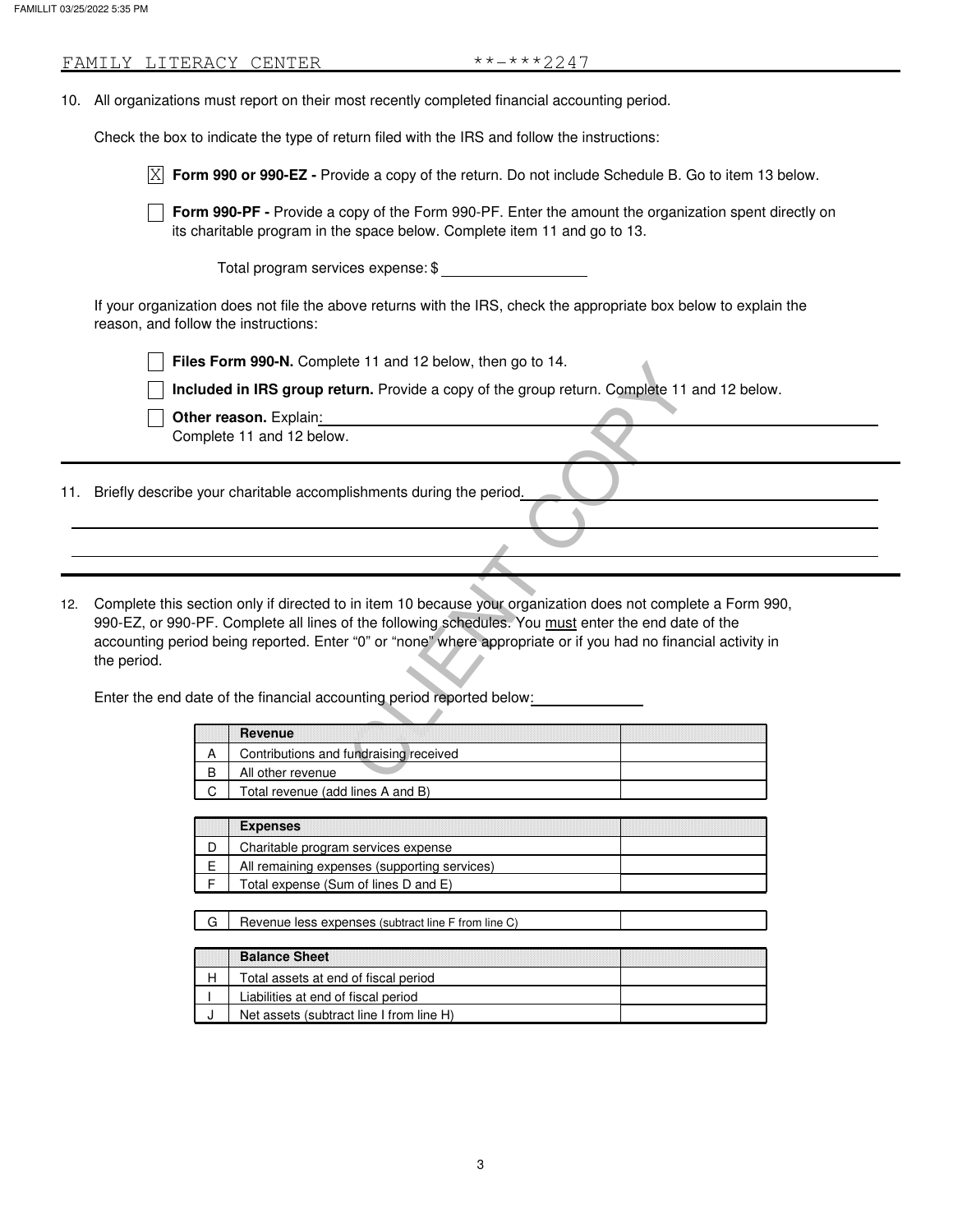#### **Audited or reviewed financial statements requirement** 13.

Complete the following schedule to determine if audited or reviewed financial statements are required. If audited or reviewed financial statements are required, but they have not been prepared, see the instructions.

|                                                                                                                                                                                       | Item                                                                                                                                                                                                                                                                                                                                                                                                              | <b>Where to Find it:</b>                                                     | <b>Amount</b> |  |  |  |  |
|---------------------------------------------------------------------------------------------------------------------------------------------------------------------------------------|-------------------------------------------------------------------------------------------------------------------------------------------------------------------------------------------------------------------------------------------------------------------------------------------------------------------------------------------------------------------------------------------------------------------|------------------------------------------------------------------------------|---------------|--|--|--|--|
|                                                                                                                                                                                       | A. Contributions from IRS return                                                                                                                                                                                                                                                                                                                                                                                  | Form 990: Part VIII, line 1h;<br>Form 990-EZ: line 1;<br>Form 990-PF: line 1 | 123,701       |  |  |  |  |
|                                                                                                                                                                                       | Net income from special fundraising                                                                                                                                                                                                                                                                                                                                                                               | Form 990: Part VIII, line 8c;                                                |               |  |  |  |  |
| <b>B.</b>                                                                                                                                                                             | events                                                                                                                                                                                                                                                                                                                                                                                                            | Form 990-EZ: line 6d                                                         |               |  |  |  |  |
|                                                                                                                                                                                       | C. Net income from gaming activities                                                                                                                                                                                                                                                                                                                                                                              | Form 990: Part VIII, line 9c                                                 | 27.           |  |  |  |  |
|                                                                                                                                                                                       | D. Total contributions and fundraising                                                                                                                                                                                                                                                                                                                                                                            | Add lines A, B, and C                                                        | 158,587       |  |  |  |  |
|                                                                                                                                                                                       |                                                                                                                                                                                                                                                                                                                                                                                                                   |                                                                              |               |  |  |  |  |
|                                                                                                                                                                                       |                                                                                                                                                                                                                                                                                                                                                                                                                   | Form 990: Part VIII, line 1e;                                                |               |  |  |  |  |
|                                                                                                                                                                                       | E. Governmental grants                                                                                                                                                                                                                                                                                                                                                                                            | Form 990-EZ: enter governmental                                              |               |  |  |  |  |
|                                                                                                                                                                                       |                                                                                                                                                                                                                                                                                                                                                                                                                   | grants included above on line A.                                             | 24,473        |  |  |  |  |
| F.                                                                                                                                                                                    |                                                                                                                                                                                                                                                                                                                                                                                                                   | Subtract line E from line D                                                  | 134           |  |  |  |  |
|                                                                                                                                                                                       | pleting the schedule:<br>ine F is \$550,000 or more, audited financial statements are required. They must be audited by an<br>lependent certified public accountant and prepared in accordance with generally accepted accounting<br>nciples.<br>ine F is greater than \$300,000, but not greater than \$550,000, financial statements either reviewed or<br>dited by a certified public accountant are required. |                                                                              |               |  |  |  |  |
| Ye:<br>ive chapters in Michigan that are to be included in the solicitation registration?<br>have offices in Michigan with no separate reporting or filing requirements, answer "no." |                                                                                                                                                                                                                                                                                                                                                                                                                   |                                                                              |               |  |  |  |  |

After completing the schedule:

- If line F is \$550,000 or more, audited financial statements are required. They must be audited by an independent certified public accountant and prepared in accordance with generally accepted accounting principles.
- If line F is greater than \$300,000, but not greater than \$550,000, financial statements either reviewed or audited by a certified public accountant are required.

14. Do you have chapters in Michigan that are to be included in the solicitation registration? *Tip:* If you have offices in Michigan with no separate reporting or filing requirements, answer "no."

If yes, provide the following:

- a listing of the names and addresses of all Michigan chapters to be included
- a financial report for each chapter (see instructions)
- a copy of your organization's IRS group return (if applicable)

*include them, see the instructions. previously informed us of your intent to Note – if you have chapters but have not*

**Yes No** X

15. I certify that I am an authorized representative of the organization and that to the best of my knowledge and belief the information provided, including all accompanying documents, is true, correct, and complete. False statements are prohibited by MCL 400.288(1)(u) and MCL 400.293(2)(c) and are punishable by civil and criminal penalties.

| Type or print name (must be legible): MARY WIESE |       |  |
|--------------------------------------------------|-------|--|
| Title: EXECUTIVE DIRECTOR                        | Date: |  |
|                                                  |       |  |

**Check here if you would like to request an automatic 5-month extension to your expiration date (this will not be reflected in your registration document, but can be verified online on our website at michigan.gov/charity).**

THIS IS A PUBLIC RECORD, COPIES OF WHICH ARE SENT, UPON REQUEST, TO ANY INTERESTED PERSON.